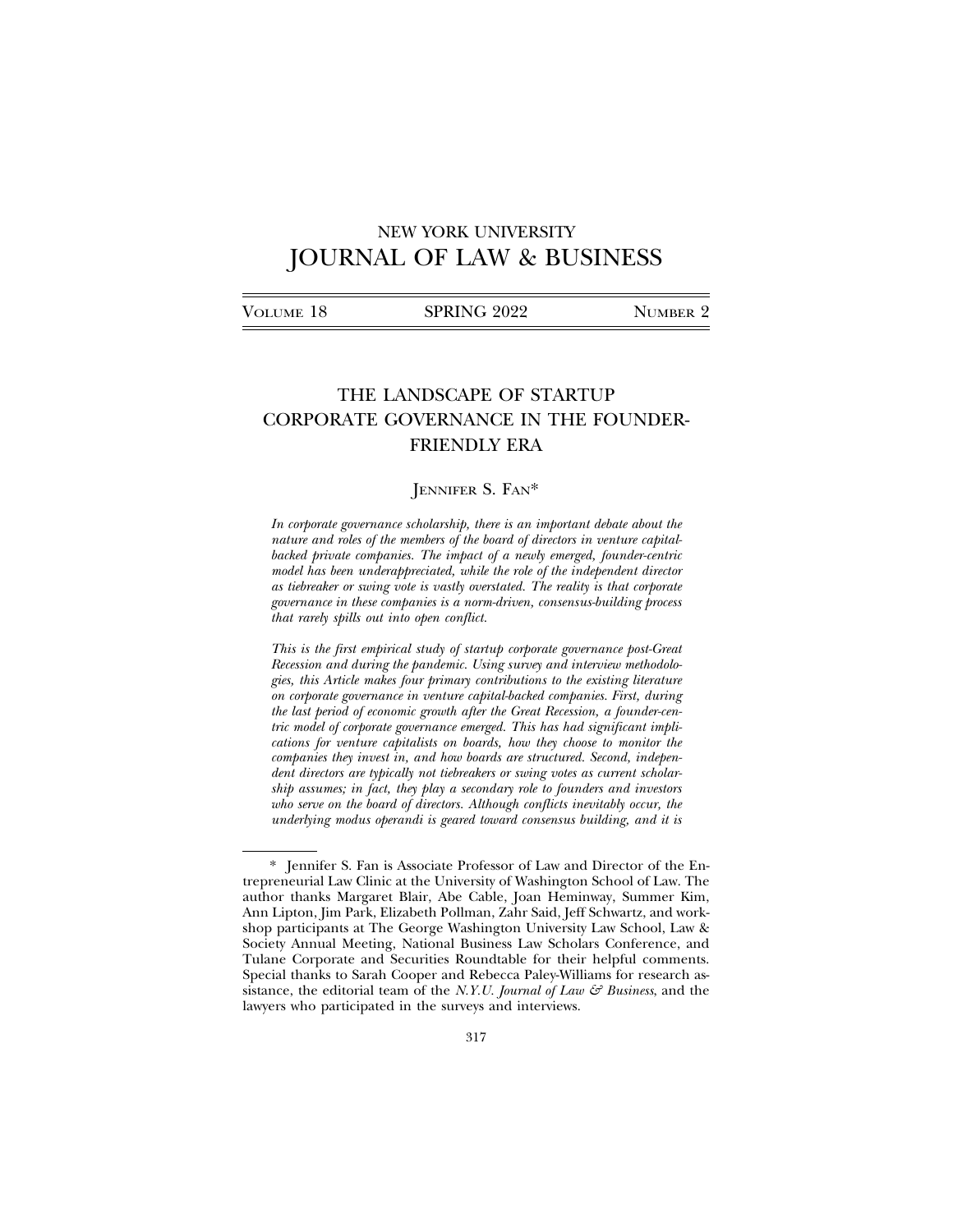*rare for the board to have a non-unanimous vote. Third, although fiduciary duties and contractual mechanisms still loom large in corporate governance, most of the work is done informally with best practices and the growth-at-allcosts model framing much of what is done regarding corporate governance. Corporate governance measures are primarily prioritized during times of economic downturns and immediately prior to initial public offerings and acquisitions. Lastly, even with the increased focus on diversity, equity, and inclusion efforts in the larger national conversation about public companies, these discussions are still in their nascent stages in venture capitalbacked private companies; it is in this area where corporate governance efforts need to be reimagined.*

|     |                                                    | 319 |  |
|-----|----------------------------------------------------|-----|--|
| L.  | CORPORATE GOVERNANCE                               |     |  |
|     | Corporate Governance Generally<br>А.               | 322 |  |
|     | Corporate Governance in the Venture Capital<br>В.  |     |  |
|     |                                                    | 323 |  |
|     | The Normative/Narrative Framework<br>C.            | 324 |  |
| II. | BOARD ROLES, THE IMPACT OF STARTUPS STAYING        |     |  |
|     | PRIVATE LONGER, AND THE GROWTH-AT-ALL-COSTS        |     |  |
|     | MINDSET ON CORPORATE GOVERNANCE                    | 325 |  |
|     | The Board of Directors<br>А.                       | 326 |  |
|     | Founders and Management<br>1.                      | 326 |  |
|     | Venture Capital Investors<br>2.                    | 328 |  |
|     | 3.<br>Independent Directors                        | 333 |  |
|     | Staying Private Longer and Growth-At-All-<br>4.    |     |  |
|     |                                                    | 334 |  |
| HL. | KEY FINDINGS FROM SURVEY AND INTERVIEWS            | 339 |  |
|     | Survey and Interview Design<br>А.                  | 340 |  |
|     | Four Key Findings From Survey and Interviews<br>В. | 345 |  |
|     | The Emergence of the Founder-Centric Board<br>1.   |     |  |
|     | Post-Great Recession                               | 348 |  |
|     | The Role of Independent Directors<br>2.            | 354 |  |
|     | 3.<br>Best Practices Framework                     | 361 |  |
|     | Stage of Growth and Board<br>a.                    |     |  |
|     | Dynamics                                           | 361 |  |
|     | Corporate Governance in Good<br>b.                 |     |  |
|     | Economic Times                                     | 372 |  |
|     | Corporate Governance in Bad<br>$C_{\bullet}$       |     |  |
|     | Economic Times                                     | 374 |  |
|     | Diversity, Equity, and Inclusion Challenges.<br>4. | 381 |  |
| IV. | PLAYBOOK FOR CORPORATE GOVERNANCE                  |     |  |
|     |                                                    | 385 |  |
|     |                                                    | 389 |  |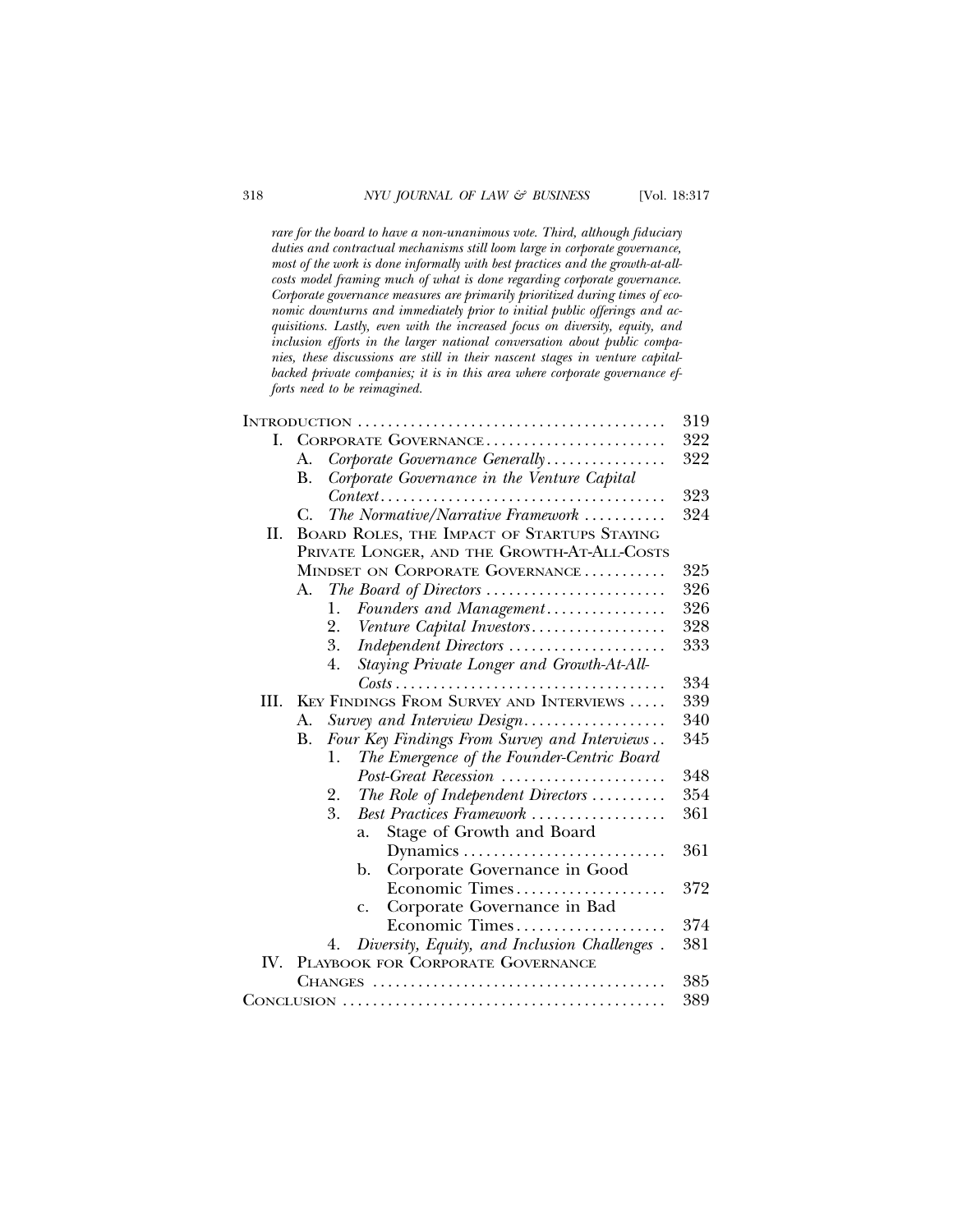#### **INTRODUCTION**

Other than the certificate of incorporation of a venture capital ("VC")-backed private company (also referred to as a startup), $<sup>1</sup>$  there is very little primary source documentation</sup> that scholars can access to determine how such companies structure their boards and the role and nature of the different board members. However, there is a group of individuals who have a front row seat to what transpires in board meetings and significant legal knowledge and understanding of corporate governance in the private company setting: the lawyers who represent VC-backed private companies. They have the inside knowledge on what transpires behind closed doors (or via Zoom, as the case may be during our new remote reality). To better understand the corporate governance dynamics at play within high technology ("high-tech") startups, the author conducted a survey of and interviewed lawyers with deep experience in the startup world. Collectively, these lawyers have sat in on thousands of board meetings. Their observations helped to shed light on corporate governance practices within startups. Although the lawyers did not agree on everything, there were a few areas in which the lawyers coalesced that have implications for the study of corporate governance.

The findings from the survey and interviews provide novel empirical evidence that startup corporate governance is animated by a founder-centric model that emerged after the Great Recession and is largely driven by a consensus-building process.2 This model and process have implications for board dynamics and the amount of influence wielded by the three different types of directors: the founder-management director,

<sup>1.</sup> *See* Jens Frankenreiter et al., *Cleaning Corporate Governance*, 170 U. PA. L. REV. 1 (2021). The author also notes the high cost of certificates of incorporation. *Id.*

<sup>2.</sup> Other empirical studies on VC financings took place pre-Great Recession and were primarily focused on VC contracting. *See, e.g.*, Steven N. Kaplan & Per Strömberg, *Financial Contracting Theory Meets the Real World: An Empirical Analysis of Venture Capital Contracts*, 70 REV. ECON. STUD. 281 (2003) (describing contracts between VCs and investors); D. Gordon Smith, *The Exit Structure of Venture Capital*, 53 UCLA L. REV. 315, 324–27 (2005) (examining corporate charters of VC-backed firms). Several empirical studies utilize interviews in the startup realm. *See* Abraham J.B. Cable, *Does* Trados *Matter?*, 45 J. CORP. L. 311 (2020); Abraham J.B. Cable, *When Does Big Law Work?*, 102 MARQ. L. REV. 875 (2019).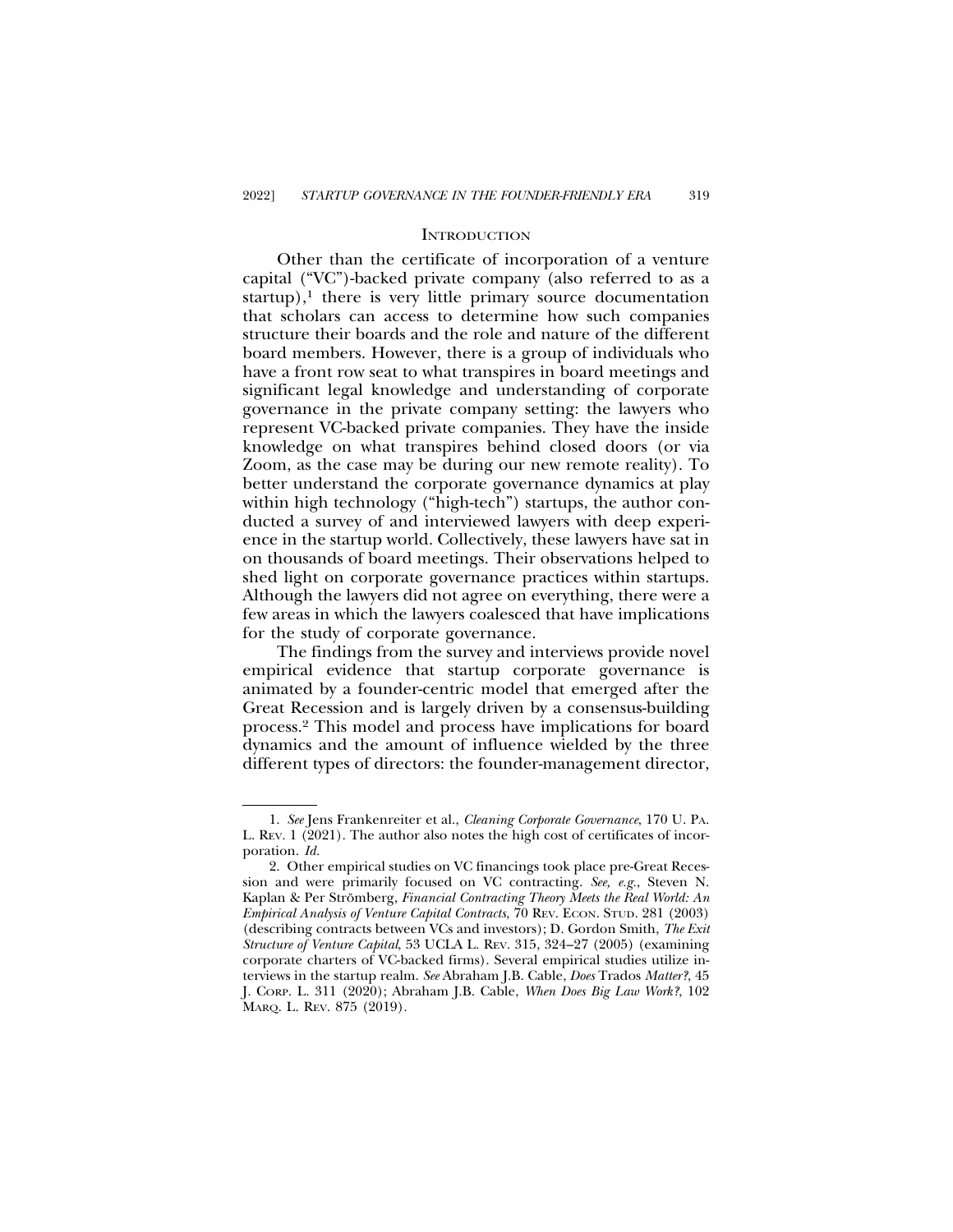the investor director, and the independent director, each of which is described in more detail below. Furthermore, the survey and interviews challenge certain assumptions about foundational principles in the field of corporate governance related to VC-backed private companies, particularly regarding the importance and role of the independent directors. In addition, the survey and interviews make clear that the norm setting that gives startups the flexibility to create their own timeline for when to implement corporate governance measures is essential to the development of startups as they mature. The fluidity of the corporate framework and governance challenges that Elizabeth Pollman describes in her recent work<sup>3</sup> is the key to why a norm-based corporate governance structure rather than a prescribed set of rules that are implemented at certain stages of a company's lifecycle is preferable. These measures are prioritized by startups not only during initial public offerings ("IPOs") and acquisitions, $4$  but also economic downturns, as evidenced by what occurred during COVID-19.5 If individual companies are doing poorly during an economic boon, investors no longer put in the time and energy into them that they otherwise might if they are doing well. As a result, corporate governance measures are not prioritized for a company that does not have a chance of survival. The pandemic provided a unique opportunity to understand how corporate governance changes during an economic downturn. Finally, when the author interviewed lawyers about whether diversity, equity, and inclusion ("DEI") issues were discussed or prioritized during a time when Black Lives Matter protests were occurring across the United States, it became clear that important issues in the social landscape, such as diversifying boards, did not necessarily translate into a priority for most startups. Instead, the focus was either on the growth of the economy during good times or survival of the startup during an economic downturn.

This Article closely examines corporate governance practices in VC-backed private companies, how they evolve over the life cycle of these companies, and when such practices are pri-

<sup>3.</sup> Elizabeth Pollman, *Startup Governance*, 168 U. PA. L. REV. 155, 199 (2019).

<sup>4.</sup> *Id.* at 209–16.

<sup>5.</sup> *See infra* Section III.B.3.c.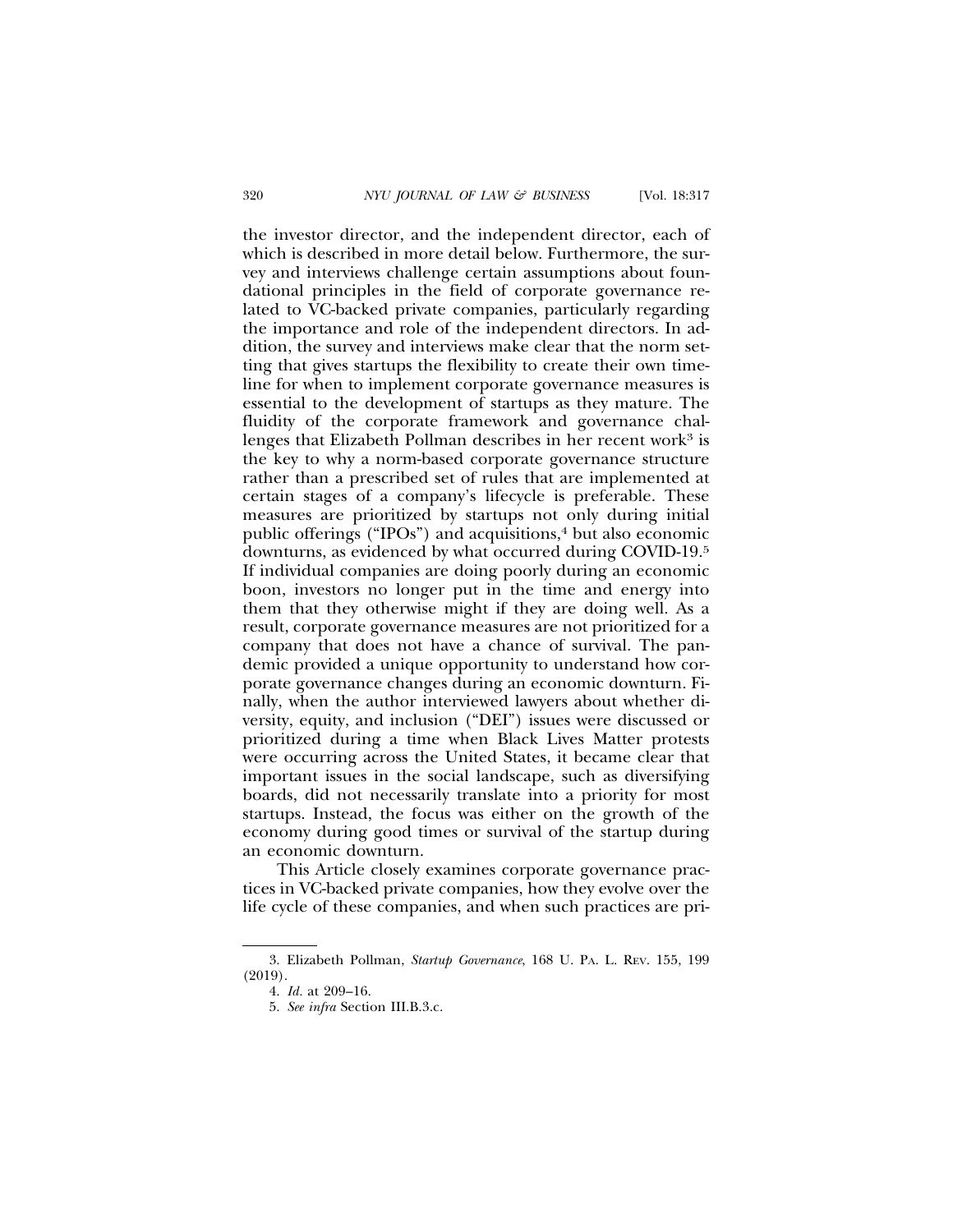oritized. Part I gives a brief overview of corporate governance and how it applies in the startup context. In particular, it discusses the normative/narrative framework $6$  and how best practices play a large role in determining corporate governance behavior. Part II explains the different roles that founders (who become the "founder-management directors"), VC investors (who become the "investor directors"), and independent directors play on the board and, more specifically, in the corporate governance practices of VC-backed private companies. In addition, it illustrates the impact of startups staying private longer and the growth-at-all-costs model on corporate governance in startups. Using survey and interview methodologies, Part III highlights four key findings. First, a founder-centric model of governance emerged after the Great Recession. Second, independent directors do not play the role of tiebreaker or swing vote as assumed in corporate law scholarship; in fact, the board is driven by a consensus building process. Third, although corporate governance is generally framed using best practices, corporate governance is valued, implemented, and sustained differently in good versus bad economic times. During good economic times, corporate governance practices are influenced by a growth-at-all-cost mindset. In contrast, during economic downturns, corporate governance becomes increasingly important. Fourth, DEI initiatives under the corporate governance umbrella are in their nascent stages and generally not prioritized. Instead, the focus is on the startup's growth or survival. Finally, Part IV provides a playbook on how to improve the corporate governance framework in light of the founder-friendly reality.

<sup>6.</sup> In describing how corporate law works, Professor Edward Rock described a normative/narrative model of the Delaware Court of Chancery in the context of management buyouts. Edward B. Rock, *Saints and Sinners: How Does Delaware Corporate Law Work*, 44 UCLA L. REV. 1009 (1997). The author uses Professor Rock's framework in the private company context to illustrate why the use of norms or "best practices" over bright-line rules gives startups flexibility in the corporate governance context. "[S]tandards work very differently than rules, . . . standards are typically generated and articulated through a distinctively narrative process, leading to a set of stories that is typically not reducible to a rule." *Id.* at 1013–16.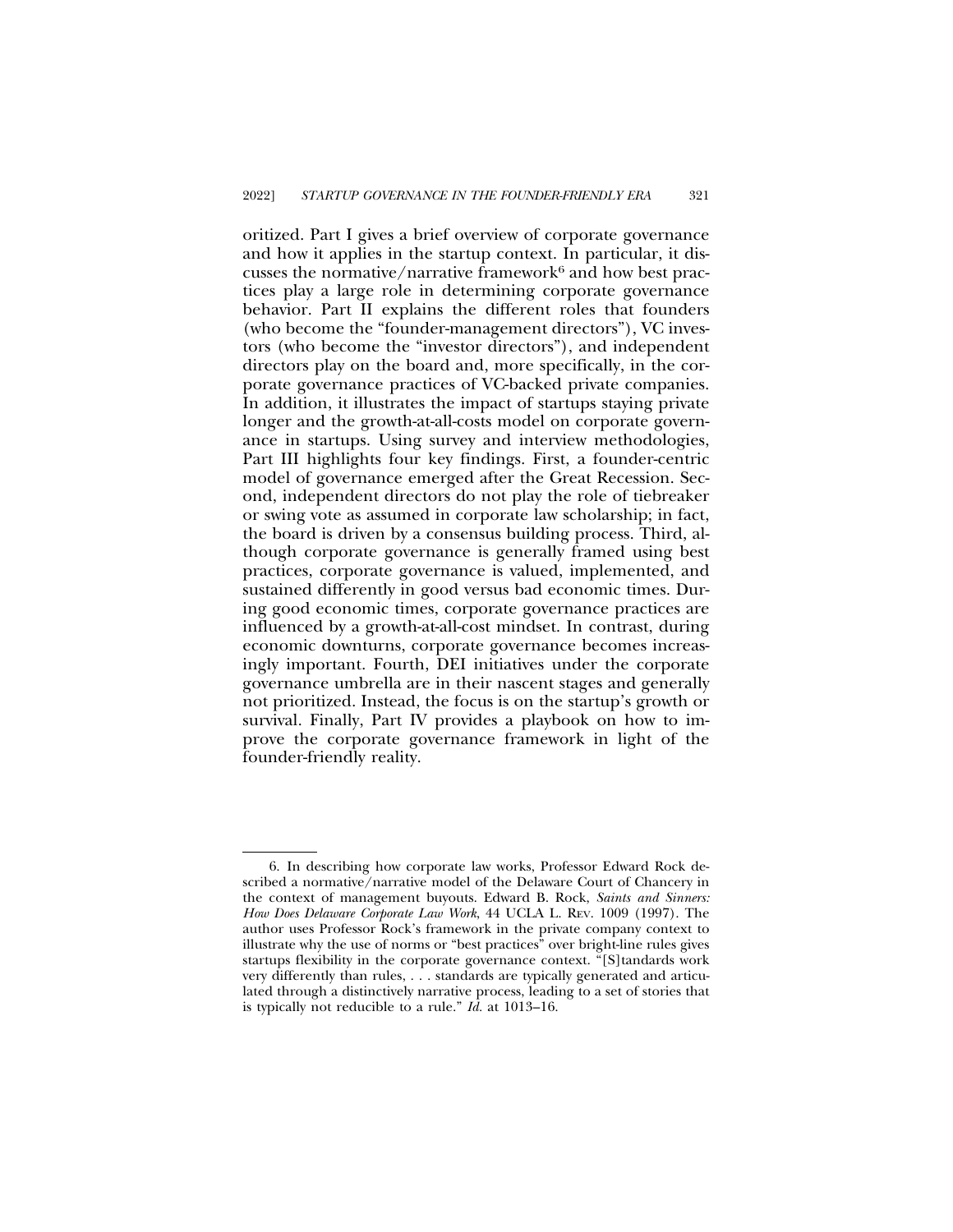# I.

### CORPORATE GOVERNANCE

This Part begins by giving an overview of corporate governance. It then briefly discusses how corporate governance matters differ in the VC context and how the normative/narrative framework (defined below) can be helpful in contextualizing the evolution of corporate governance in the private company context.

#### A. *Corporate Governance Generally*

Many scholars point to Adolf A. Berle and Gardiner Means' 1932 publication of *The Modern Corporation and Private Property* as the seminal work in understanding corporate law.<sup>7</sup> It "delineated the separation of ownership and control in the modern corporation and the problems that separation caused."8 The separation of ownership and control they describe, as well as the related agency costs associated with it, remain critical to the understanding of corporate governance today. The term "corporate governance" was popularized in the 1980s.9

'Corporate governance' is a broad concept that the legal literature has given a narrow definition. Scholars discuss it most often in the context of specific regulatory reforms or in terms of charter provisions and other easily observable structural characteristics on which regressions can be run. But corporate governance may refer more broadly to any aspect of the system of incentives and constraints operating within a firm.<sup>10</sup>

<sup>7.</sup> ADOLF A. BERLE & GARDINER C. MEANS, THE MODERN CORPORATION & PRIVATE PROPERTY (1932); Harwell Wells, *The Birth of Corporate Governance*, 33 SEATTLE U. L. REV. 1247, 1247 (2010) ("*The Modern Corporation* is said to be the 'ur-text [or original text] of modern corporate governance' . . . .").

<sup>8.</sup> Wells, *supra* note 7.

<sup>9.</sup> *Id.* at 1252 n.16. The term corporate governance was also synonymous with the movement to reform corporate rules and norms with the aim of providing stockholders greater legal protections. *See, e.g.*, Daniel R. Fischel, *The Corporate Governance Movement*, 35 VAND. L. REV. 1259, 1259–60 (1982).

<sup>10.</sup> Tom Baker & Sean J. Griffith, *Predicting Corporate Governance Risk: Evidence from the Directors' and Officers' Liability Insurance Market*, 74 U. CHI. L. REV. 487, 516 (2007).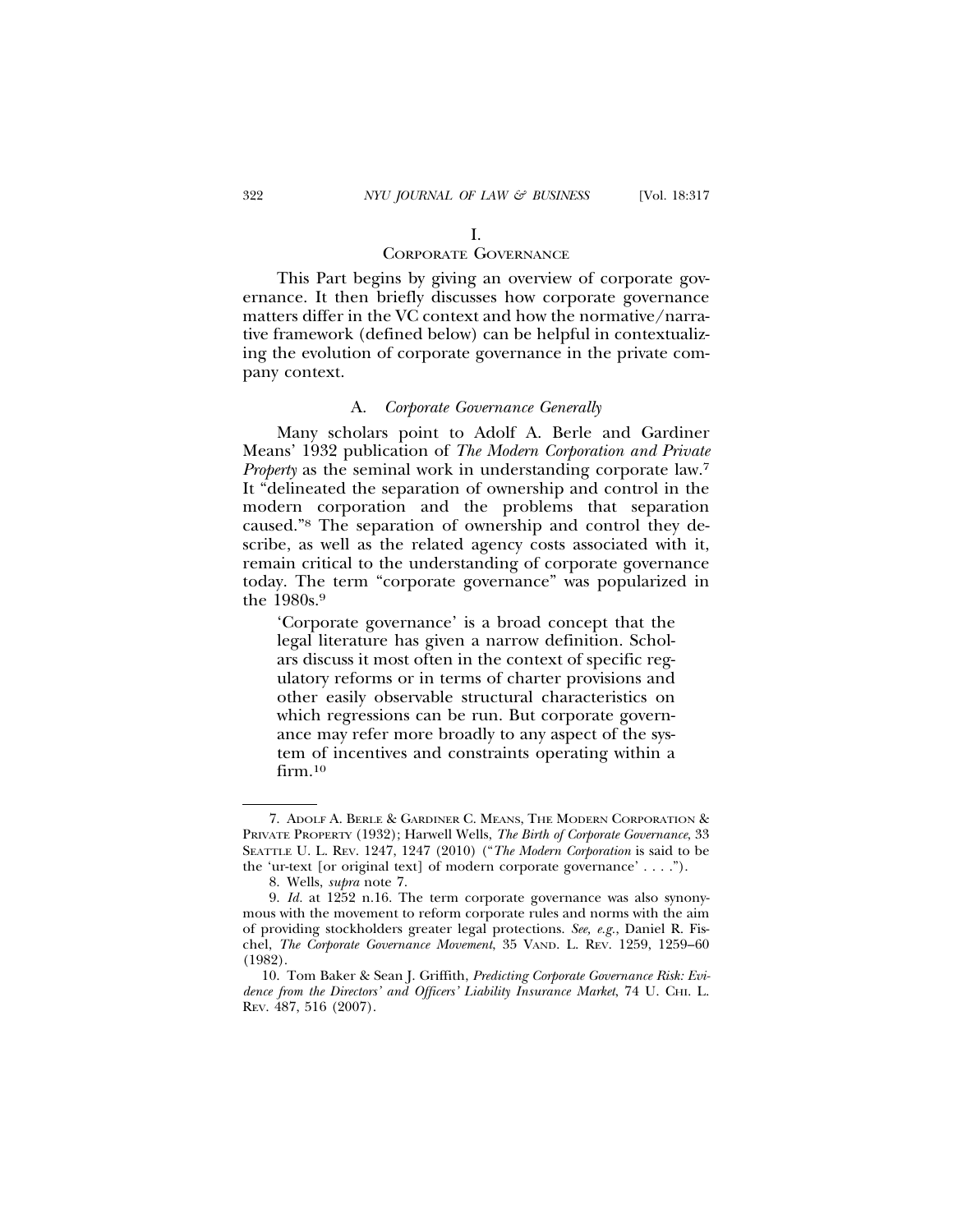Often, the term is used in the public company context and "is a response to the agency problems created by the separation of ownership and control, namely the powerless shareholders and the autonomous management."<sup>11</sup> Hillary Sale describes good corporate governance as "allow[ing] for a balance between what officers and directors do and what shareholders desire. The term implies that managers have the proper incentives to work on behalf of shareholders and that shareholders are properly informed about the activities of managers."12 Leaders in the business world have described corporate governance as something that "exists to serve corporate purposes by providing a structure within which stockholders, directors and management can pursue most effectively the objectives of the corporation."13 The understanding of corporate governance this Article relies on is derived from the Delaware Supreme Court case *M.M. Cos., Inc. v. Liquid Audio, Inc.*, which states that "[t]he most fundamental principles of corporate governance are a function of the allocation of power within a corporation between its stockholders and its board."14

### B. *Corporate Governance in the Venture Capital Context*

Corporate governance in the VC context differs from what has been described above. In the VC-backed private company context, the stockholders are not powerless, and the lines between ownership and control are blurred because majority common stockholders are often times part of management and majority series preferred stockholders typically have a designated seat on the board pursuant to a contract.15 The founders of the company not only own a significant share of the company, but they also are in control, holding multiple roles

<sup>11.</sup> *See* Wells, *supra* note 7, at 1252.

<sup>12.</sup> Hillary Sale, *Delaware's Good Faith*, 89 CORNELL L. REV. 456, 460 (2004). As Stephen Bainbridge said, "the central problem of corporate governance" is the separation of ownership and control. STEPHEN BAINBRIDGE, THE NEW CORPORATE GOVERNANCE IN THEORY AND PRACTICE 6 (2008).

<sup>13.</sup> BUS. ROUNDTABLE, STATEMENT ON CORPORATE GOVERNANCE 2–3 (1997).

<sup>14.</sup> M.M. Cos., Inc. v. Liquid Audio, Inc., 813 A.2d 1118, 1126 (Del. 2003).

<sup>15.</sup> *See Model Legal Documents*, NAT'L VENTURE CAP. ASS'N, https:// nvca.org/model-legal-documents/ (last visited Nov. 27, 2021) (follow "Voting Agreement" hyperlink).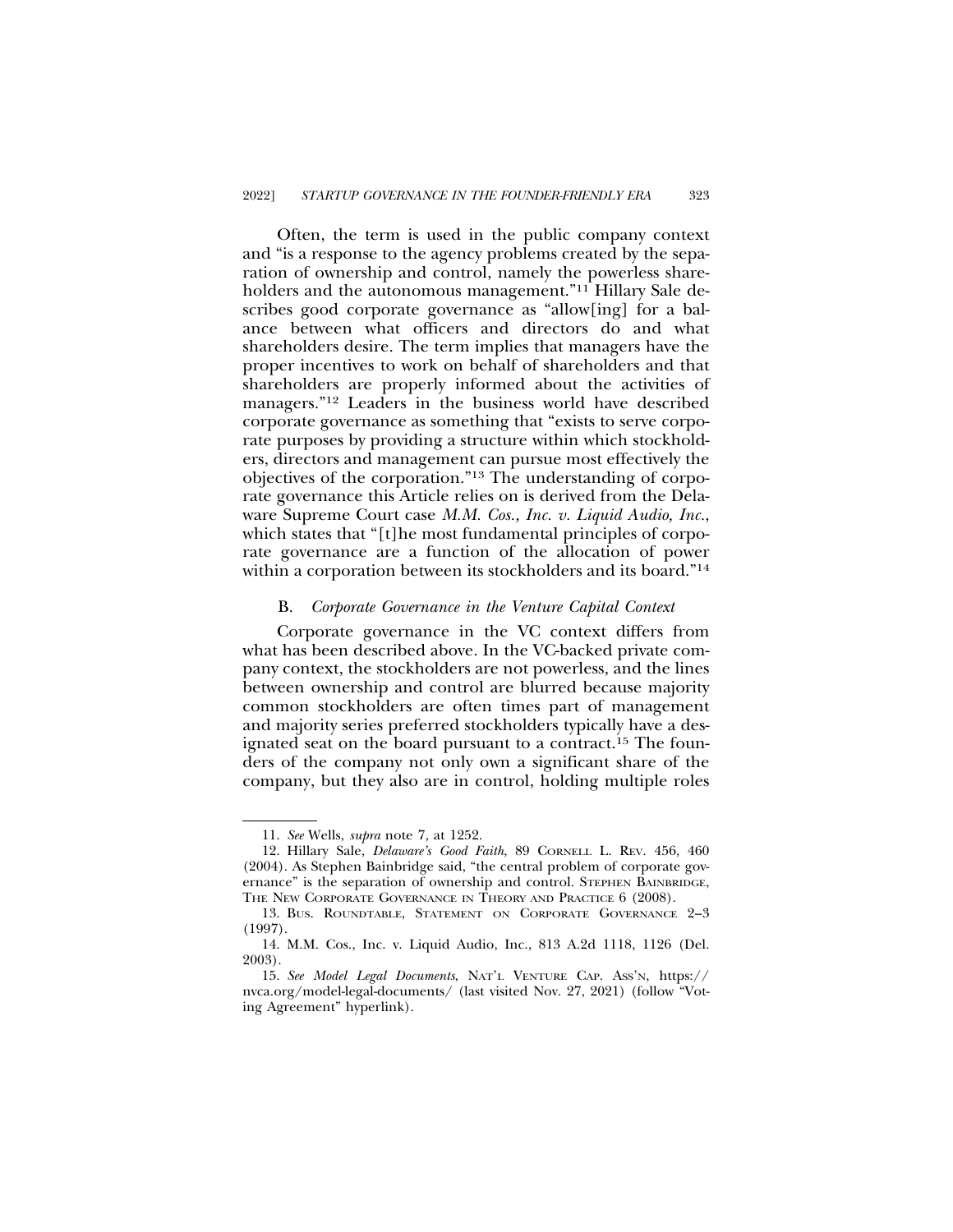such as CEO and director. As Elizabeth Pollman observed, "[l]ongstanding theories of corporate ownership and governance do not capture the special features of startups."16

As private companies stay private longer and employ thousands—instead of hundreds—of people, this lack of separation becomes more problematic if one person (the founder and major stockholder) has an outsized vote in decisions that impact the company. Also, independent directors do not play the moderating influence that the conventional wisdom in corporate governance scholarship assumes. As this Article will discuss in Part III below, founders may have a myopic view that could lead to the demise of the company if other viewpoints of non-founder-management directors are not considered. This is not the case of the powerless stockholder and autonomous management, but rather the opposite: a powerful stockholder often serves as the CEO and can control the narrative of the company.

#### C. *The Normative/Narrative Framework*

The normative/narrative theory of corporate law was initially applied in the context of management buyouts of public companies.17 This Article argues that this theory provides a helpful construct from which to view the evolution of the standards of conduct relating to corporate governance in VCbacked private companies, many of which are high tech companies.

VC-backed private company corporate governance has three layers: the fiduciary duties of care and loyalty as explained in Delaware case law;18 the contractual agreements to

<sup>16.</sup> Pollman, *supra* note 3, at 155 (illustrating that vertical and horizontal tensions arise because of the overlapping governance roles among founders, investors, executives, and employees).

<sup>17.</sup> *See* Rock, *supra* note 6, at 1017. Professor Rock notes, "Delaware opinions can be understood as providing a set of parables—instructive tales—of good managers and bad managers, of good lawyers and bad lawyers, that, in combination, fill out the normative job description of these critical players." *Id*. at 1016.

<sup>18.</sup> *See, e.g.*, Mills Acquisition Co. v. Macmillan, Inc., 559 A.2d 1261, 1280 (Del. 1989) ("[D]irectors owe fiduciary duties of care and loyalty to the corporation and its shareholders."); *In re* Trados Inc. S'holder Litig., 73 A.3d 17 (Del. Ch. 2013).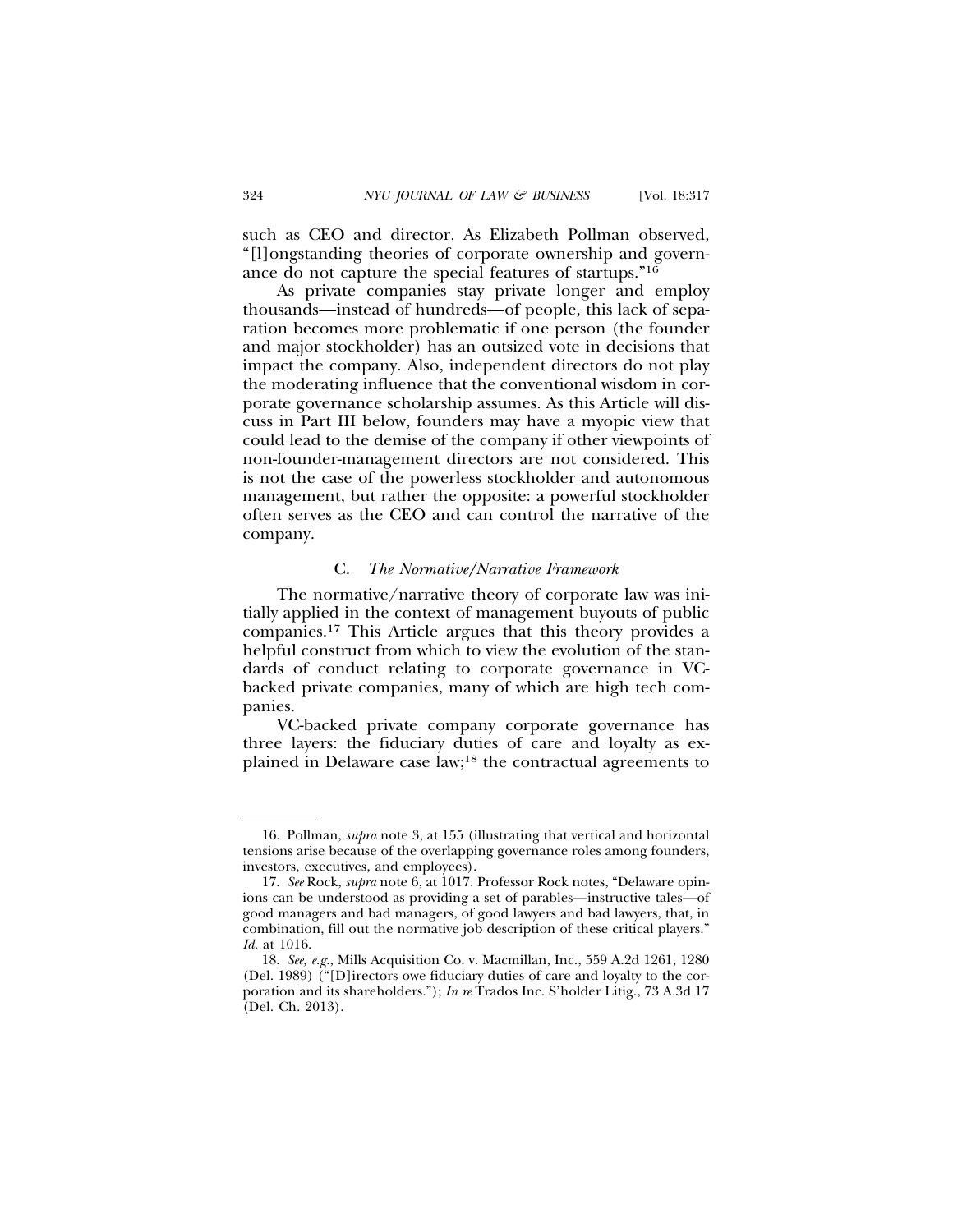which the parties agree to in VC financings; $19$  and a best practices framework which is not governed by rules but by standards.20 The duties of care and loyalty serve as guiding principles for directors and become increasingly important as the company matures. The court cases that discuss these duties become part of a lawyer's toolkit that she can use going forward in advising clients about choices regarding corporate governance. The contractual mechanisms are bargained-for arrangements between sophisticated parties that help determine the composition of the board, block rights for certain stockholders (typically, holders of preferred stock), and valuation, among other things.21 Finally, it is the best practices framework that informs a great deal of corporate governance practices in startups as discussed in Part III below. As this Article shows, it is the narrative constructed from the best practices framework that form the norms under which corporate governance in VC-backed private companies operate.

#### II.

# BOARD ROLES, THE IMPACT OF STARTUPS STAYING PRIVATE LONGER, AND THE GROWTH-AT-ALL-COSTS MINDSET ON CORPORATE GOVERNANCE

The board is responsible for hiring and firing the CEO, guiding the business's long-term strategic direction, approving certain corporate actions (e.g., major acquisitions, financings, etc.), maintaining compliance and good corporate governance, serving as a coach to the CEO, and helping the company network.22 However, "the role of the board is not to run the company or dictate the strategy."23 The dynamic of the board and how corporate governance is implemented is influenced by the players on the board: the founder or management directors ("founder-management directors"), the investor direc-

<sup>19.</sup> *See generally* Ronald J. Gilson, *Engineering a Venture Capital Market: Lessons from the American Experience*, 55 STAN. L. REV. 1067, 1069 (2003); Jennifer S. Fan, *Catching Disruption: Regulating Corporate Venture Capital*, 2018 COLUM. BUS. L. REV. 341 (2018).

<sup>20.</sup> Fan, *supra* note 19.

<sup>21.</sup> *Cf.* Gilson, *supra* note 19, at 1069.

<sup>22.</sup> SCOTT KUPOR, SECRETS OF SAND HILL ROAD 202–09 (2019).

<sup>23.</sup> *Id.* at 207.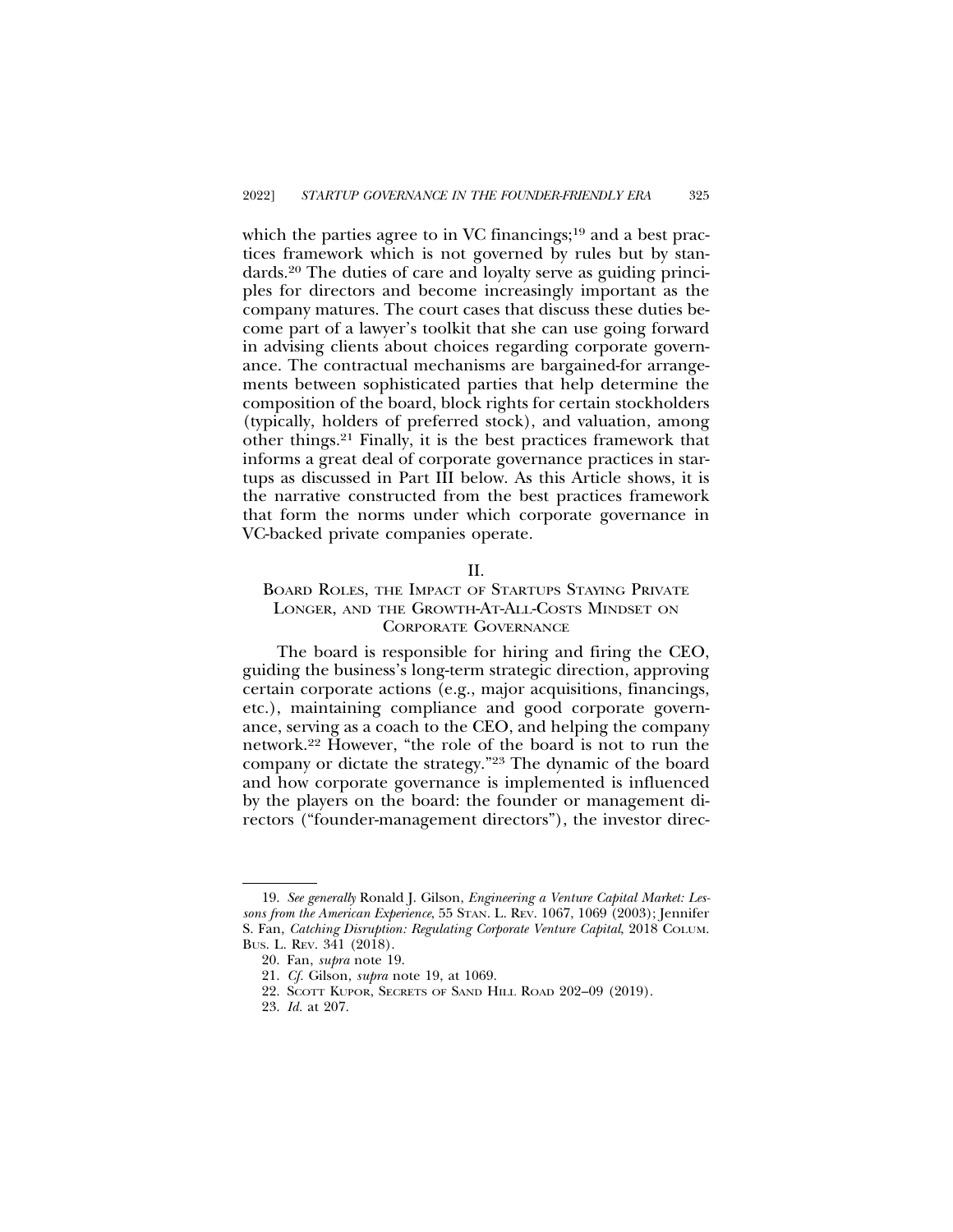tors, and the independent directors.24 In order to provide the appropriate context for the findings from the survey and interviews that are discussed in Part III, this Part of the Article will discuss the characteristics of each of the individuals that typically comprise the board of directors. This Part will also explain how startups staying private longer and the growth-at-allcosts mindset impact corporate governance.

# A. *The Board of Directors*

#### 1. *Founders and Management*

The first directors of a startup come from the founding team. The founders are the heart and soul of a startup. Although VCs have a great deal of power, the startup would not be what it is without the vision of the founders. Zohar Goshen and Assaf Hamdani characterize the subjective value an entrepreneur attaches to her concept as the entrepreneur's idiosyncratic vision.25 These scholars argue "that controlling shareholders hold a control block to increase the pie's size (pursue idiosyncratic vision) rather than to dictate the pie's distribution (consume private benefits). . . . [W]hen the entrepreneur's idiosyncratic vision is ultimately realized, the benefits will be distributed pro rata to all investors."26 Under this framework, control matters for both entrepreneurs and investors in the public company setting, as illustrated by the tension between idiosyncratic vision and asymmetric information, differences of opinion, and agency costs.27 "The controlling owner values permanent and uncontestable control because it allows her the freedom of action that is often necessary to realize her idiosyncratic vision. At the same time, the controller-

<sup>24.</sup> Other scholars have analyzed the role of directors on startup boards. *See* Brian J. Broughman, *The Role of Independent Directors in Startup Firms*, 2010 UTAH L. REV. 461, 464 (discussing the role of the independent director as tiebreaker); Jesse M. Fried & Mira Ganor, *Agency Costs of Venture Capitalist Control in Startups*, 81 N.Y.U. L. REV. 967, 972 (2006) (finding that the boards of VC-backed corporations are typically controlled by preferred shareholders, not common shareholders).

<sup>25.</sup> Zohar Goshen & Assaf Hamdani, *Corporate Control and Idiosyncratic Vision*, 125 YALE L.J. 560, 560 (2016).

<sup>26.</sup> *Id.*

<sup>27.</sup> *Id.* at 583.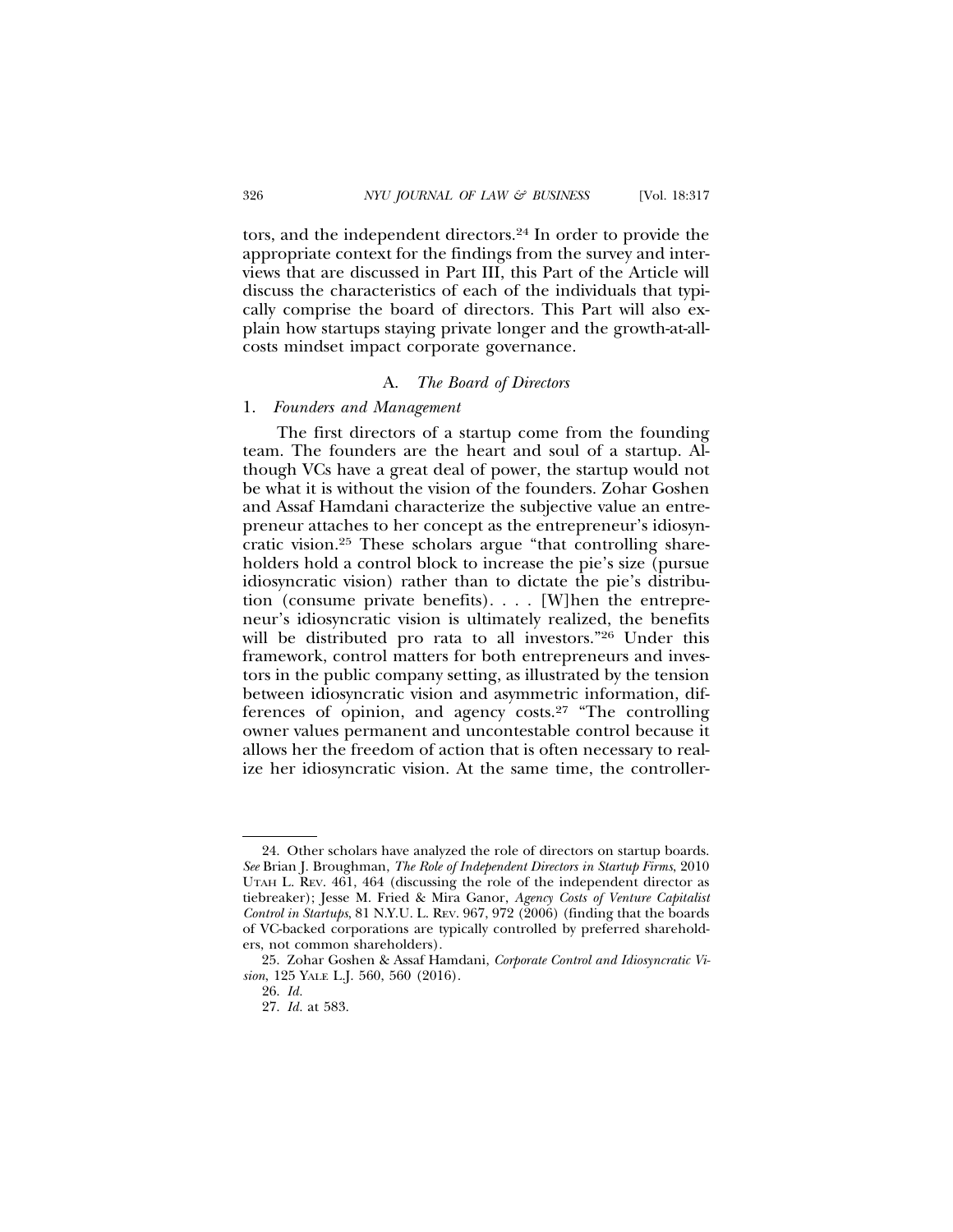entrepreneur's large equity stake limits investors' exposure to management agency costs."28

Therefore, in an environment where funds are plentiful and valuations are high because multiple VC firms and nontraditional investors<sup>29</sup> are interested in investing (and have a fear of missing out), the founders are able to negotiate for founder-friendly terms. It is in these situations that the vertical and horizontal tensions become even more pronounced.30 The increasingly complex financial and governance structures in late-stage startups $31$  also exacerbate the issue.

When founders raise money, the essential elements to a pitch to the VCs are market sizing, team, product, go-to-market strategy, and a plan for the next fundraising round.<sup>32</sup> When selecting which startup to invest in, however, VCs view the team as the most important factor.<sup>33</sup> Research on the decision-making processes of VCs confirm the team's importance.34 Business-related factors rank a distant second in the minds of VCs when it comes to evaluating the success or fail-

30. Robert P. Bartlett, III, *Venture Capital, Agency Costs, and the False Dichotomy of the Corporation*, 54 UCLA L. REV. 37, 42, 61 (2006).

32. KUPOR, *supra* note 22, at 127–39.

<sup>28.</sup> *Id.* at 569.

<sup>29.</sup> Non-traditional investors include corporate venture capital ("CVC"), mutual funds, private equity, sovereign wealth funds, among others. The author analyzes these investors and their impact on the VC ecosystem in a future article. Note that the term "tourist VCs" is also commonly used to describe non-traditional investors. *See, e.g.*, Gary Rivlin, *So You Want to Be a Venture Capitalist*, N.Y. TIMES (May 22, 2005), https://www.nytimes.com/2005/ 05/22/business/yourmoney/so-you-want-to-be-a-venture-capitalist.html. *See also* PITCHBOOK, PITCHBOOK 2019 VENTURE CAPITAL OUTLOOK 5 (2018).

<sup>31.</sup> Pollman, *supra* note 3, at 209–10.

<sup>33.</sup> Ninety-six percent of respondents said the team was the most important factor for the success of the startup; it was ninety-two percent for failures. Paul Gompers et al., *How Do Venture Capitalists Make Decisions?* 7 (Eur. Corp. Governance Inst., Working Paper No. 477, 2016), https://papers.ssrn.com/sol3/papers.cfm?abstract\_id=2801385. Surprisingly, VCs don't mention themselves as a factor in the success or failure of the company. *Id.*

<sup>34. &</sup>quot;In selecting investments, VCs place the greatest importance on the management/founding team. The management team was mentioned most frequently both as an important factor (by 95% of VC firms) and as the more important factor (by 47% of VC firms)." *Id.* at 6.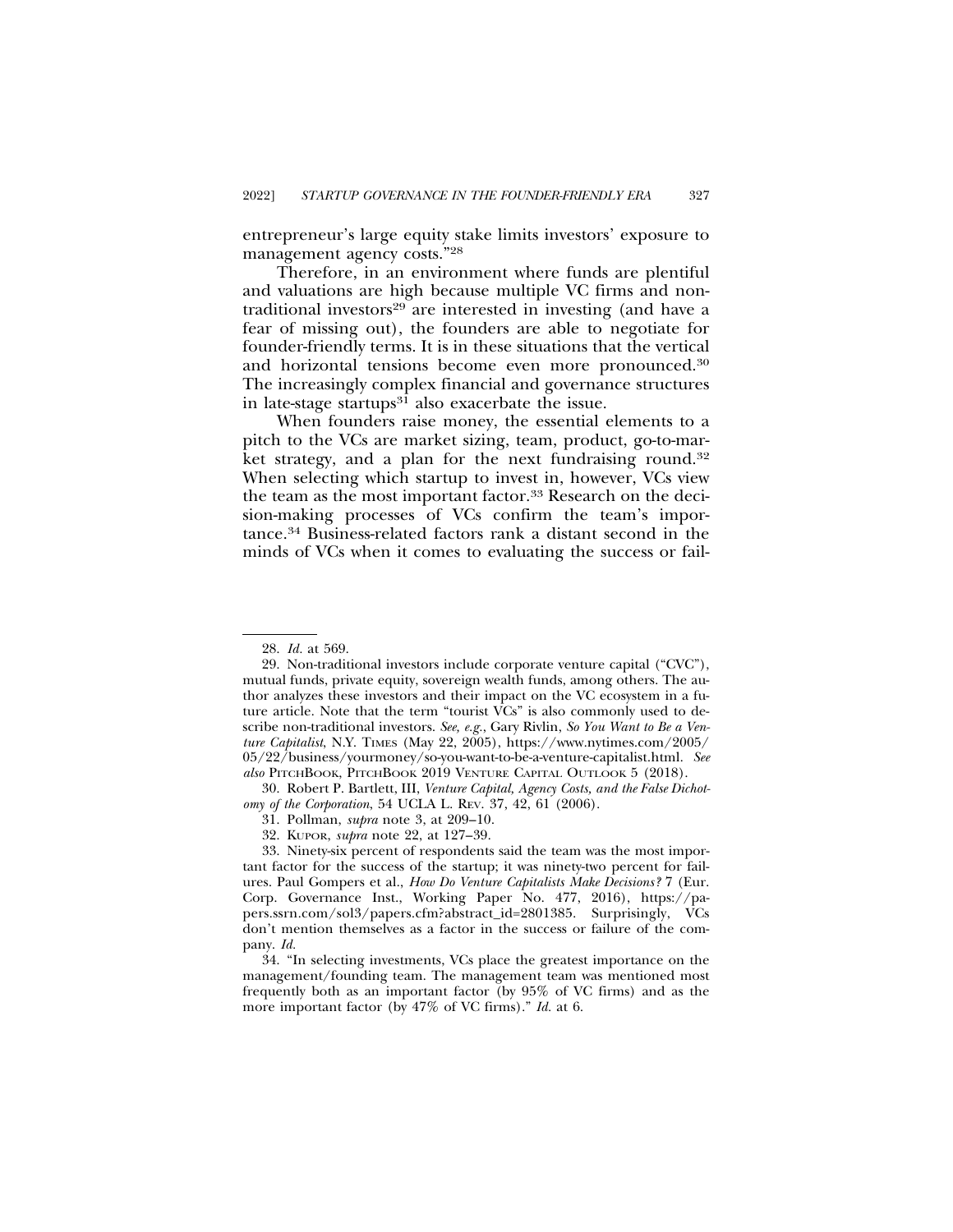ure of a startup.35 Logically, the focus on the founders makes sense. "When the 'business' is nothing more than a very small collection of individuals—in some cases only one or two founders—with an idea, much of the VCs' evaluation will focus on the team."36 Put differently, what VCs look for is the foundermarket fit which "speaks to the unique characteristics of this founding team to pursue the instant opportunity."37 In addition to the founder(s), the VCs also look at the product.<sup>38</sup> Lastly, they look at market size—the bigger the better.<sup>39</sup> In emphasizing the importance of the team to this degree, the VCs also cede some degree of control to the founder-management director. They are more likely to defer to a management director who is also the founder of the company.<sup>40</sup> This is especially true of the rock star founder—a larger than life entrepreneur—described in Part III below.

# 2. *Venture Capital Investors*

The second group of directors in a startup are drawn from the VCs who invest in such companies. Venture capital is often thought of as "a high-touch form of financing used primarily by young, innovative, and risky companies."<sup>41</sup> The general partners of VC firms, who make the decisions about which of these startups to invest in, raise money for their various funds from limited partners. The limited partners who make such investments are university endowments, foundations, cor-

<sup>35.</sup> Although business-related factors were noted as important "with business model at 83%, product at 74%[,] market at 68%, and industry at 31%," they "were rated as most important by only 37% of firms." *Id.*

<sup>36.</sup> KUPOR, *supra* note 22, at 43.

<sup>37.</sup> *Id.* at 45.

<sup>38.</sup> *Id.* at 48–49. The author notes that early-stage VCs ask, "Will this product solve a fundamental need in the market (whether or not that need is known currently to customers) such that customers will pay real money to purchase it?" Furthermore, VCs often say "that they like founders who have strong opinions but ones that are weakly held, that is, the ability to incorporate compelling market data and allow it to evolve your product thinking." *Id.*

<sup>39.</sup> *Id.* at 51 ("VCs must invest in big market opportunities.").

<sup>40.</sup> *See* discussion *infra* Section III.B.1.

<sup>41.</sup> Will Gornall & Ilya A. Strebulaev, *The Economic Impact of Venture Capital: Evidence from Public Companies* 1 (Stan. U. Graduate Sch. of Bus., Working Paper No. 3362, 2015), https://papers.ssrn.com/sol3/papers.cfm?abstract \_id=2681841.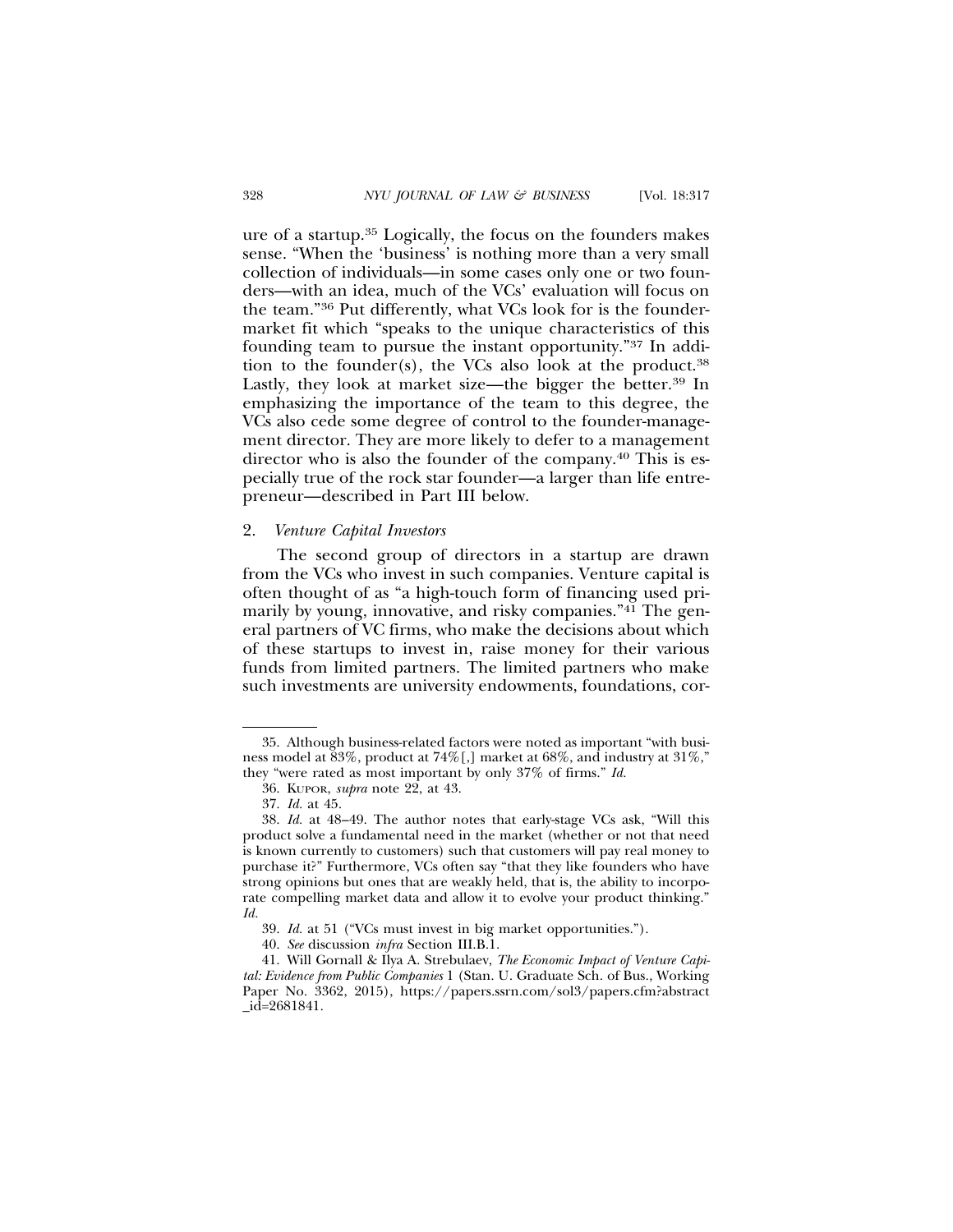porate and state pension funds, family offices, sovereign wealth funds, insurance companies, and funds of funds.<sup>42</sup>

The lucky few startups that receive VC funds are called VC-backed companies. It is these VC-backed companies that have wrought enormous changes on our society<sup>43</sup> and have given rise to an age in which corporate purpose is intertwined with this group of companies.<sup>44</sup>

Although less than 0.25 percent of startups receive VC financing, they account for approximately 50 percent of all "true" IPOs.45 Public companies that were VC-backed comprised 40 percent of all IPOs in 2018, representing a fifteenyear high.46 In 2020, VC-backed companies comprised a little less than 22% of all IPOs.47

Venture capital is also important from an economic perspective. Although the VC industry invests approximately 0.4 percent of the U.S. gross domestic product, its impact is substantially greater than that.<sup>48</sup> According to a 2015 study, VCbacked companies have invested billions in research and de-

<sup>42.</sup> KUPOR, *supra* note 22, at 54–56. Family offices "are investment managers who are investing on behalf of very-high-net-worth families." *Id.* at 55. Sovereign wealth funds "are organizations that manage the economic reserves of a country . . . to benefit current or future generations of their citizens." *Id.* Funds of funds "are private firms that raise money from their own LPs and then invest in venture capital or other financial managers." *Id.* at 56.

<sup>43.</sup> Ilya A. Strebulaev & Will Gornall, *How Much Does Venture Capital Drive the U.S. Economy?*, INSIGHTS BY STAN. BUS. (Oct. 21, 2015), https:// www.gsb.stanford.edu/insights/how-much-does-venture-capital-drive-useconomy.

<sup>44.</sup> *See, e.g.*, Jennifer S. Fan, *Woke Capital: The Role of Corporations in Social Movements*, 9 HARV. L. BUS. REV. 441, 464–66 (2019) (discussing private company opposition to the Muslim Ban).

<sup>45.</sup> Steven N. Kaplan & Josh Lerner, *It Ain't Broke: The Past, Present, and Future of Venture Capital*, 22 J. APPLIED CORP. FIN. 36, 37 (2010). "The median firm closes about 4 deals per year. . . . [F]or each deal in which a VC firm eventually invests or closes, the firm considers roughly 100 potential opportunities." Gompers et al., *supra* note 33, at 16.

<sup>46.</sup> NVCA & PITCHBOOK, NVCA 2019 YEARBOOK 6 (2019); *See also* Gornall & Strebulaev, *supra* note 41, at 5 (finding that VC-backed public companies represented one-fifth of market capitalization as of 2014). VC funds have generally outperformed the public markets net of fees, on average. *See* Robert S. Harris, Tim Jenkinson & Steven N. Kaplan, *Private Equity Performance: What Do We Know?*, 69 J. FIN. 1851, 1865 (2014).

<sup>47.</sup> NVCA & PITCHBOOK, NVCA 2021 YEARBOOK 37 (2021).

<sup>48.</sup> KUPOR, *supra* note 22, at 40–41.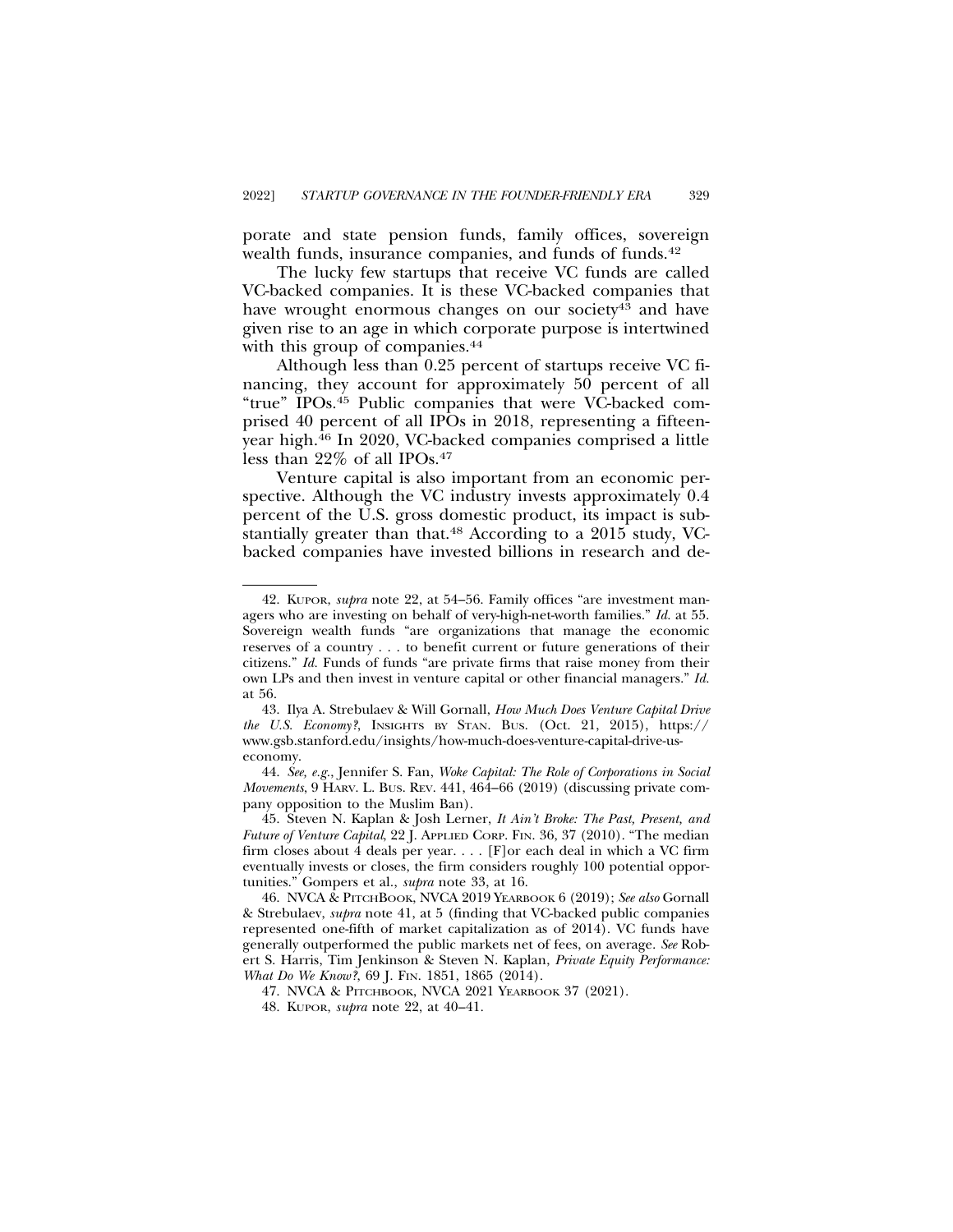velopment ("R&D") and comprise 44 percent of all R&D spending of U.S. public companies.<sup>49</sup> They have also accounted for 42 percent of all IPOs in the United States over a forty-year period (1974-2014).<sup>50</sup> Once public, these same companies created 63 percent of the total market capitalization of public companies that formed between 1974 and 2014.51 Approximately \$778 billion of new capital went into the private markets in 2018.52 Also, funding rounds over \$1 billion in VC financings comprised 25 percent of all VC deal volume.53 In 2021, VC firms invested more than \$329 billion into deals their highest level ever.54

But what makes VC financings and, by extension, the VCs that accompany such money so special as a source of funding? Their influence is not limited to the amount of money that they bring to the startups, which are also called portfolio companies. Venture capitalists monitor and add value to their portfolio companies in a variety of ways. Based on a survey of nearly 900 VCs, business scholars found that VCs provided the following services to startups post-investment: "strategic guidance (87%), connecting investors (72%), connecting customers (69%), operational guidance (65%), hiring board members (58%), and hiring employees (46%)."55 Additionally, VCs

<sup>49.</sup> Gornall & Strebulaev, *supra* note 41, at 8.

<sup>50.</sup> *Id.* at 5*.* The reason 1974 was chosen as the beginning of the study instead of 1979 (the year the "prudent man rule" passed, opening up VC investments to pension funds; prior to that, it was primarily family offices, university endowments, and philanthropic foundations) was to capture one or two significant companies, such as Apple, which otherwise would not have been included in the study. *Id.* at n.6.

<sup>51.</sup> *Id.*

<sup>52.</sup> MCKINSEY & CO., PRIVATE MARKETS COME OF AGE 4 (2019), https:// www.mckinsey.com/~/media/mckinsey/industries/private equity and principal investors/our insights/private markets come of age/private-marketscome-of-age-mckinsey-global-private-markets-review-2019-vf.ashx.

<sup>53.</sup> *Id.* at 19.

<sup>54.</sup> PITCHBOOK ET AL., VENTURE MONITOR: Q4 2021 3 (2021). 2021 set new annual records for VC-backed companies at all stages of fundraising in terms of the total money invested and the total number of deals. *Id.*

<sup>55.</sup> Gompers et al., *supra* note 33, at 6. Venture capitalists are critical in hiring outside managers and directors. Paul A. Gompers, Vladimir Mukharlyamov & Yuhai Xuan, *The Cost of Friendship*, 119 J. FIN. ECON. 626, 638 (2016). They also have substantial influence over the board structure. Josh Lerner, *Venture Capitalists and the Oversight of Private Firms*, 50 J. FIN. 301, 302 (1995).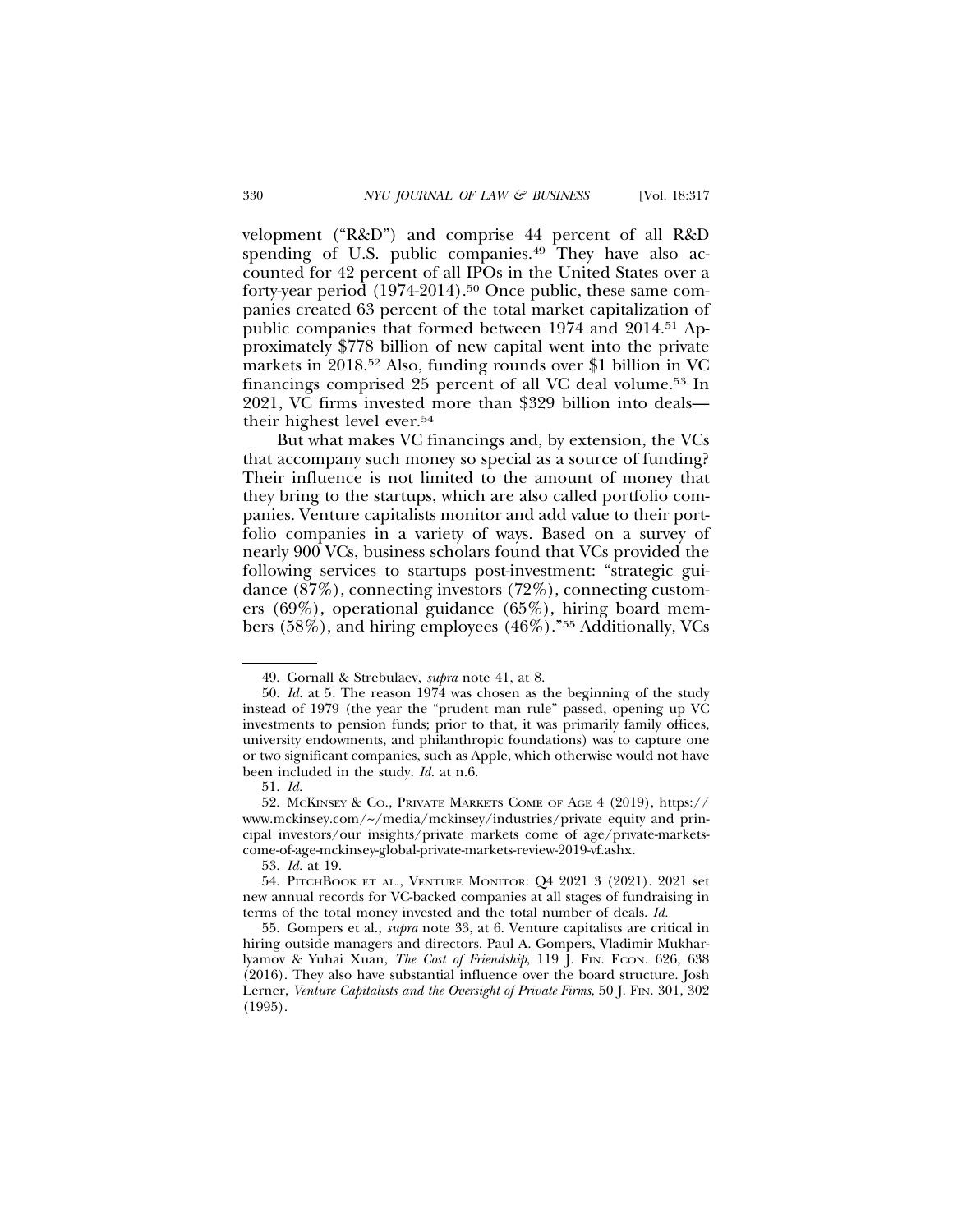are not passive investors; in fact, they are the exact opposite. The time they spend on their portfolio companies demonstrates their commitment, which goes far beyond a monetary one. "Over 25% [of VCs] interact multiple times per week and an additional one-third interact once a week, indic[a]ting that 60% of VCs report interacting at least once per week with their portfolio companies."56 On average, this is equivalent to eighteen hours per week.57 In sum, VCs add value to their startups in myriad ways that are not related to money.58

In return for their money, expertise, and time, VCs expect certain things from a contractual perspective since they are paying a premium for their preferred stock when compared to the holders of common stock. Specifically, VCs negotiate contract terms such as cash flow, control, and liquidation rights in their investments.59 When VCs structure their investments, they "indicated that they were relatively inflexible on pro-rata investment rights, liquidation preferences, anti-dilution protection, vesting, valuation and board control. They were more flexible on the option pool, participation rights, investment amount, redemption rights, and particularly dividends."60 As an example, in a large-scale survey to VCs, scholars found that "[p]ro rata rights, which give investors the right to participate in the next round of funding, are used in 81% of investments. Participation rights that allow VC investors to combine upside and downside protection . . . are used on average 53% of the time."<sup>61</sup>

If a company is incorporated in Delaware (as most startups are),<sup>62</sup> the default voting for corporate actions is based on Delaware law. The protective provisions can be thought of as an additional layer on top of that which "grant[s] the preferred shareholders (generally the VCs) additional say in vari-

<sup>56.</sup> Gompers et al., *supra* note 33, at 27.

<sup>57.</sup> *Id.* at 33 (The survey found that "VCs spend the single largest amount of time working with their portfolio companies, 18 hours a week.").

<sup>58.</sup> *Id.*

<sup>59.</sup> *Id.* at 24.

<sup>60.</sup> *Id.* at 6.

<sup>61.</sup> *Id.* at 24.

<sup>62.</sup> KUPOR, *supra* note 22, at 174 (noting that "most startups are incorporated in Delaware because it has the most well-developed set of laws and legal opinions on corporate governance and shareholder rights").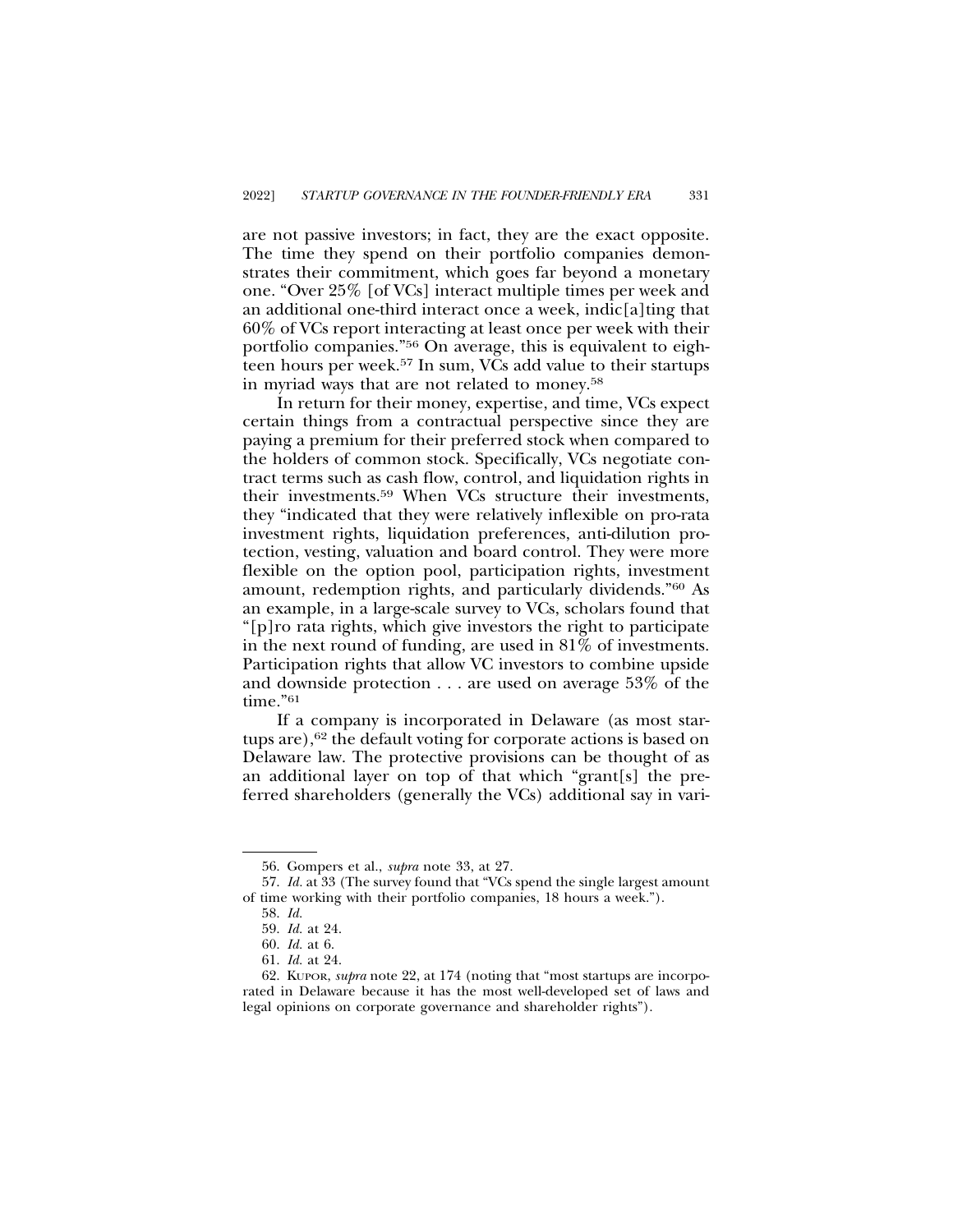ous corporate matters."63 In other words, they provide "protection against an erosion of the economic value" with each subsequent round of financing.<sup>64</sup> "In general, you want to avoid smaller minority investors in later rounds having greater governance control than they have economic interests."65

In the VC context there are two classes of shares: common stock and preferred stock.<sup>66</sup> Founders and employees receive common stock and options to purchase common stock, respectively; preferred stock is issued to investors.<sup>67</sup> There are typically many rounds of preferred stock financings, and each round after the seed round is assigned a letter (e.g., Series A, Series B, Series C, etc.).<sup>68</sup> With each of these rounds comes an opportunity for corporate governance to evolve, but this evolution is influenced by board members (the founder-management director, the investor director, and the independent director).69 Furthermore, the stage of the company and the growth-at-all-costs mentality also impact how corporate governance measures are implemented.70

Venture capitalists are dual fiduciaries when they serve on a board of a private company, because "there are times when the [general partner's] economic interest—as a holder of preferred shares with different rights and privileges—may diverge from those of the common shareholder."71 The dual fiduciary context can be difficult, because VCs serve as fiduciaries to the limited partners who invest in their VC fund as well as board members required to act in the best interest of the common stockholders; balancing the two, sometimes competing, interests can be challenging.72 As a dual fiduciary, a director of a

<sup>63.</sup> *Id.*

<sup>64.</sup> *Id.* at 177.

<sup>65.</sup> *Id.* at 174.

<sup>66.</sup> BRAD FELD & JASON MENDELSON, VENTURE DEALS 38 (3d ed. 2016). 67. *Id.*

<sup>68.</sup> *Id.*; CONSTANCE E. BAGLEY & CRAIG E. DAUCHY, THE ENTREPRENEUR'S GUIDE TO LAW AND STRATEGY 455 (5th ed. 2018).

<sup>69.</sup> *See infra* Section III.B.1.

<sup>70.</sup> *See infra* notes 414–17 and accompanying text.

<sup>71.</sup> KUPOR, *supra* note 22, at 202.

<sup>72.</sup> *In re* Trados Inc. S'holder Litig., 73 A.3d 17, 41 (Del. Ch. 2013) (holding "it will be the duty of the board . . . to prefer the interests of the common stock . . . to the interests created by the special rights . . . of preferred stock." (internal citations omitted)). *See also* Cede & Co. v. Technicolor, Inc., 634 A.2d 345, 360 (Del. 1993) (holding "directors are charged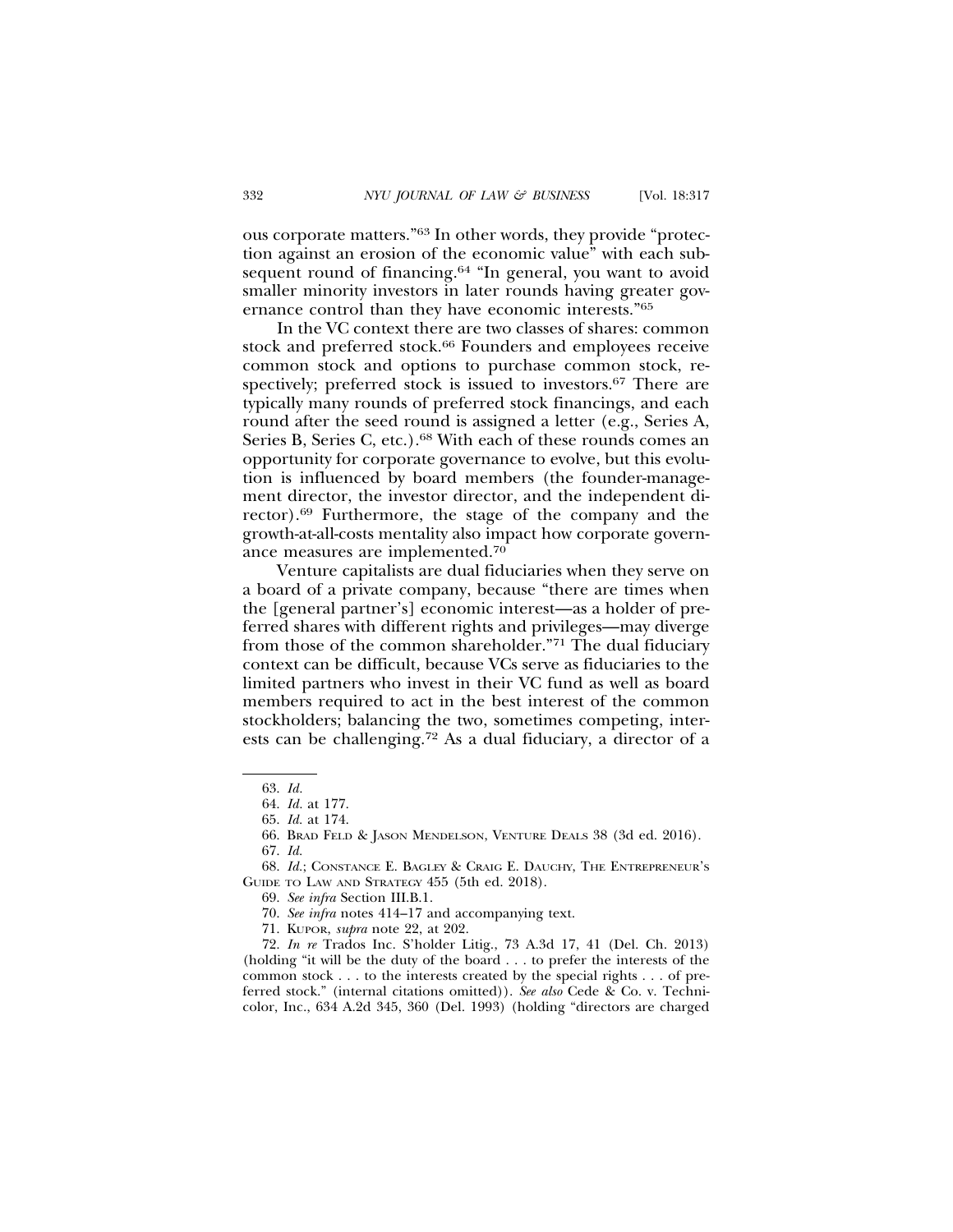startup who is either a principal or employee of a fund may have a conflict if the decision has an impact on such fund.<sup>73</sup>

#### 3. *Independent Directors*

The third category of directors is the independent director. Attracting qualified, independent board members for startups can prove difficult.74 In lieu of the cash compensation one might expect for public company board members, startup board members are compensated in equity and identified through business and personal relationships.75 However, courts may find that, as a result of these relationships, the directors are not independent, which means that if there is a transaction that involves self-dealing, the transaction would be subject to an entire fairness review instead of the business judgment rule.76

Scholars have argued that independent directors are the swing votes in decisions made by the board.<sup>77</sup> The findings in

with an unyielding fiduciary duty to protect the interests of the corporation and to act in the best interests of its shareholders").

<sup>73.</sup> *See In re* Trados Inc., 73 A.3d at 46–47.

<sup>74.</sup> *See* Steven E. Bochner & Amy L. Simmerman, *The Venture Capital Board Member's Survival Guide: Handling Conflicts Effectively While Wearing Two Hats*, 41 DEL. J. CORP. L. 1, 9 (2016).

<sup>75.</sup> FELD & MENDELSON, *supra* note 66, at 69–70; *see also* Olav Sorenson & Toby E. Stuart, *Syndication Networks and the Spatial Distribution of Venture Capital Investments*, 106 AM. J. SOC. 1546, 1584–85 (2001).

<sup>76.</sup> *Cede & Co.*, 634 A.2d at 361, 371 (holding "[u]nder the entire fairness standard of judicial review, the defendant directors must establish to the *court's* satisfaction that the transaction was the product of both fair dealing *and* fair price"); *see also* Aronson v. Lewis, 473 A.2d 805, 812 (Del. 1984) (holding the business judgment rule is a presumption that in making a business decision, the corporation's directors acted on an informed basis, in good faith, and in honest belief that action taken was in the best interests of the company).

<sup>77.</sup> Broughman, *supra* note 24, at 464. Brian Broughman refers to this arrangement as "'ID-arbitration' to emphasize the independent director's position as quasi-arbitrator." *Id.* He argues that if there are disputes between the entrepreneur (CEO/founder) and VC (investor), the independent director can settle the dispute and avoid a deadlock that may otherwise leave the other two parties open to unilateral actions by a controlling party. *Id.* "Adding an independent director to the board allows a new alternative [avoiding opportunistic behavior from VC or entrepreneur control]: control of the board can be shared with an independent director acting as the tiebreaking vote." *Id.* at 464. "Independent directors . . . typically occupy a tiebreaking seat on the board." *Id.* at 508.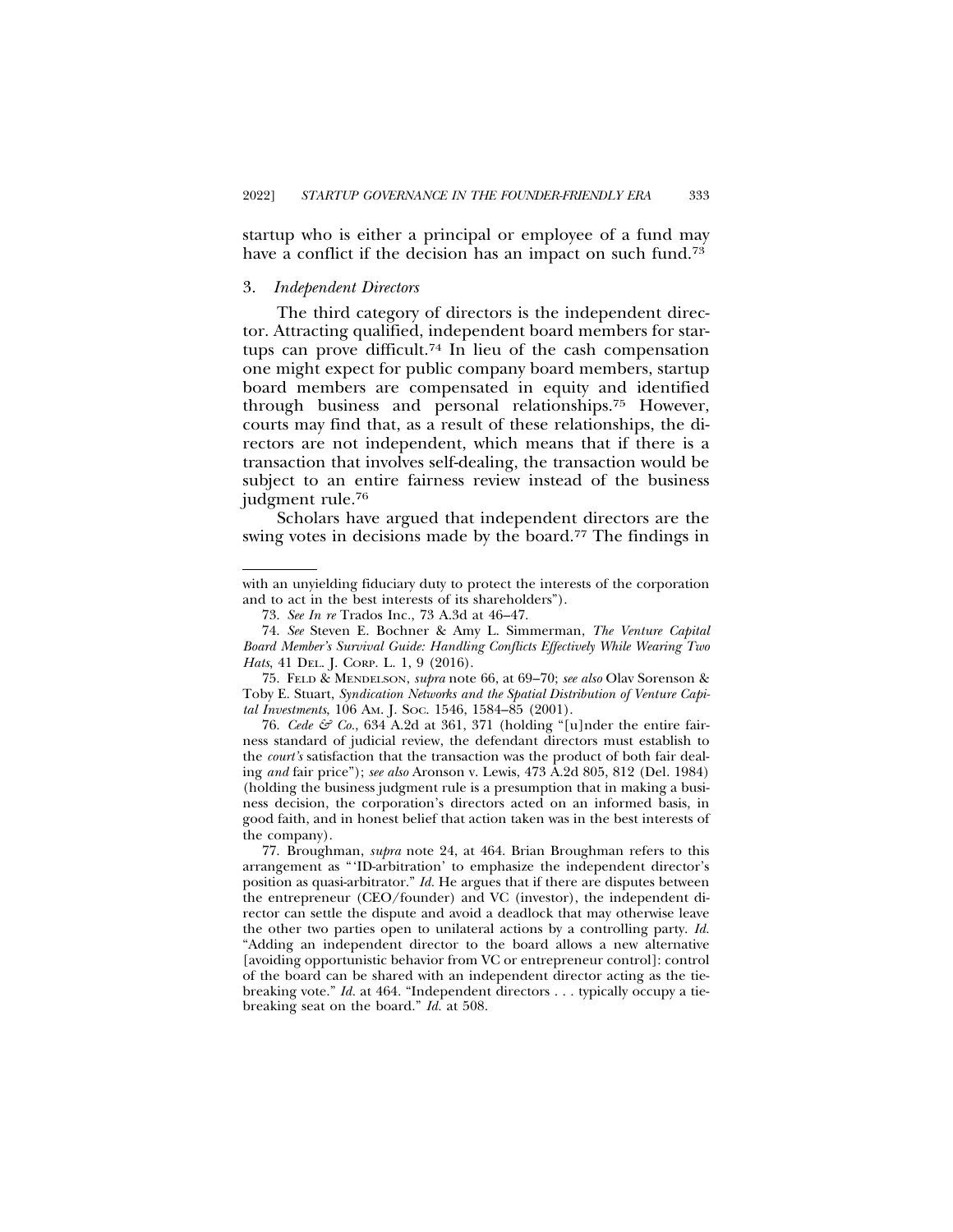Part III below, however, offer a vastly different view of the independent director—one in which such directors play a secondary role and are, in fact, not the swing vote.78

Independence becomes important where a conflict of interest arises. Under Delaware law, whether a director has a conflict is a fact-specific question;79 she is not conflicted out merely because her appointment was made by a particular class or series of stock or a particular stockholder.80 The Delaware courts have also looked at facts that help to determine whether a director is independent in other contexts, such as a close family relationship between a director and another party,<sup>81</sup> a long friendship intertwined with business dealings,<sup>82</sup> or special benefits that a director may receive.83

#### 4. *Staying Private Longer and Growth-At-All-Costs*

Corporate governance issues are also impacted by how long a startup stays private. The number of unicorns<sup>84</sup> has

<sup>78.</sup> *See* discussion *infra* Section III.B.2.

<sup>79.</sup> Beam *ex rel*. Martha Stewart Living Omnimedia, Inc. v. Stewart, 845 A.2d 1040, 1049–50 (Del. 2004) ("Independence is a fact-specific determination made in the context of a particular case. The court must make that determination by answering the inquiries: independent from whom and independent for what purpose?"); Calesa Assocs., L.P. v. Am. Capital, Ltd., No. 10557-VCG, 2016 WL 770251, at \*11 (Del. Ch. 2016).

<sup>80.</sup> *See In re* KKR Fin. Holdings LLC S'holder Litig., 101 A.3d 980, 996 (Del. Ch. 2014). "Delaware law does not contain bright-line tests for determining independence but instead engages in a case-by-case fact specific inquiry based on well-pled factual allegations." *Id.*

<sup>81.</sup> *See* Chaffin v. GNI Grp., Inc., No. Civ.A. 16211-NC, 1999 WL 721569, at \*5 (Del. Ch. 1999) (determining that the director lacked independence because of his son).

<sup>82.</sup> *See* Del. Cnty. Emps. Ret. Fund v. Sanchez, 124 A.3d 1017, 1022–23 (Del. 2015) (finding that fifty-year long friendship impacted certain business dealings).

<sup>83.</sup> *See In re* Trados Inc. S'holder Litig., 73 A.3d 17, 45–46 (Del. Ch. 2013) (considering a situation where a member of management was to share in a management incentive plan); *Calesa Assocs., L.P.*, 2016 WL 770251, at \*12 (finding that ongoing employment played a role in determining the lack of independence).

<sup>84.</sup> Unicorns are private companies valued at \$1 billion or more. Jennifer S. Fan, *Regulating Unicorns: Disclosure and the New Private Economy*, 57 B.C. L. REV. 583, 583 (2016). The way that unicorns are valued varies. Valuations "reflect[ ] the current state of business as valued within the current state of the financing world." KUPOR, *supra* note 22, at 118. Fred Wilson, a well-known VC from Union Ventures, observes that "valuations in the private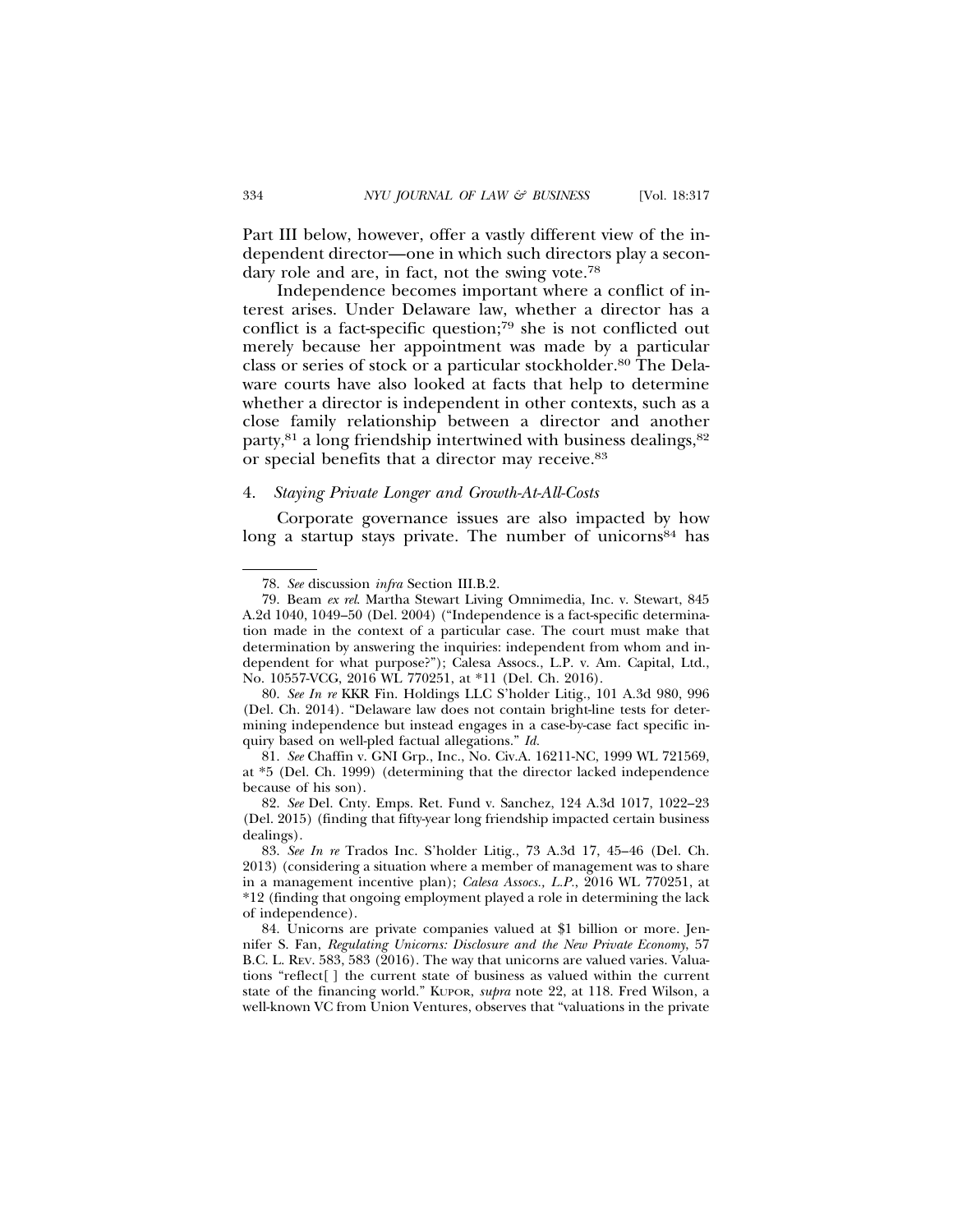risen dramatically—as of February 2022, there were 1,000 unicorns worldwide with a total cumulative valuation of approximately \$3,308 billion.85 Accompanying the rise of unicorns was a corresponding decrease in IPOs. In 1997 there were 8,491 publicly listed companies in the United States; in 2017 there were 4,496.86 However, recently more unicorns have

85. *The Complete List of Unicorn Companies*, CB INSIGHTS, https:// www.cbinsights.com/research-unicorn-companies (last visited Feb. 8, 2022).

markets, particularly the late-stage private markets, can sometimes be irrational." Fred Wilson, *The Great Public Market Reckoning*, AVC (Sept. 29, 2019), https://avc.com/2019/09/the-great-public-market-reckoning. Also, instead of relying on net present value or discounted cash flow techniques, VCs "rely on multiples of invested capital and internal rates of return." Gompers et al., *supra* note 33, at 36. But this way of valuing a company has its flaws and valuations of private companies still remain a "black box." Will Gornall & Ilya A. Strebulaev, *Squaring Venture Capital Valuations with Reality*, 135 J. FIN. ECON. 120, 121 (2020). In many cases, the post-money valuation becomes a proxy for the relative success (or failure) of a company. *Id.* However, some scholars point out that because unicorns rely on preferred stock terms to measure firm value, they may be unreliable in determining fair value. Robert P. Bartlett, III, *A Founder's Guide to Unicorn Creation: How Liquidation Preferences in M&A Transactions Affect Start-up Valuation*, *in* RESEARCH HANDBOOK ON MERGERS AND ACQUISITIONS 123, 124 (Claire A. Hill & Steven Davidoff Solomon eds., 2016). Two business scholars, Will Gornall and Ilya A. Strebulaev, also make a compelling case for why calculating the fair valuation of the company in that way is inaccurate. *See* Gornall & Strebulaev, *supra* note 41, at 121–22. Although equating post-money valuation to a fair valuation of a company works for public companies that typically have one class of share (e.g., common stock), the same formula does not work for private companies that have different shares with different terms*. Id.*

<sup>86.</sup> America's Public Markets Are Perking Up. Can it Last?, THE ECONOMIST (Mar. 17, 2018), https://www.economist.com/finance-and-economics/ 2018/03/17/americas-public-markets-are-perking-up-can-it-last. IPOs may be experiencing a turnaround. *Id.* There was a sharp uptick in the number of IPOs in 2021. *See* EY, 2021 EY GLOBAL TRENDS REPORT 5 (2021) ("With 2,388 deals raising US\$453.3b, 2021 became the most active year for IPOs in the past 20 years. . . . Year-over-year (YOY), global IPO activity was up 64% and 67% by deal numbers and proceeds, respectively."). *See also* Dan Primack, *Top of the Morning*, AXIOS PRO RATA (June 28, 2021), https://www.axios.com/ newsletters/axios-pro-rata-372981eb-a35c-4282-b18a-b1efee36d0ae.html ?utm\_source=Newsletter&utm\_medium=email&utm\_campaign=newsletter\_ axiosprorata&stream=top ("Q2 2021 is expected to go down as the busiest quarter for U.S. IPOs since 2000, while June 2021 will be the busiest month since that same year."). *But cf.* Echo Wang, *Analysis: U.S. IPO Slowdown Slams Door on Tech Unicorns Looking to Cash Out*, REUTERS (Feb. 3, 2022, 9:26 AM), https://www.reuters.com/technology/us-ipo-slowdown-slams-door-tech-unicorns-looking-cash-out-2022-02-03/ (noting a recent slowdown in U.S. IPOs).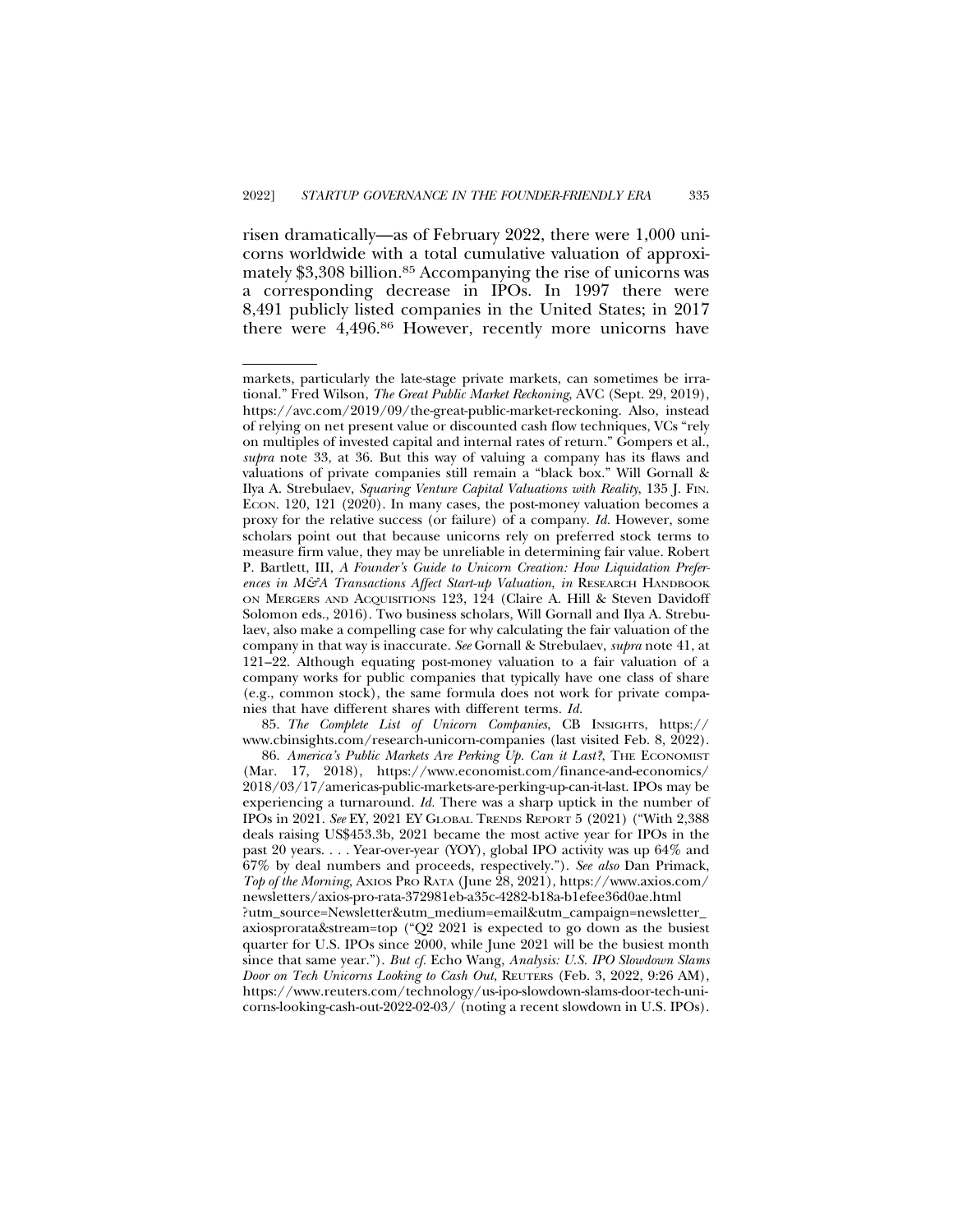gone public—whether this trend continues remains to be seen.87

Companies stay private longer because of the funds available in the private markets; in fact, the average amount of time it takes a U.S. private company in the technology sector to go public has risen from an average of four years in 1999 to eleven years in 2014.88 The lengthier timeline to a liquidity event means that limited partners take a longer time to realize returns and employees and investors will seek liquidity through the secondary market.89 A company can also be forced to go public under Securities and Exchange Commission ("SEC") rules if it exceeds the number of stockholders allowed as a private company.90

However, it is not only due to the amount of money in the private markets that private companies remain private longer. Many theories have been offered for why it now takes a longer time for a private company to go public (i.e., have an IPO). First, going public costs too much money.91 Second, efficiency rules, such as the Regulation Alternative Trading System and Decimalization and Regulation National Market System, "disproportionately affected the trading dynamics for companies

<sup>87.</sup> *See, e.g.*, Paul R. La Monica, *Unicorns Are off to a Hot Start in 2021. Many More Are on the Way*, CNN BUSINESS (July 12, 2021, 11:32 AM), https:// www.cnn.com/2021/07/12/investing/ipos-spacs-direct-listings/index.html.

<sup>88.</sup> Begum Erdogan et al., *Grow Fast or Die Slow: Why Unicorns Are Staying Private*, MCKINSEY & COMPANY (May 11, 2016), https://www.mckinsey.com/ industries/technology-media-and-telecommunications/our-insights/growfast-or-die-slow-why-unicorns-are-staying-private.

<sup>89.</sup> Elizabeth Pollman, *Information Issues on Wall Street 2.0*, 161 U. PA. L. REV. 179, 186, 193–95 (2012).

<sup>90.</sup> Erdogan et al., *supra* note 88*.* The threshold is now 2,000 investors; prior to that it was 500. *Id.* Under the new threshold, however, it is unlikely that private companies would ever find themselves in the position to go public because of the way that shareholders are counted. There are now discussions underway to "consider whether to recalibrate the way issuers must count shareholders of record under Section 12(g) (and Rule 12g5-1) in order to hew more closely to the intent of Congress and the [SEC] in requiring issuers to count shareholders to begin with." Allison Herren Lee, Comm'r, U.S. Sec. & Exch. Comm'n, Remarks at The SEC Speaks in 2021, Going Dark: The Growth of Private Markets and the Impact on Investors and the Economy (Oct. 12, 2021), https://www.sec.gov/news/speech/lee-secspeaks-2021-10-12.

<sup>91.</sup> See, for example, Sarbanes-Oxley Act of 2002, Pub. L. No. 107–204, 116 Stat. 745, which increased the number of financial disclosures that needed to be made by a company going public.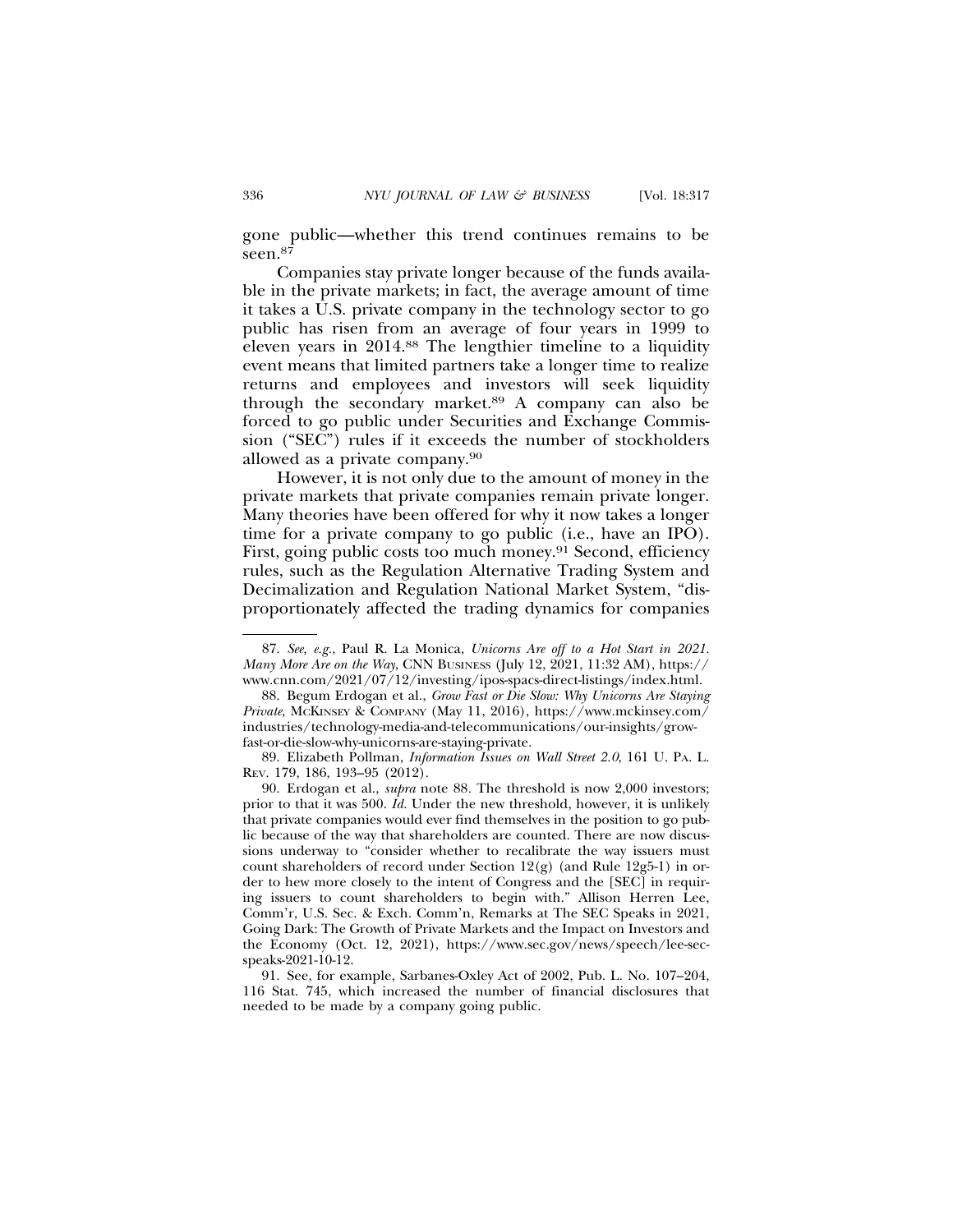that have smaller capitalizations and therefore lower trading volume."92 Third, most large mutual funds tend to concentrate in "large-cap highly liquid stocks, because they need to be able to put large amounts of money to work in individual stocks," and smaller capitalization stocks do not scale as well.93 Fourth, there is more capital available from corporate venture capital ("CVC"),  $94$  mutual funds,  $95$  sovereign wealth funds,  $96$ family funds,<sup>97</sup> private equity,<sup>98</sup> and others that allow private companies to stay private longer.99 Lastly, the increasing number of activist investors may also explain the decreasing number of IPOs.100

94. CVC is "equity investments in external startups made by corporations or investment entities designated by corporations." Fan, *supra* note 19, at 341. For an overview of CVC, see *id.*

95. *The Investors Fueling the Mega-Round Phenomenon*, CB INSIGHTS (May 16, 2016), https://www.cbinsights.com/research/hedge-mutual-funds-investingbig-deals-tech-startups/; *see also* Sungjoung Kwon, Michelle Lowry & Yiming Qian, *Mutual Fund Investments in Private Firms*, 136 J. FIN. ECON. 407 (2020). Historically, mutual funds have focused their investments in public companies, "but that has shifted over the past few years as investors sought more exposure to private firms that were waiting longer to go public." Kevin Dugan, *Fidelity Executive Who Backed Uber, WeWork, to Depart*, THE INFO. (Nov. 18, 2019, 2:31 PM), https://www.theinformation.com/articles/fidelity-executive-who-backed-uber-wework-to-depart?eu=FB1687babca518909f13&utm\_ content=article-4060&utm\_campaign=article\_email&utm\_source=sg&utm\_ medium=email.

96. *See* Paulina Pielichata, *Sovereign Wealth Funds Increase Venture Capital Deals in 2018*, PENSIONS & INVS. (May 23, 2019, 1:00 AM), https:// www.pionline.com/article/20190523/ONLINE/190529930/sovereignwealth-funds-increase-venture-capital-deals-in-2018.

97. *See* Interview with Lawyer #6 (on file with author); *see also* KUPOR, *supra* note 22, at 55.

98. *See* Harris et al., *supra* note 46, at 1–2, 25*; see generally* Interview with Lawyer #18 (on file with author) (describing private equity as having a controlling interest on the board and in ownership and stating that they are often LLCs who have opted out of fiduciary duties that corporations are subject to and they ask for more onerous control provisions).

99. *See* KUPOR, *supra* note 22, at 108. *See also supra* note 29 (discussing non-traditional investors).

100. *Id.* Special purpose acquisition companies (SPACs) became a popular alternative to IPOs beginning in October 2019; however, the market for SPACs has cooled significantly as regulators scrutinize SPACs and the VC markets continue to be a rich funding source. Berber Jin, *As SPAC Market Unravels, Startups Seek Alternatives*, THE INFO. (May 12, 2021 6:01 AM), https:/ /www.theinformation.com/articles/as-spac-market-unravels-startups-seekal-

<sup>92.</sup> KUPOR, *supra* note 22, at 107.

<sup>93.</sup> *Id.* at 108.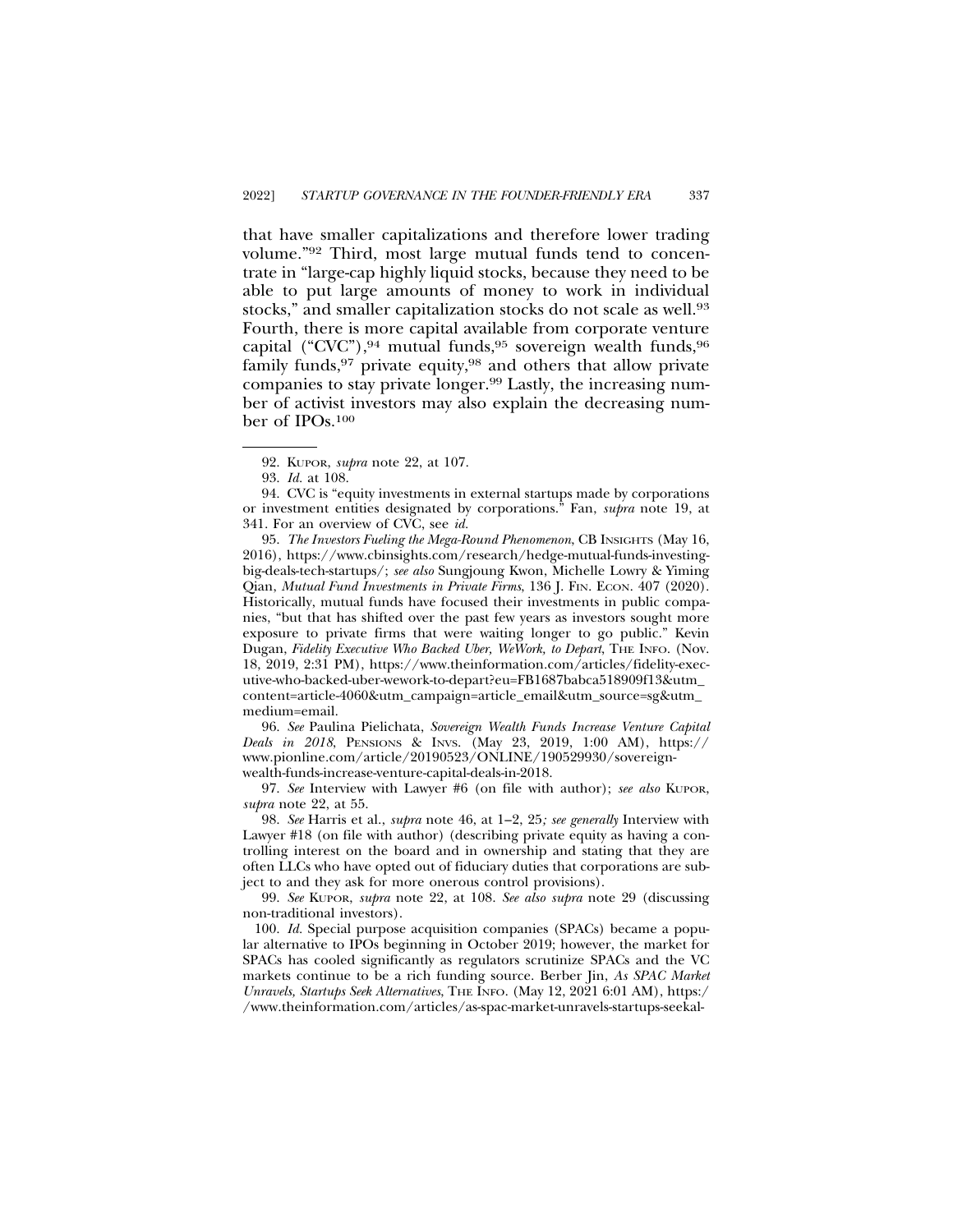The fact that the goals of non-VC firms are not necessarily aligned with VC firms also creates issues.101 As an example, in the corporate VC context, the goals are both strategic and monetary; in the VC firms, the aim is to maximize the return of the limited partners who invested in the funds managed by the VC firms.102 As a result, the private ordering that is meant to serve as a checks-and-balances mechanism for the different constituencies in VC financings changes in significant ways.103 This change in private ordering also means that the economic and control levers that undergird VC financings do not work as more traditional players have come to expect. One particularly telling example was the announcement of SoftBank's \$100 billion Vision Fund; the landscape of VC shifted with the infusion of that money.104 Valuations climbed to dizzying heights<sup>105</sup> only to come back down to reality when companies went public.<sup>106</sup>

ternatives#:~:text=after%20the%20coronavirus%20pandemic%20jump,to

<sup>%20</sup>visit%20pharmacies%20in%20person; *see also* Catherine Thorbecke, *What to Know About the SPACs Craze and Why It's Concerning Economists*, ABC NEWS (Mar. 30, 2021, 5:01 AM), https://abcnews.go.com/Business/spacscraze-economists/story?id=76747045.

<sup>101.</sup> *See* Fan, *supra* note 19, at 343, 417.

<sup>102.</sup> *Id.* at 343 n.6.

<sup>103.</sup> *Id.* at 358.

<sup>104.</sup> *SoftBank Group Corp. to Establish SoftBank Vision Fund*, SOFTBANK GRP. CORP. (Oct. 14, 2016), https://group.softbank/en/news/press/20161014; *see also* Raymond Zhong, *SoftBank Unveils New Tech Fund to Expand Its Sprawling Portfolio*, N.Y. TIMES (July 26, 2019), https://www.nytimes.com/2019/07/ 26/technology/softbank-vision-fund-2.html ("SoftBank's aggressive approach . . . has helped upend the venture capital market, and has even changed the way entrepreneurs build new tech companies.").

<sup>105.</sup> *See* Erin Griffith, *\$100 Million Was Once Big Money for a Start-Up. Now, It's Common*, N.Y. TIMES (Aug. 14, 2018), https://www.nytimes.com/2018/ 08/14/technology/venture-capital-mega-round.html?module=inline.

<sup>106.</sup> In fact, many private companies experienced down rounds upon going public because they were overvalued as private companies. *See, e.g.*, David Trainer, *The Unicorn Bubble Is Bursting*, FORBES (Oct. 7, 2019, 9:21 AM), https://www.forbes.com/sites/greatspeculations/2019/10/07/the-unicornbubble-is-bursting/#80bf79f88198. The Second Vision Fund came later, but with less fanfare. *See Launch of SoftBank Vision 2 Fund*, SOFTBANK GRP. CORP. (July 26, 2019), https://group.softbank/en/news/press/20190726. In part, SoftBank's recent, highly public investment failures have contributed to its inability to raise money from limited partners for its second Vision Fund. The second Vision Fund has not reached its initial fundraising goal of \$108 billion. Instead, SoftBank is entirely funding the endeavor and has so far invested \$30 billion in the second Vision Fund. *See* James Thorne, *SoftBank*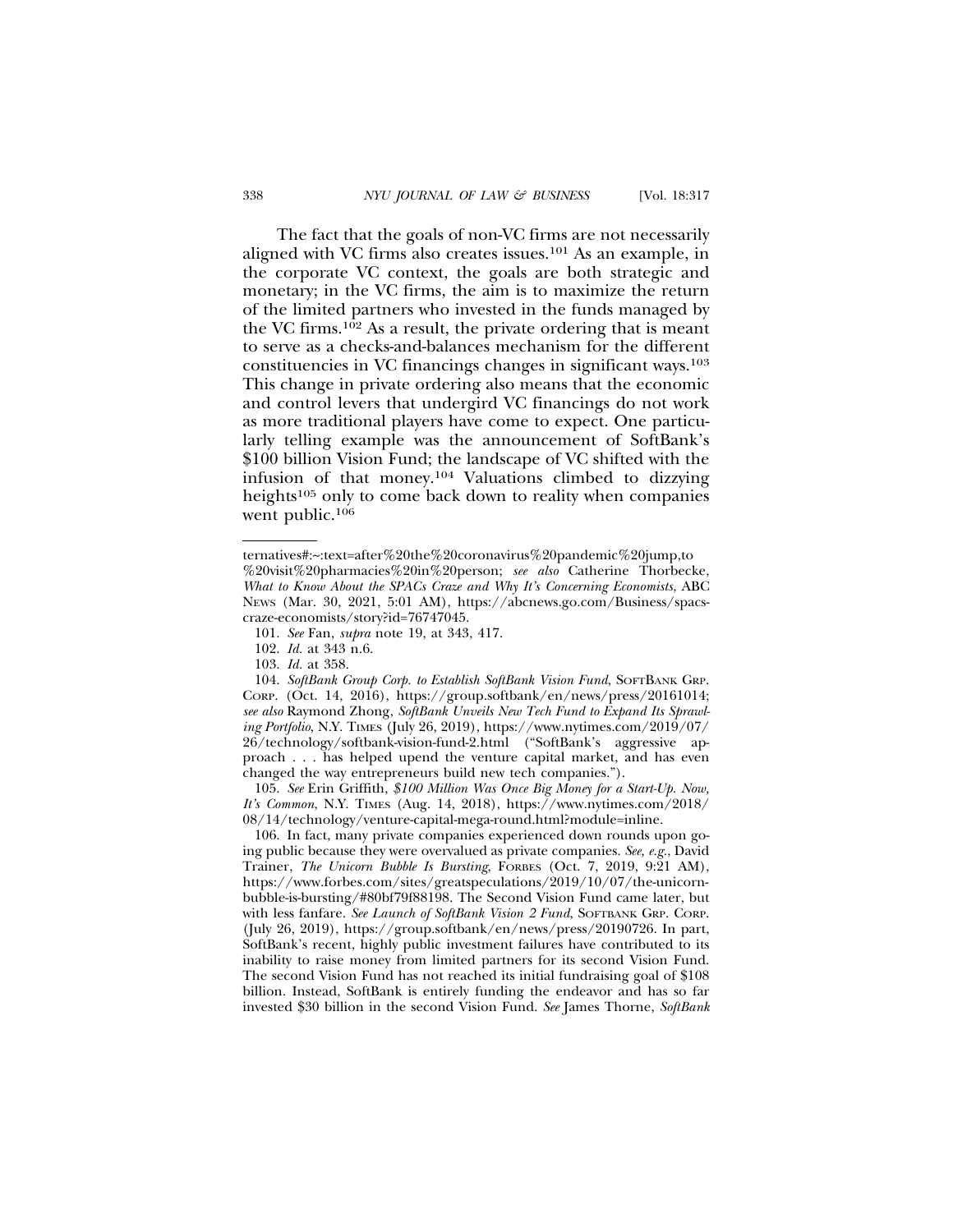Second, private companies are not valued by standard metrics that most other companies are valued by. Instead, investors ascribe a numerical value of the firm based on the founder(s) and potential of the company.<sup>107</sup>

As companies stay private longer and are not subject to the rules and regulations that accompany becoming a public company (one of the "disciplining mechanisms" that forces companies to strengthen their corporate governance measures), the evolution of corporate governance practices to better suit a more mature company may not occur; instead, there may be stasis with respect to corporate governance matters.

In sum, the founders, investors, and independent directors who comprise the board each bring a unique set of skills and characteristics that influences startup corporate governance in different ways. The survey and interview data presented in Part III will provide more information about the role of each of these board members in corporate governance. Additionally, the ramifications that startups staying private longer and operating in a growth-at-all-costs mindset present will be discussed in greater detail in Part III. Findings about best practices in corporate governance in good versus bad economic times and the impact of DEI issues on corporate governance will also be covered below.

# III.

#### KEY FINDINGS FROM SURVEY AND INTERVIEWS

Using survey and interview methodologies, Part III highlights four key findings. First, a founder-centric model of governance animated by a growth-at-all-costs mindset emerged after the Great Recession. Second, independent directors do not play the role of tiebreaker or swing vote as assumed in corporate law scholarship; in fact, the board is driven by a consensus building process. Third, although corporate governance is generally framed using best practices, corporate governance is valued, implemented, and sustained differently in good versus

Goes It Alone on Vision Fund 2 as Portfolio Profits Leap, PITCHBOOK (May 12, 2021), https://pitchbook.com/news/articles/softbank-earnings-vision-fund-2-fundraising.

<sup>107.</sup> *See* FELD & MENDELSON, *supra* note 66, at 43–44 (discussing different factors which VCs typically consider when deciding how to value a potential investment).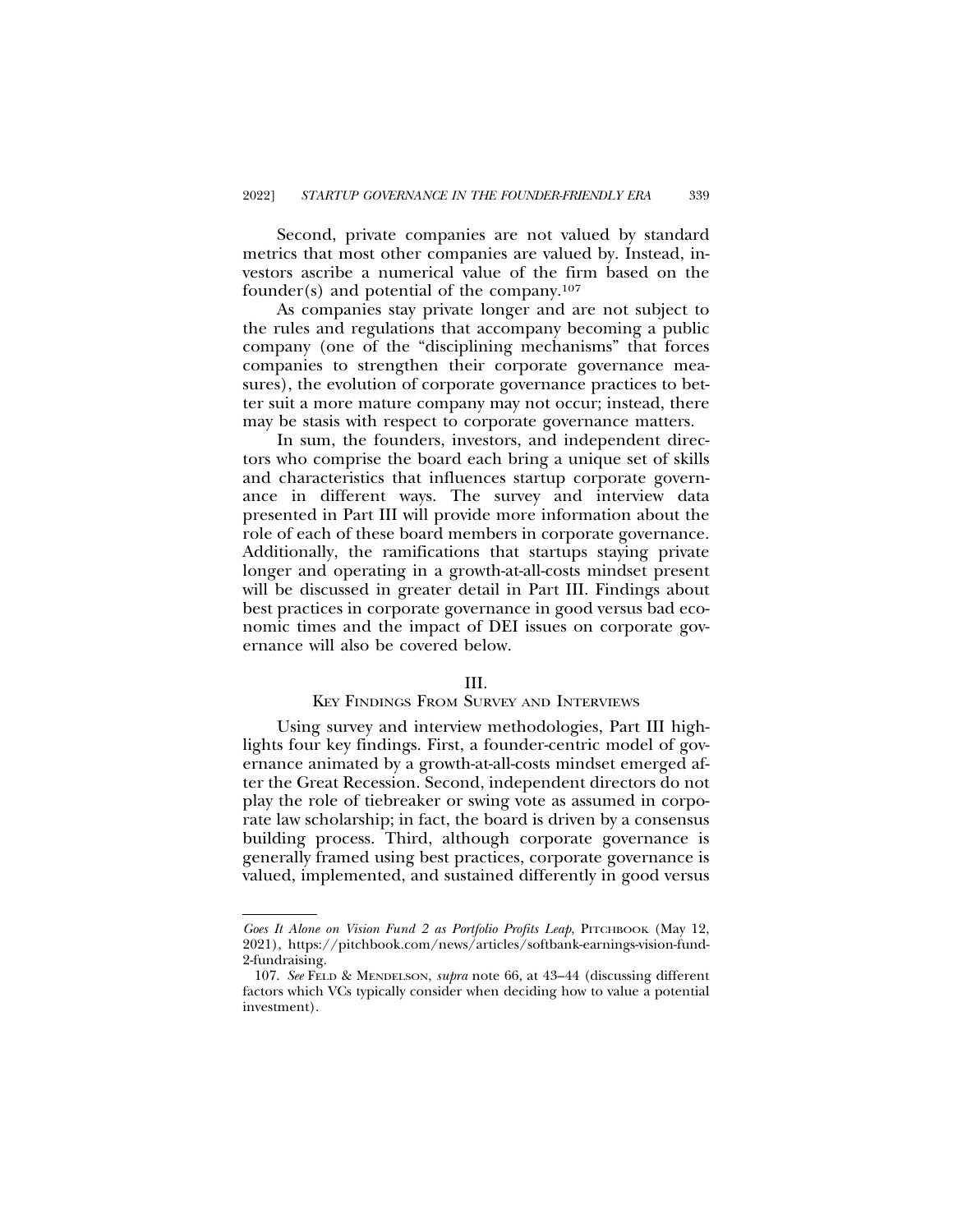bad economic times. During good economic times, a growthat-all-costs mindset influences the decision-making process and who has decision-making power. In contrast, during bad economic times, such as COVID-19, the backdrop here, boards prioritize the implementation of corporate governance and faithfully follow good corporate governance practices as a general matter. Lastly, although there may be discussions about DEI initiatives under the corporate governance umbrella, there is very little action. Companies are more focused on growth or survival; DEI issues are a secondary consideration, if they are considered at all. Most of the prior legal scholarship in this area do not use surveys, although several studies employ interviews. This Article provides the first empirical analysis of corporate governance in startups post-Great Recession and how the pandemic impacted said corporate governance.

#### A. *Survey and Interview Design*

Before delving into the findings from the survey and interviews, this Part provides more details on the survey and interview design that provide the basis of the Article's empirical findings. In consultation with the University of Washington statistics department, the author developed an exploratory survey to provide some insight into what the lawyers who routinely work with such startups and investors are doing at the frontlines of corporate governance in VC-backed companies.108 This Article focuses on lawyers, because they are the intermediaries between founders and directors and understand corporate governance from a legal perspective in a way that investors and founders do not.109 The author approached partners at various law firms to distribute the survey within their emerging companies (or equivalent) practices.110 Some partners distributed the survey to their entire practice groups and others distributed it to a select few that they thought would be responsive. The survey was open from November 21,

<sup>108.</sup> *See* Jennifer S. Fan, Survey: Corporate Governance in Venture Capital-Backed Private Companies (2020) (unpublished survey) (on file with author) [hereinafter Corporate Governance Survey].

<sup>109.</sup> While interviewing founders and investors would have added more context, the focus of this Article is from the perspective of the lawyers who have the legal background and VC deal experience to provide a nuanced legal perspective of how corporate governance works in startups.

<sup>110.</sup> The author also had one in-house counsel respond.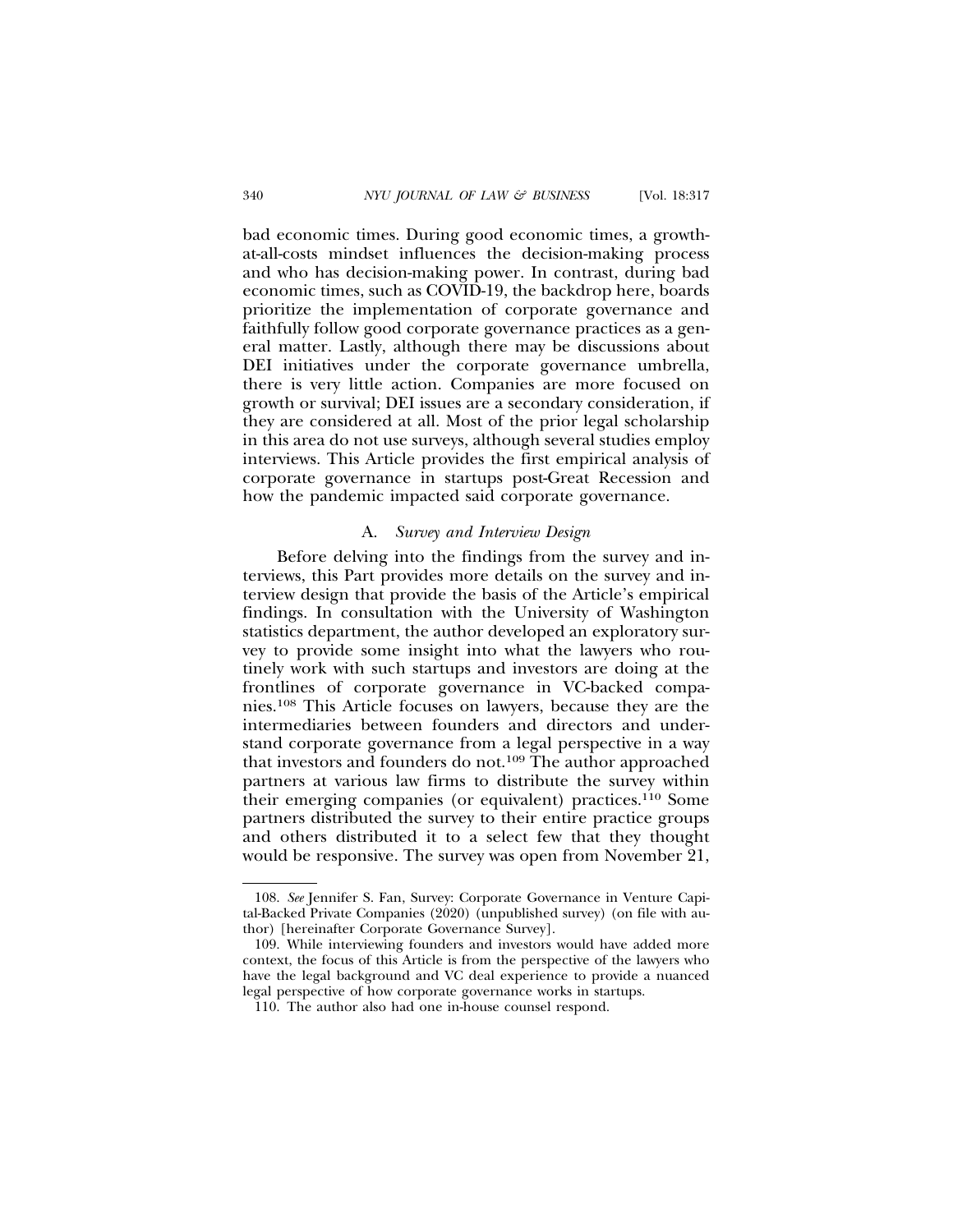2019, to February 14, 2020. Ultimately, twenty-eight lawyers responded out of 130 for a yield rate of 21.5 percent.<sup>111</sup>

Over 67 percent of the survey respondents had been in practice for twelve or more years; 17.9 percent had been practicing law eight to eleven years. The remaining 14.3 percent had practiced law four to seven years.<sup>112</sup>

Approximately 79 percent of the respondents were partners and nearly 18 percent were associates.113 They practice in cities all across the United States: Atlanta, Austin, Boston, Chicago, Los Angeles, Palo Alto, Redwood City, Reston, San Francisco, and Seattle.114 The largest number of respondents came from California (39.3 percent), with Washington State respondents coming in second at 25 percent.115 Given the dispersed geographical nature of the respondents and small number of responses, no broad generalizations can be made about the findings. However, the exploratory survey does give some interesting insights that likely require further consideration and study.

The respondents generally had deep experience in VC deals, with 75 percent having done one hundred or more deals and 14.3 percent having done between fifty to ninetynine deals.116 All of the respondents had experience representing both investors and the companies that receive VC funds. $117$ 

Using a combination of a Likert scale<sup>118</sup> and a ranking system, the author asked the respondents to answer twenty-

<sup>111.</sup> The yield rate was calculated by dividing the number of responses received (numerator) by the numbers that the lawyers gave the author regarding who they circulated the survey to; some were approximations.

<sup>112.</sup> Corporate Governance Survey, *supra* note 108.

<sup>113.</sup> *Id.* The remaining percentage of respondents were former or current in-house counsel at VC-backed private companies. *Id.*

<sup>114.</sup> *Id.*

<sup>115.</sup> *Id.*

<sup>116.</sup> *Id.*

<sup>117.</sup> *Id.*

<sup>118.</sup> The Likert scale is one of the most widely used forms of attitude measurements in survey research. The Likert scale is typically a five-point scale which is used to measure an individual's level of agreement with a particular statement. *See* ENCYCLOPEDIA OF SURVEY RESEARCH METHODS 427 (Paul J. Lavrakas ed., 2008). The respondents were asked to choose "Strongly Agree," "Agree," "Neutral," "Disagree," or "Strongly Disagree" in response to different statements. Corporate Governance Survey, *supra* note 108.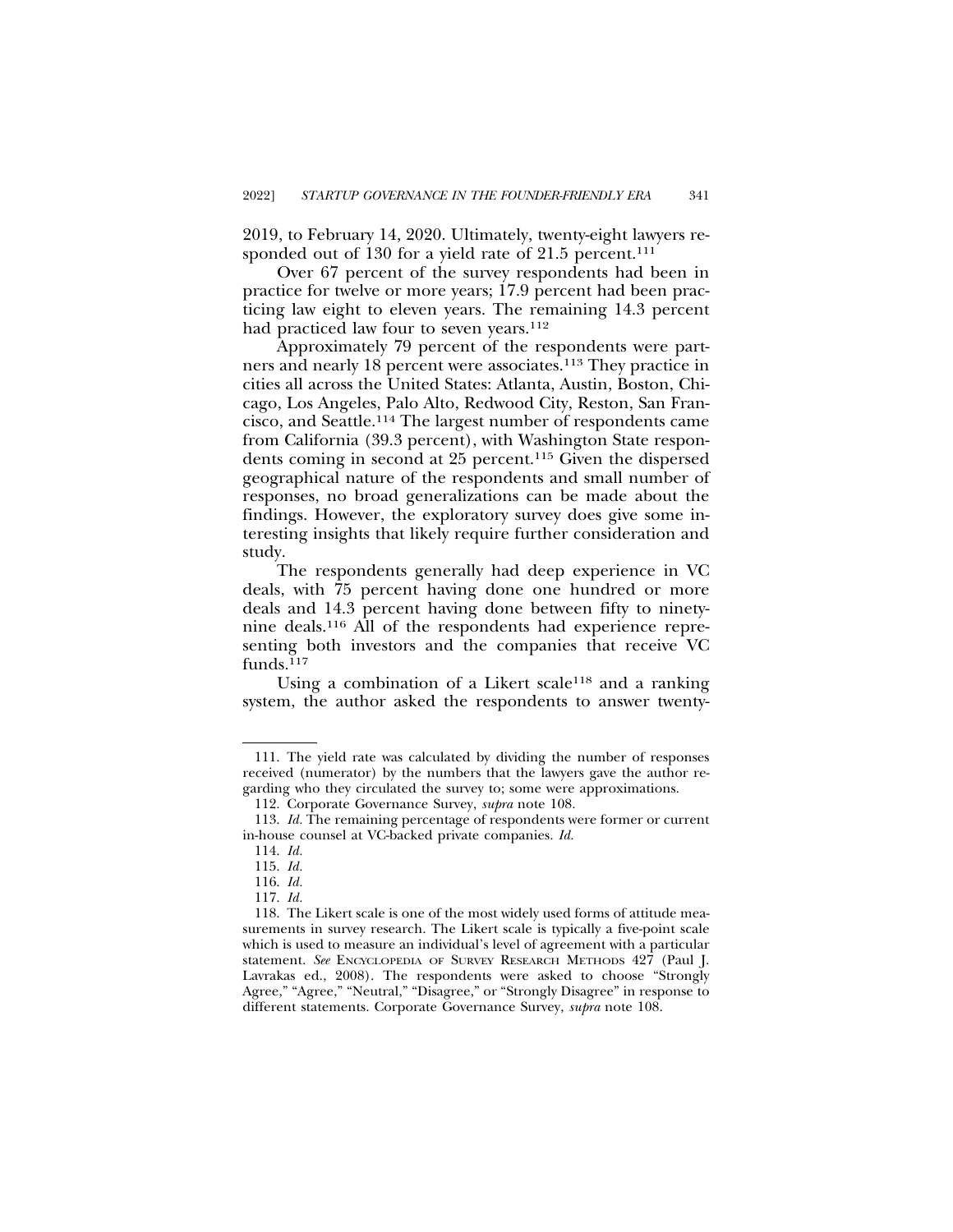three corporate governance questions. The results of the survey are included in the analysis of the role of the board in corporate governance below.

Next, in order to delve deeper into some of the preliminary findings of the survey described above, the author used a semi-structured interview format to conduct an exploratory study of thirty-one lawyers.<sup>119</sup> The purpose of the exploratory study is to create a "grounded theory" with the expectation that further research will be pursued in the future to confirm the hypotheses offered here.120 In the exploratory stage, researchers "confirm . . . their emergent generalizations rather than an ensemble of priori predictions."121 There are methodological advantages to an exploratory study in this context (lawyers' perspectives on corporate governance in VC-backed startups), which outweigh the potential concerns about sample size.122

According to the Oxford Handbook on Qualitative Research, the purpose of semi-structured interviews is to produce descriptions of the interviewees' lives in order to interpret the meaning of the described phenomena.123 Unlike the structured interview, "semi[-]structured interviews can make better use of the knowledge-producing potentials of dialogues by allowing much more leeway for following up on whatever angles are deemed important by the interviewee."124 There is no preset interview guide. In contrast to the unstructured interview, the interviewer in the semi-structured format "has a greater say in focusing the conversation on issues that he or she deems important in relation to the research project."125 One re-

<sup>119.</sup> *See* ROBERT A. STEBBINS, EXPLORATORY RESEARCH IN THE SOCIAL SCI-ENCES 27 (2001) (arguing that to ensure adequate numbers for the data analysis, a good working number to aim for is thirty people per group, process, activity, or situation studied). Some legal scholars have used fewer interview subjects than the recommended amount. *See, e.g.*, Cable, *supra* note 2, at 325.

<sup>120.</sup> *See* STEBBINS*, supra* note 119*,* at 6 (noting that exploratory studies emphasize development of theory from data).

<sup>121.</sup> *Id.* at 7.

<sup>122.</sup> *See* Cable, *supra* note 2, at 891.

<sup>123.</sup> Svend Brinkmann, *Unstructured and Semi-Structured Interviewing*, *in* THE OXFORD HANDBOOK OF QUALITATIVE RESEARCH 277, 286–87 (Patricia Leavy ed., 2014).

<sup>124.</sup> *Id.* at 286.

<sup>125.</sup> *Id.*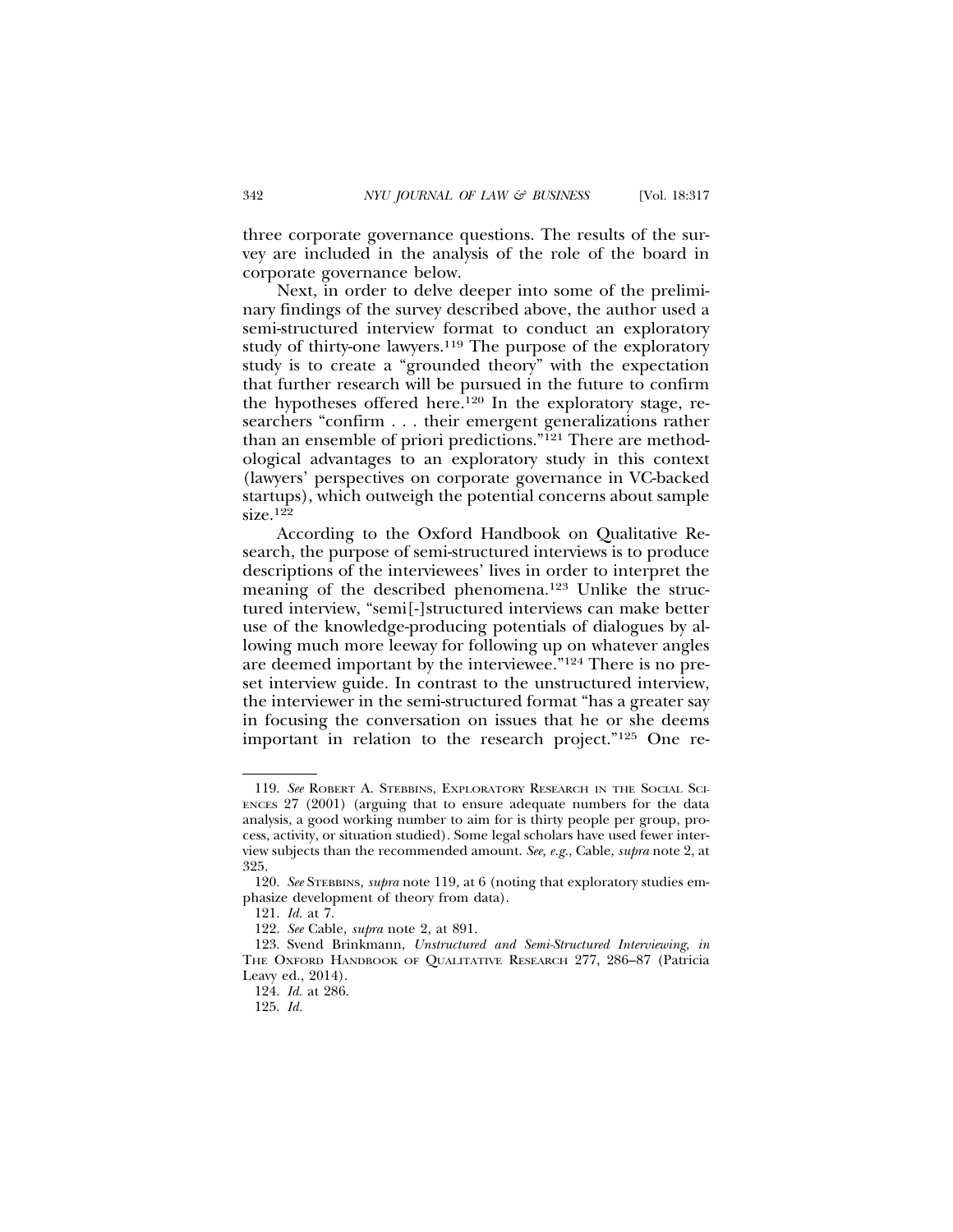searcher describes semi-structured interviewing as the "standard form of qualitative interviewing today."126

Sample sizes in exploratory studies may be smaller than in confirmatory research.127 Robert Stebbins also notes that statistical tests used in confirmatory research to prove validity and reliability are inappropriate formulas to apply to exploratory studies.128 Accordingly, this Article does not apply statistical reliability or validity tests to the survey data.

The author used personal and professional networks to locate interview subjects. Using the "snowball" sampling technique, interviewees were asked for referrals to other lawyers in the target firms and advice on what other firms should be included that were not on the author's original list.129

#### FIGURE 1: INTERVIEWEE DEMOGRAPHICS



When the survey was conducted, COVID-19130 was not dominating our daily lives. As the pandemic worsened, however, so did our economy.131 The survey gave the author a

<sup>126.</sup> *Id.* at 297.

<sup>127.</sup> Cable, *supra* note 2, at 889–90 (citing STEBBINS, *supra* note 119, at 30–41). Cable conducted nineteen interviews, reasoning that he felt he had reached a point of "theoretical saturation"—where no additional categorizations can be found by collecting additional data. *Cf.* STEBBINS, *supra* note 119, at 27 (asserting that thirty is the ideal number).

<sup>128.</sup> STEBBINS, *supra* note 119, at 30.

<sup>129.</sup> Cable, *supra* note 2, at 890.

<sup>130.</sup> *See generally Listings of WHO's Response to COVID-19*, WORLD HEALTH ORG. (June 29, 2020), https://www.who.int/news-room/detail/29-06-2020 covidtimeline.

<sup>131.</sup> David J. Lynch, *IMF Says Global Economic Collapse Caused by Coronavirus Will Be Even Worse than Feared*, WASH. POST (June 24, 2020), https://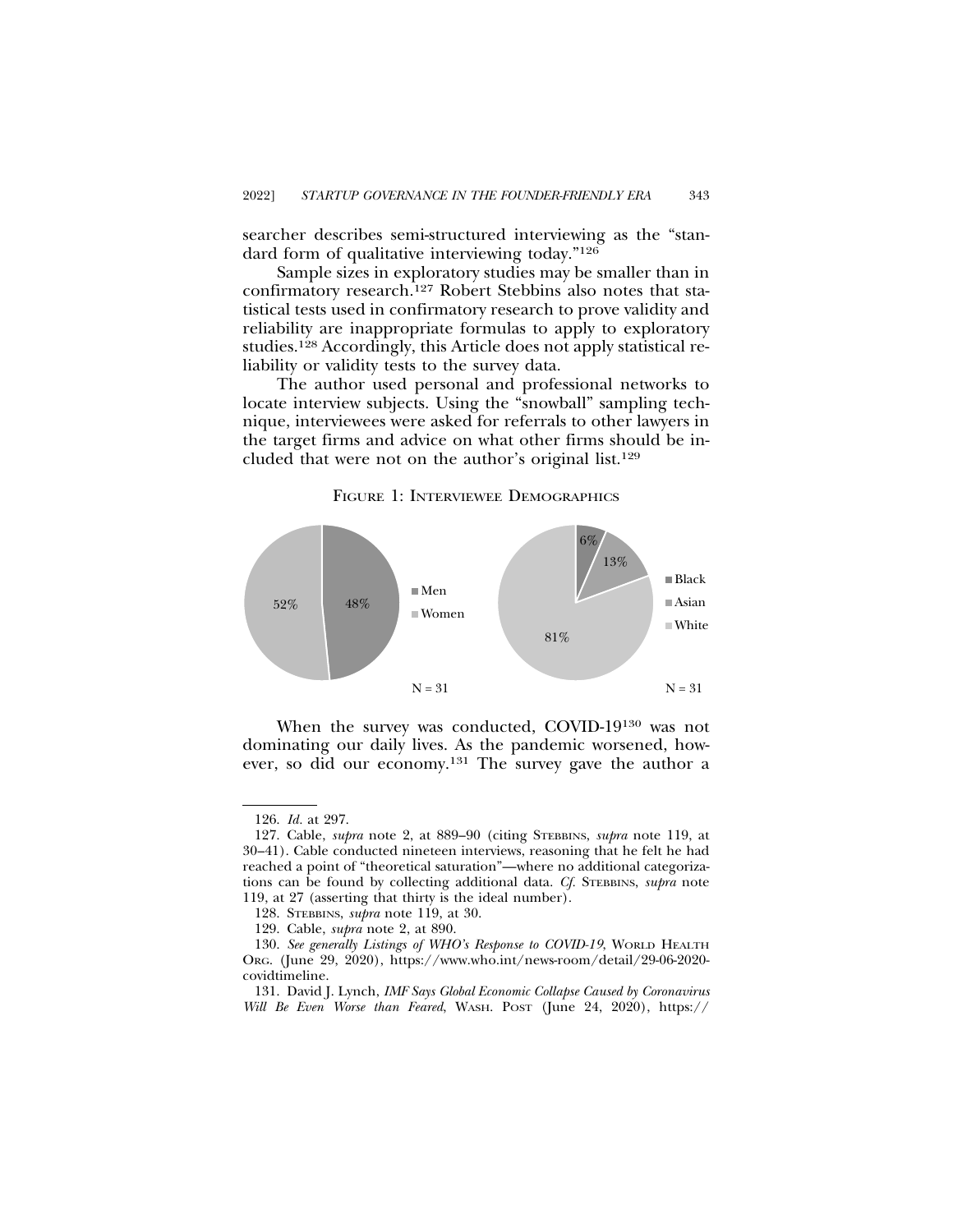macro-level understanding of corporate governance during good economic times, but the interviews provided deeper insight on the mechanics of corporate governance during both times of prosperity and market downturns. The interviews were conducted in April, May, June, July, August, and September 2020, primarily with firm lawyers who were partners or senior associates in the Bay Area (e.g., San Francisco and Silicon Valley) and Seattle that worked for law firms well-known for their expertise in VC financings and work with high-tech startups. The author also interviewed three former or current general counsels of VC-backed private companies. Sixteen of the interviewees were women and fifteen were men; six identified themselves as minorities.132 See Figure 1 for a demographic breakdown of interviewees. The author chose the Bay Area and Seattle because they are both epicenters of high-tech activity. Although this sample size appears small, the number of lawyers who work in this specialized area is limited to "entrepreneurial hot spots."133 This Part looks at how lawyers define corporate governance, how boards are structured, how board meetings are conducted, how boards vote, how board composition evolves over time, the particular role of each type of director, the impact of economic conditions on corporate governance practices, and whether the preliminary survey results aligned with what was discussed during the interviews. The interviews support the viewpoint that a founder-centric model has emerged, which has impacted board dynamics. Furthermore, they reveal that boards operate using a consensusdriven process. After the Great Recession, boards leveraged a norm-based system of corporate governance to adapt to an environment where private companies remain private longer and a growth-at-all-costs mindset pervades. The interviews also controvert the theory that independent directors play a tiebreaker role; in fact, the reality is that they exert far less influence than

www.washingtonpost.com/business/2020/06/24/imf-global-economy-coronavirus/.

<sup>132.</sup> Four of the interviewees identified as Asian; two were Black.

<sup>133.</sup> Abraham J.B. Cable, *Startup Lawyers at the Outskirts*, 50 WILLAMETTE L. REV. 163, 165 (2014). *See also* Cable, *supra* note 2, at 891 (describing its use of a smaller sample size consisting of a distinct type of participants it was seeking)*. See generally* FELD & MENDELSON, *supra* note 66, at 14–15 (noting the importance of lawyers experienced in VC financings to the success of a deal).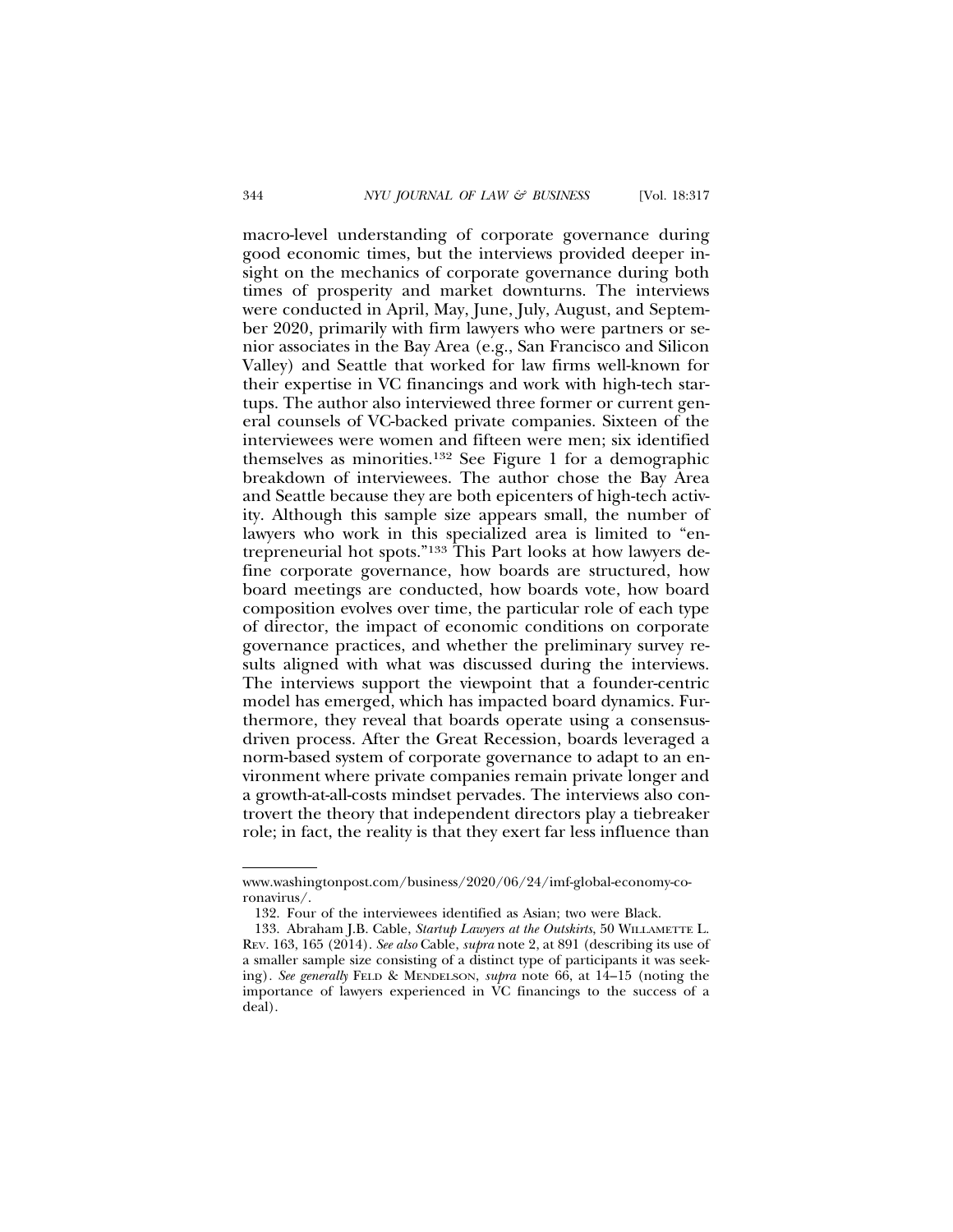prior legal scholarship purports. Although the study is small and cannot make broad claims, the lawyers coalesced around a few key corporate governance points, each of which could be a future area of study.

#### B. *Four Key Findings From Survey and Interviews*

The four key findings discussed in this Part are based on what happens (or does not happen) in the boardroom and the dynamics among the different board members. Therefore, to better contextualize the findings, a brief description of what transpires both in and outside of the boardroom, and the personalities involved, follows.

In an early-stage startup, there may be no meetings; instead, most things are passed by consent.134 The legal issues that lawyers focus on with their clients often include equity grants and classifying individuals as employees or consultants, to cite a few examples.135 Lawyers also may help founders (who are typically also the founder-management directors) frame certain discussions with the board. As an example, lawyers may assist founders in presenting information about options and benchmarking their value.136

When companies hold board meetings, they present metrics that are indicators of the health of the business, such as whether marketing is generating enough leads for its product.137 The CEO runs the meeting and gives high level highlights and challenges related to sales, revenues, marketing, customer success, and then engineering and products.138 Law-

<sup>134.</sup> Interview with Lawyer #21 (on file with author); Interview with Lawyer #3 (on file with author) (noting that companies frequently use unanimous written consents if there is no regularly scheduled meeting that is imminent).

<sup>135.</sup> Interview with Lawyer #3, *supra* note 134.

<sup>136.</sup> *Id.*

<sup>137.</sup> Interview with Lawyer #30 (on file with author).

<sup>138.</sup> *Id.* (noting that 99% of the time, the very first segment is sales and sales pipeline (e.g., what do sales and revenues look like in the current quarter), the next segment is marketing (e.g., extending pre-sales to get qualified leads to salespeople), then customer success, and finally engineering and products).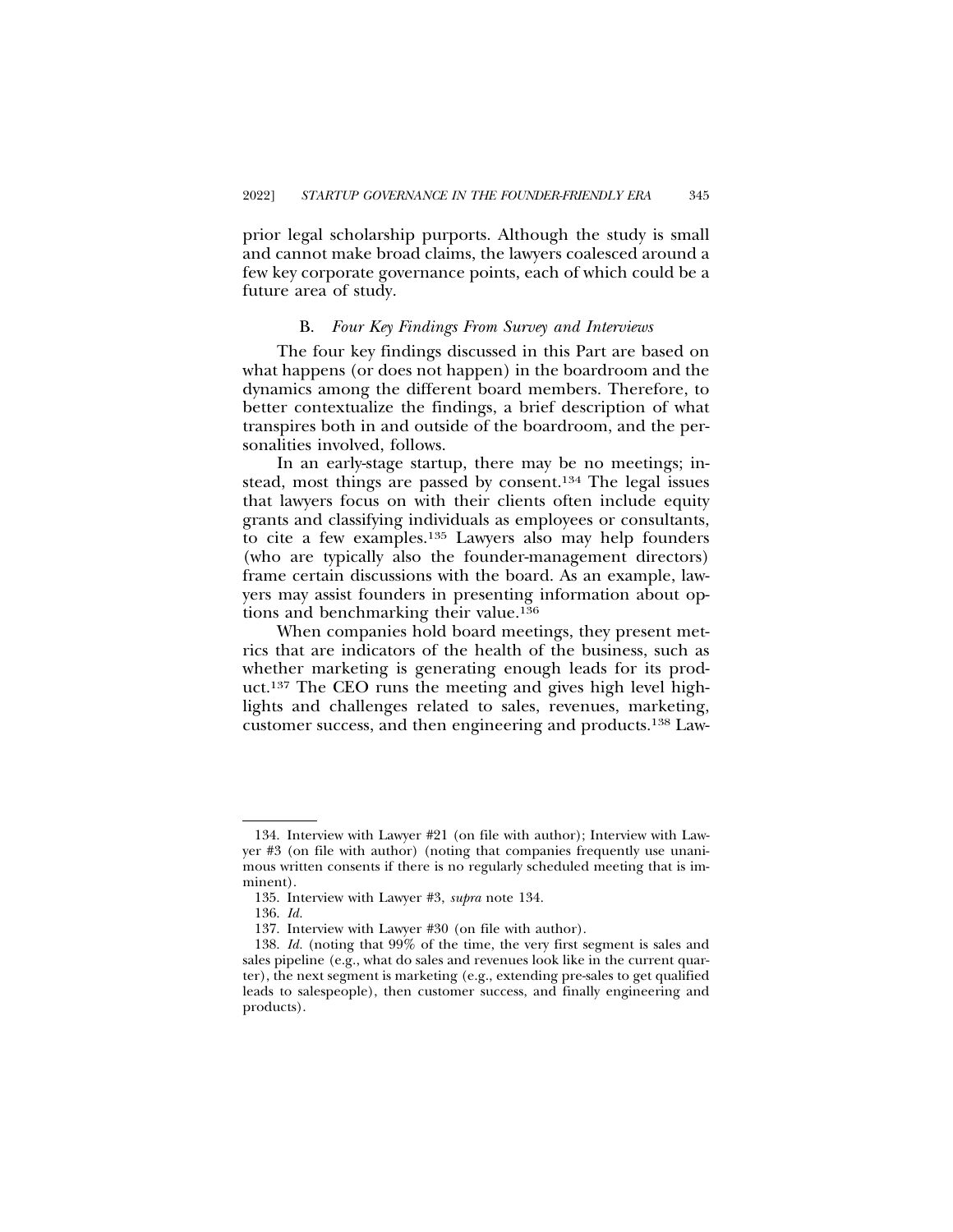yers also help to guide first-time CEOs on how to run board meetings.139

The cadence of board meetings is determined by the founder-management directors.140 It is common practice for outside counsel to attend these meetings for free.<sup>141</sup> One lawyer characterized board meetings as "investor check-in calls" and the means by which corporate governance is done.<sup>142</sup>

Well-functioning boards are ones who work together over a number of years, trust each other, and discuss matters.143 In fact, the fate of management and investors is intertwined.144 In order to raise more money, they need to present a unified front.145 This, in part, explains why board meetings follow a consensus-driven process.146 "[T]he role each member will play depends on personality and backgrounds."147

The interviewees were mixed in their responses to the question regarding which directors are the best monitors; this was similar to the results in the survey. The disparity in answers is likely because there is a wide variety of directors and each one serves a different role. As one lawyer observed, the different directors "balance each other" and monitor different

<sup>139.</sup> Interview with Lawyer #6, *supra* note 97 (noting that lawyers advise their clients to use a particular formula each time they present, have meaningful data, and have specific asks of the board).

<sup>140.</sup> Interview with Lawyer #28 (on file with author).

<sup>141.</sup> Interview with Lawyer #10 (on file with author) (noting that by attending board meetings for no charge, the lawyers can be up to date about what the company is doing and may bring law firm business opportunities later on in the form of potential transactions); Interview with Lawyer #3, *supra* note 134 (concurring that attending board meetings is a business opportunity and helps lawyers build relationships with board members).

<sup>142.</sup> Interview with Lawyer #2 (on file with author).

<sup>143.</sup> Interview with Lawyer #26 (on file with author) (noting that if trust falls apart then everything is conflicting, nothing is getting done, and there are side arguments, disagreements, and people wanting to get out of the situation).

<sup>144.</sup> *Id.*; *see also* Interview with Lawyer #15 (on file with author) (observing the unavoidable fact that founder-management directors and investor directors have their own interests, and although these interests are conflicted, the conflict is not due to a question of character or integrity).

<sup>145.</sup> *See* Interview with Lawyer #26, *supra* note 143 (noting that the company needs to find additional investors to support them and that doing so has a galvanizing effect on the management and existing investors).

<sup>146.</sup> Interview with Lawyer #3, *supra* note 134.

<sup>147.</sup> Interview with Lawyer #26, *supra* note 143.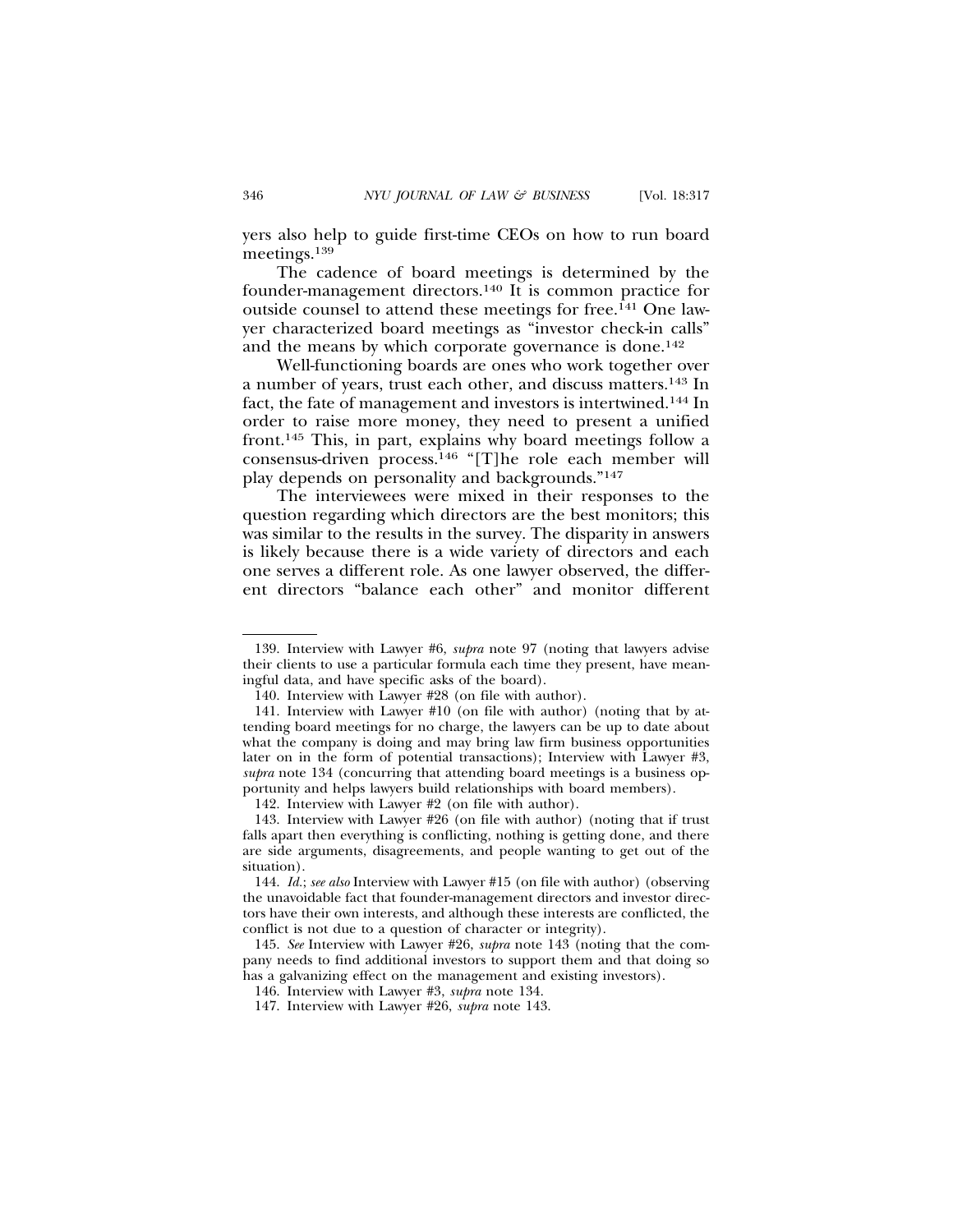things.148 Those who said VC investor directors were the best monitors149 stated that this was because they want to monitor their investments and have the most experience on boards.150 In particular, lawyers pointed out that VCs were able to identify conflicts of interest, who should be on different committees, and who ought to be independent directors or new recruits to the board.151 Ultimately, who the best monitor was depended on the circumstances.152 For example, in a growthat-all-costs culture, the company and board may lose sight of governance, and monitoring is given a lower priority.153

Some held the view that founders were too close to the business and lacked a broader perspective to be the best monitors.154 Startups get more introspection from independent directors.155

Different directors also have different motivations that may affect how they monitor a company.156 For example, founder-management directors may be satisfied with a 2x return whereas a VC investor director wants a 10x return.157 This difference in expectation could impact how they view certain board issues, such as an acquisition.

<sup>148.</sup> Interview with Lawyer #12 (on file with author).

<sup>149.</sup> Interview with Lawyer #10, *supra* note 141.

<sup>150.</sup> *Id.*

<sup>151.</sup> *Id.* (explaining that, for example, VC investor directors will raise issues if the company has a strategic investor who also does a deal with the company thereby becoming a customer or partner of the company).

<sup>152.</sup> Interview with Lawyer #14 (on file with author) (suggesting that the best monitor against WeWork-type malfeasance should be the investor director because they are economically incentivized to counter balance; however, if the investor director is "drinking the Kool-Aid then [they] may ride [the] 'ridiculous wave' depending on economics").

<sup>153.</sup> Interview with Lawyer #12, *supra* note 148 ("People cut corners for a reason.").

<sup>154.</sup> Interview with Lawyer #29 (on file with author) (citing the need for founders to be optimistic all the time, but acknowledging that some founders were self-reflective).

<sup>155.</sup> *Id.*

<sup>156.</sup> The different types of directors have different functions that they fulfill: the investor director is focused on preserving its portfolio, the foundermanagement director is focused on preserving the company, and the independent director serves as an advisor. Interview with Lawyer #25 (on file with author).

<sup>157.</sup> Interview with Lawyer #12, *supra* note 148.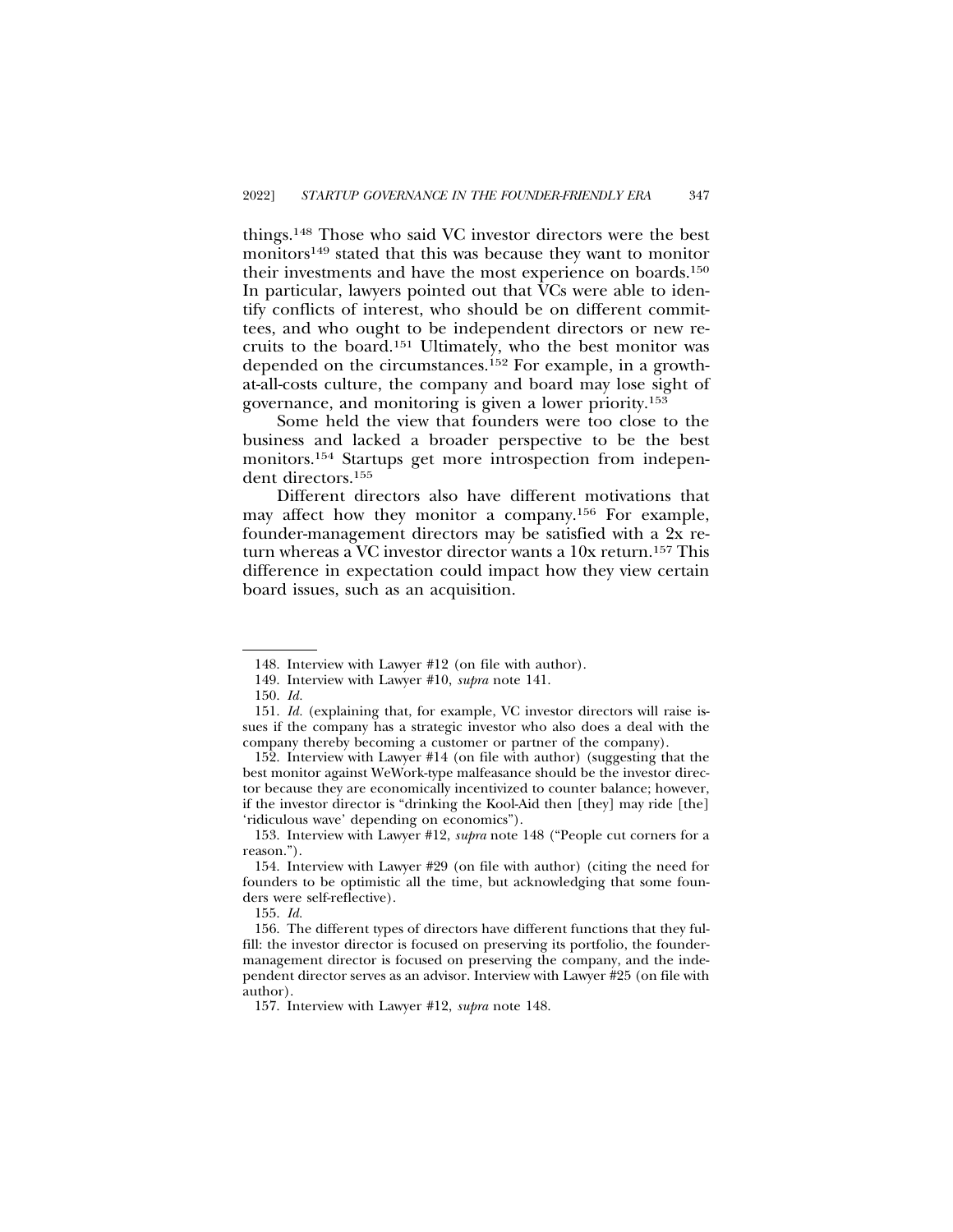# 1. *The Emergence of the Founder-Centric Board Post-Great Recession*

The first key finding from the survey and interviews is that a founder-centric board emerged post-Great Recession. The importance of founders to a startup is reflected in the terms that highly sought-after founders can negotiate.158 One example of founders' outsized influence can be found in the board composition itself. The lawyers interviewed by and large agreed that in the period before the Great Recession the board composition of a startup looked quite different than in the period following it. If a startup raised institutional money, the board typically had three board members: a representative of the preferred stock (usually the lead investor), a representative of the common stock (typically designated as the CEO, who may be the founder), and one that was mutually designated (an independent director who was mutually agreed upon by the holders of common stock and preferred stock).159 In the next round, the company would have two common stock designated directors, two preferred stock designated directors, and one mutually designated director.160 In later rounds, there would be a shift to balance the board.161

<sup>158.</sup> Scott Galloway, New York University Professor of Marketing, stated, "Founders are now assigned this Christ-like association." David Gelles, *C.E.O.s Are Not Here to Save Us*, N.Y. TIMES (Sept. 28, 2019), https:// www.nytimes.com/2019/09/28/business/wework-juul-ebay-ceo.html. Oftentimes, the founders are also part of management (e.g., CEOs). Promising startups are often courted by a number of VCs and other investors. The hot market gives the founders of such companies significant leverage. *See* Tomio Geron, *The 10-Year Power Shift in VC Land*, PROTOCOL: PROTOCOL PIPELINE (Jan. 30, 2021), https://www.protocol.com/newsletters/pipeline/venturecapital-power-shift?rebelltitem=2#rebelltitem2.

<sup>159.</sup> Interview with Lawyer #14, *supra* note 152; Interview with Lawyer #15, *supra* note 144 (noting that life science companies still have this board composition at the beginning; founders have less power, VCs comprise majority of the board by Series B or C, there is more willingness to bring in outside directors because it is a regulated industry, and there are also more rounds and more investors).

<sup>160.</sup> Interview with Lawyer #14, *supra* note 152.

<sup>161.</sup> *Id.* The lawyer also noted there is an exception for the balancing of the board if it is a "rocket ship company." *Id. See also* Interview with Lawyer #15, *supra* note 144 (noting that from the end of the Great Recession to December 31, 2019, the trends were: 1) greater power to founders; 2) more instances where common stock, i.e., founder-management directors, had a bigger percentage of the board seats and held those board seats for a longer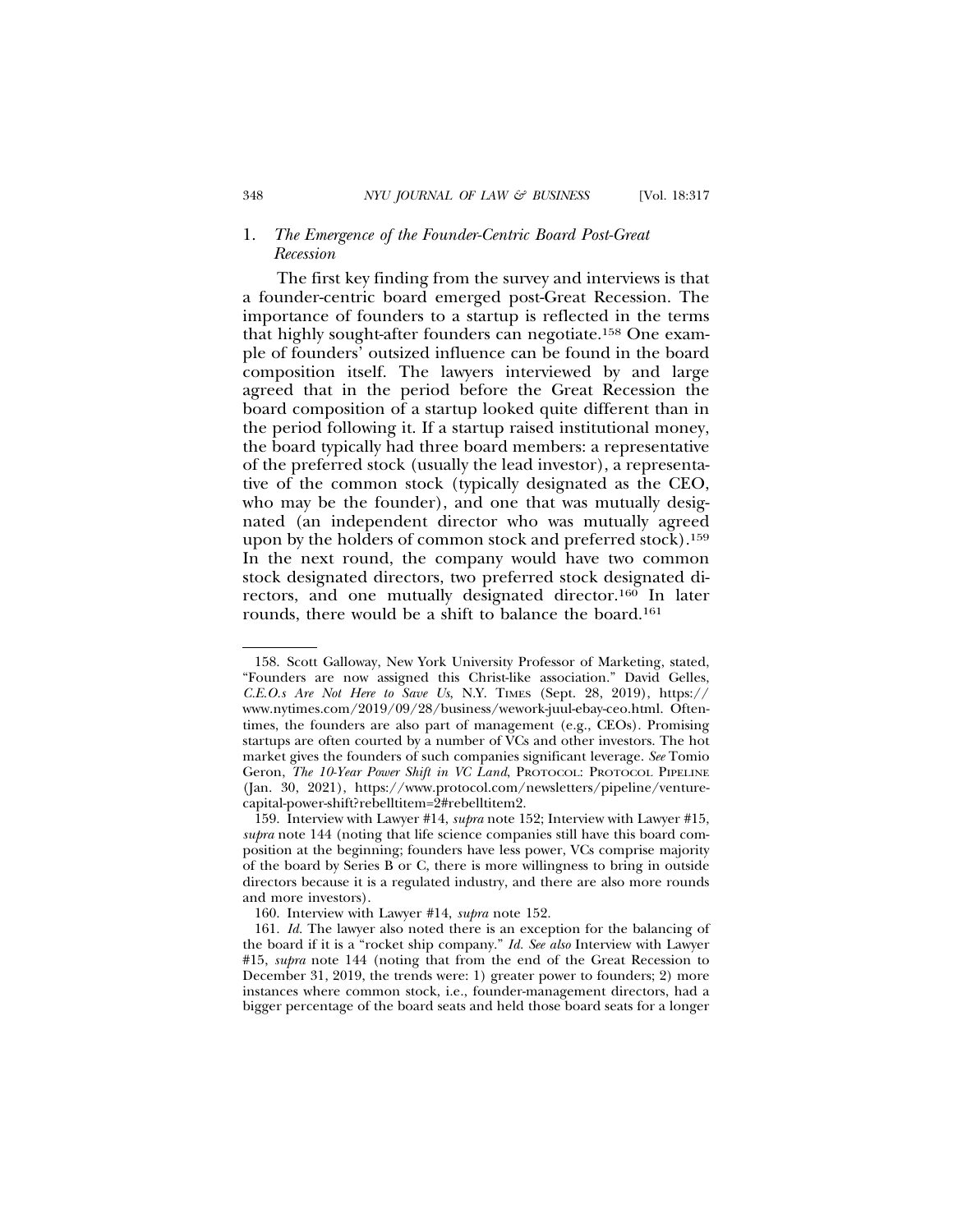The advent of founder-friendly terms post-Great Recession was accompanied by a change in the board structure that favored founders. Scholarship on corporate governance in startups pre-Great Recession emphasized the diminishing roles of the VC director and the founder director (with a few notable exceptions) as the startup grew.162 However, post-Great Recession boards in the early stages sometimes had two (or even three) management or founder directors at the seed stage.<sup>163</sup> Then, when institutional investors joined in Series A, the board would be comprised of two founders and one investor.164 The next round (Series B) is when a second large investor comes in.165 At this point, the startup has two representatives of common stock (a CEO and founder), two representatives of investors, and one seat for an independent member that is typically left vacant until someone can be identified.166 Whether the company has an industry expert depends on the stage of the company.167 By the time a company reaches the Series B (or Series C) round, control is typically split between founder-management directors and investor directors.168 In future rounds, if companies have Series C and D rounds, then there are three investor directors, two independent directors,

term during the growth of the company; and 3) mutually agreed upon board members, i.e., independent directors, who were chosen by the common stock and agreed upon by other directors); Interview with Lawyer #26, *supra* note 143 (noting changes in board composition in later series).

<sup>162.</sup> *See* Bartlett, *supra* note 30, at 37–45 (analyzing VC investment contracts and finding that startups must balance vertical agency problems between investors and managers as well as horizontal agency problems among VC investors); *see also* Brian Broughman, *Investor Opportunism and Governance in Venture Capital*, *in* VENTURE CAPITAL: INVESTMENT STRATEGIES, STRUCTURES, AND POLICIES 347, 347 (Douglas J. Cumming ed., 2010) (discussing VCs who use their control rights in startups opportunistically).

<sup>163.</sup> *See* Interview with Lawyer #10, *supra* note 141. Recently, some founders have even insisted upon a "'common-controlled' board, meaning that there are more board members representing the common shareholders than other classes of shareholders." KUPOR, *supra* note 22, at 172.

<sup>164.</sup> Interview with Lawyer #26, *supra* note 143.

<sup>165.</sup> *Id.*

<sup>166.</sup> *Id.* (noting that the board composition becomes less prescriptive after this stage).

<sup>167.</sup> Interview with Lawyer #12, *supra* note 148.

<sup>168.</sup> *Id.* Interview with Lawyer #11 (on file with author) (noting that Series B is an "inflection point" where the company is stockpiling money and a more balanced board emerges).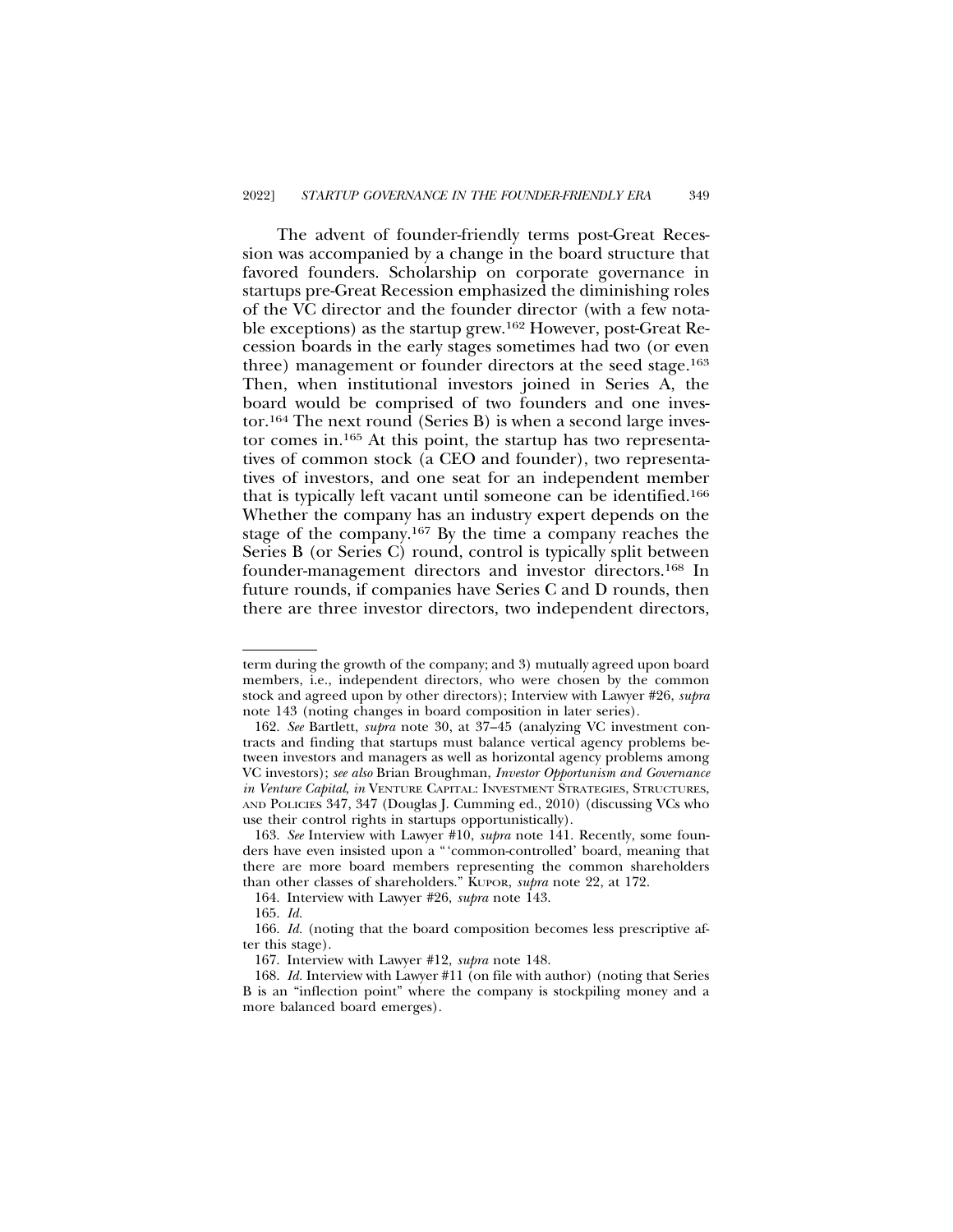and two founder-management directors.169 At some point, the Series A investor director may leave the board if she does not maintain her VC fund's percentage interest in the company.170 Typically, there is no more than one independent member until the company ramps up.171 For example, at the Series D stage, the company may want an additional independent director for optics or connections.172 If there are non-traditional investors, such as a mutual fund or CVC, they may get a board observer seat.173

Seven directors is generally the maximum size of the board.174 Companies do not want more than seven directors; five or six directors is optimal.175 In the lead-up to IPOs the true independent directors are recruited.176 The VC investor directors will then remain until the company goes public, particularly if they have a significant stake, and all their shares are distributed to their limited partners.177 Others may leave the board before the company goes public because they do not want the liability or responsibility.178

In addition to boards, some high-tech companies have advisory boards filled with customers to both get their insight and reward them with equity.179 There may also be board observers who do not have fiduciary duties but have all the influ-

<sup>169.</sup> Interview with Lawyer #26, *supra* note 143. Lawyer #15 offers a slight variation on the board composition: at the time the company is founded there are two founder directors; one seed director is elected at seed round, one director is elected at Series A (that "XYZ fund selects" per voting agreement signed at the time of financing), another director is elected at Series B (every other board seat after that "is a fight"), and one or two additional seats are mutually agreed upon or identified by common stock and reasonably acceptable to preferred stock or with the approval of a specific fund. Interview with Lawyer #15, *supra* note 144.

<sup>170.</sup> *See* Interview with Lawyer #10, *supra* note 141.

<sup>171.</sup> Interview with Lawyer #12, *supra* note 148.

<sup>172.</sup> *Id.*

<sup>173.</sup> *See* Interview with Lawyer #26, *supra* note 143; Interview with Lawyer #5 (on file with author) (noting that family funds, angels, and CVC funds typically secure board observer seats).

<sup>174.</sup> Interview with Lawyer #21, *supra* note 134.

<sup>175.</sup> Interview with Lawyer #15, *supra* note 144 (stating that seven directors is a good number to go public).

<sup>176.</sup> Interview with Lawyer #10, *supra* note 141.

<sup>177.</sup> *Id.*

<sup>178.</sup> *Id.*

<sup>179.</sup> Interview with Lawyer #15, *supra* note 144.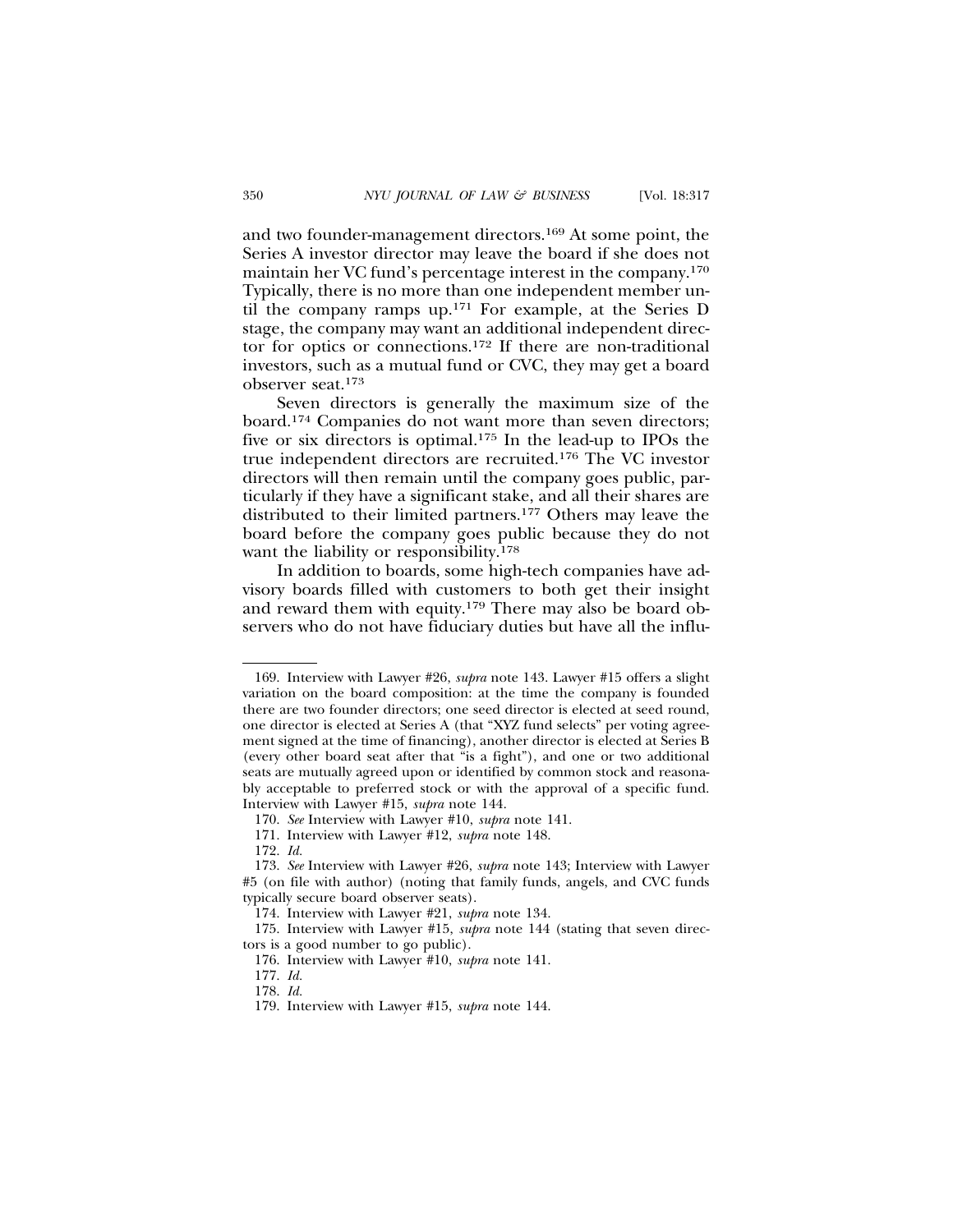ence of a director.180 In addition to the board structure, companies will have "real" audit and compensation committees as they mature.181

In early-stage companies, it is rare for management to not also be founders.182 Therefore, the board seats in this category may be more accurately described as founder-management directors. In board meetings, founder-management directors will do most of the talking; the other directors will provide feedback or react.183

Founder-management directors can be a "mixed bag."184 They may be sensitive to the needs of the common stockholders but not attuned to corporate governance issues; instead, they are more focused on their personal circumstances as common stockholders.185 They also may not have the requisite experience in operating a company.186 The length of time founder-management directors remain on boards is often dictated by investor directors.187

Founder-management directors are more connected to their employees and company; they know how their employees will react to things and are generally loyal to them.<sup>188</sup> They

<sup>180.</sup> *Id.* The lawyer also remarked that if a new investor comes in and does not get a board seat, it is common to give them board observer rights. *Id.*

<sup>181.</sup> Interview with Lawyer #10, *supra* note 141. The lawyer also observed that VCs will even have suggestions about who to recruit to these committees. *Id.*

<sup>182.</sup> Interview with Lawyer #6, *supra* note 97. The lawyer also noted that if a member of management is on the board, but is not the founder, she is most likely the CEO. *Id.*

<sup>183.</sup> Interview with Lawyer #18, *supra* note 98.

<sup>184.</sup> Interview with Lawyer #13 (on file with author).

<sup>185.</sup> *Id.*

<sup>186.</sup> Interview with Lawyer #31 (on file with author); *see also* Interview with Lawyer #22 (on file with author) (noting that often founders do not have a background in corporate governance and are not sure what to do, and therefore it is up to the other more experienced directors to introduce some system of controls and look out for compliance with various laws).

<sup>187.</sup> Interview with Lawyer #9 (on file with author). The lawyer also noted that overly large boards do not make sense for early-stage companies. *Id. See also* Interview with Lawyer #3, *supra* note 134 (observing that if investor directors want someone off the board, such as the CEO, independents will typically go along with them).

<sup>188.</sup> Interview with Lawyer #21, *supra* note 134. The lawyer also noted that investor directors see employees as cost centers. *Id.*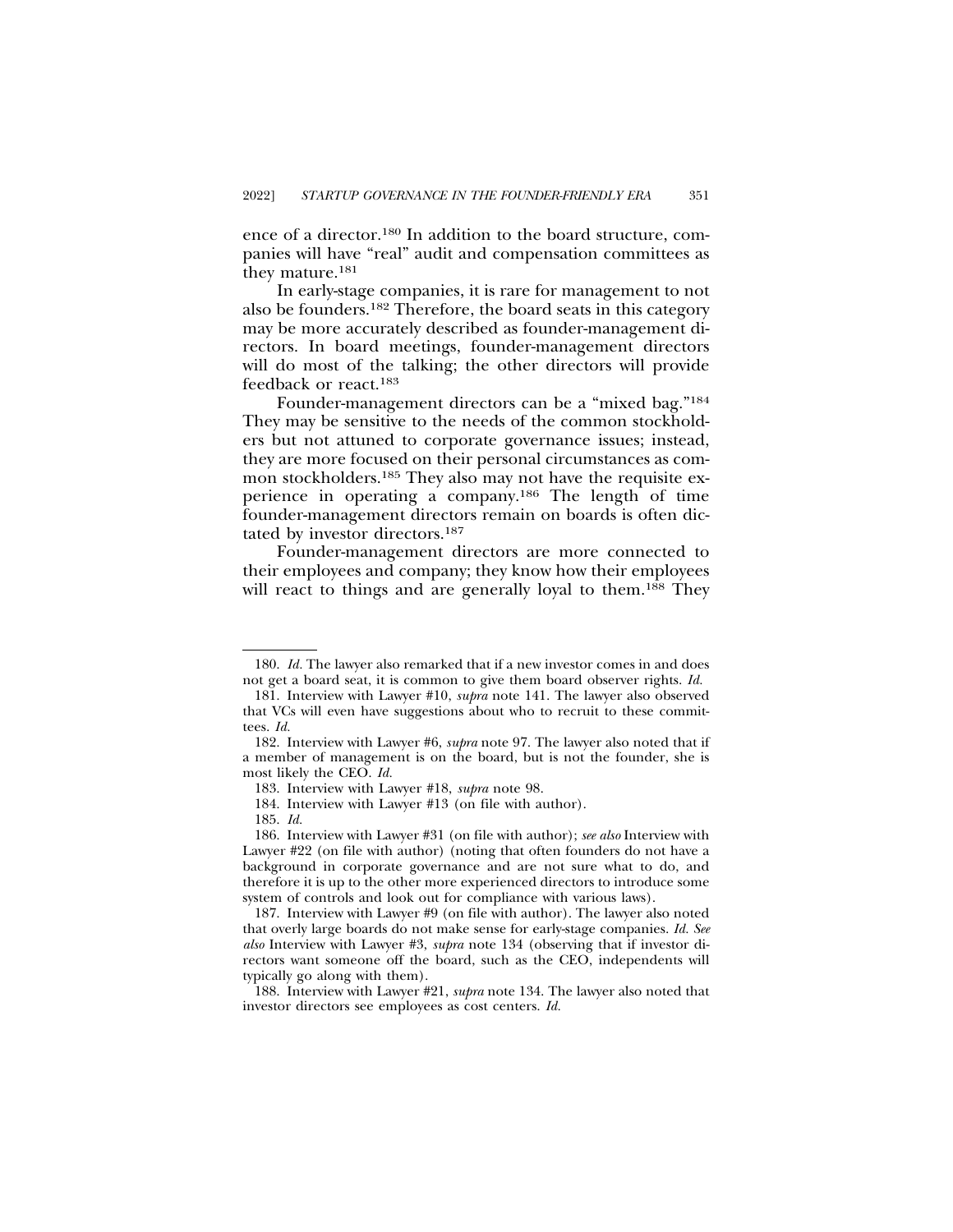also have a deeper understanding of the company than anyone else on the board.189

Although founder-management directors know their business, employees, various teams, and where the business needs help,<sup>190</sup> they can also be myopic.<sup>191</sup> They do not have visibility into peer companies—whether with regard to human resources, recruiting, or other departments. Instead, they are "laser-focused" on their own companies.192 Despite their "very narrow view," founder-management directors want to succeed and are the most committed of all the directors.193

If there are multiple founders who also happen to be board members there will likely be issues.194 For example, there may be a professional disagreement that one of the founder directors has with the other board members regarding the course of the company.195 If a founder leaves the company, it is highly negotiated whether they are allowed to stay on the board.196

There is a difference between those who are foundermanagement directors and those who are management directors. Particularly with respect to VC-backed companies, the founder's identity matters. There is a culture of belief around a founder and "directors can be hard pressed to push back on

<sup>189.</sup> *See id.* (observing that these "inside directors" know that, while metrics and revenues may show one thing, contact with customers may show how they are headed in a different direction).

<sup>190.</sup> Interview with Lawyer #17 (on file with author) (observing that founder-management directors are good at reporting to the board on business-related issues).

<sup>191.</sup> *Id.* (explaining that this narrow vision is due to the fact that they "only see what's happening at their [own] company"); Interview with Lawyer #15, *supra* note 144 (noting the "very narrow view" of these directors).

<sup>192.</sup> Interview with Lawyer #1 (on file with author). The lawyer also noted that founder-management directors don't have the privilege of seeing other companies, but are much more "deep in the weeds" and have a better understanding of what will be effective or not for their business. *Id.*

<sup>193.</sup> Interview with Lawyer #15, *supra* note 144.

<sup>194.</sup> *See* Interview with Lawyer #1, *supra* note 192.

<sup>195.</sup> *Id.* The lawyer also observed that the same characteristics that make good entrepreneurs may make them difficult people. *Id.*

<sup>196.</sup> Interview with Lawyer #6, *supra* note 97. The lawyer also noted that in the voting agreement, the formulation of key holders, like a founder who holds the majority of common stock, may maintain their seat on the board by tying it to a service component—they only remain on the board if they continue to serve in some capacity, such as officers or consultants. *Id.*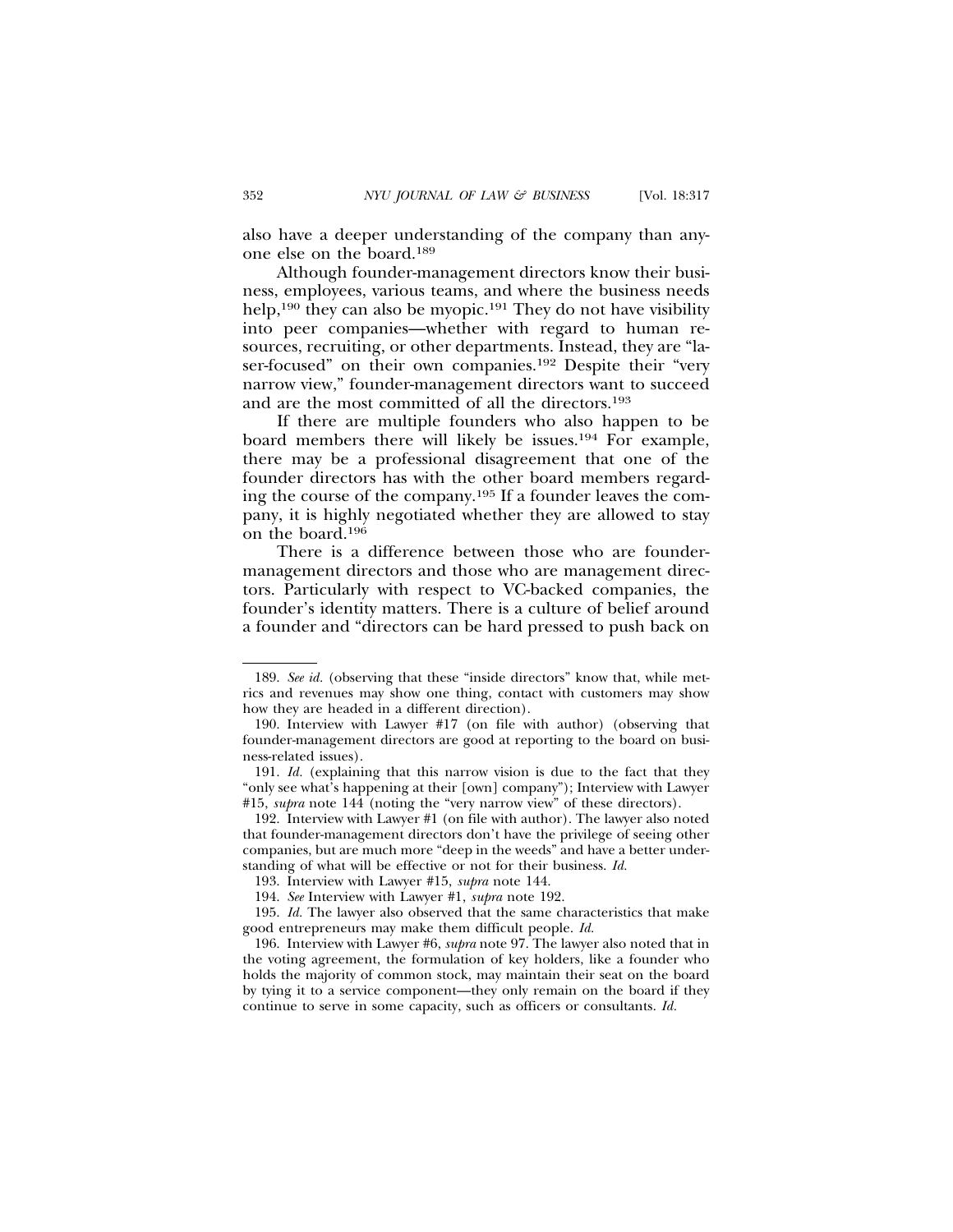that person."197 If the director is management and not a founder, she is held to a different standard and receives less deference.198

The founder-management directors have a vision and passion for the company; they are also the most optimistic about the company's outlook.199 Founder-management directors set the agenda and drive the conversation;<sup>200</sup> the investor directors and independent directors provide feedback.<sup>201</sup> The roles of CEO, director, and de facto chairperson of the board are typically held by founder-management directors, even if they are not officially appointed.202 At times, they may lack experience and knowledge of the board process.203 Essentially, their role is a reporting one: they inform the board of the current situation at the company and make recommendations. In sum, the founder-management directors are "singularly responsible for how well [the] board functions."204

There is also a particular subspecies of founder-management director: the rock star founder director. Having a rock star founder on the board can also lead to a different social dynamic. The survey, taken by lawyers from various law firms with deep experience in the VC space, gives greater insight into the relationship between rock star founders and VCs. The respondents indicate a balance between VCs wanting to gain access to promising startups to increase their chances of getting an outsized return for their fund and placating the founder by allowing them to implement corporate governance measures at a slower pace than they otherwise might think is prudent.

Although rock star founders are not common, "when they crop up, VCs often enable the rock star by making governance an afterthought."205 Other survey respondents observed the in-

<sup>197.</sup> Interview with Lawyer #31, *supra* note 186.

<sup>198.</sup> *Id.* (observing that the board places more pressure on the management director to lead in ways that the board wants, rather than deferring to her as they would a founder).

<sup>199.</sup> *See* Interview with Lawyer #4 (on file with author).

<sup>200.</sup> Interview with Lawyer #9, *supra* note 187.

<sup>201.</sup> Interview with Lawyer #18, *supra* note 98.

<sup>202.</sup> Interview with Lawyer #9, *supra* note 187.

<sup>203.</sup> *Id.* (describing individuals with managerial, but no board experience).

<sup>204.</sup> Interview with Lawyer #26, *supra* note 143.

<sup>205.</sup> Corporate Governance Survey, *supra* note 108.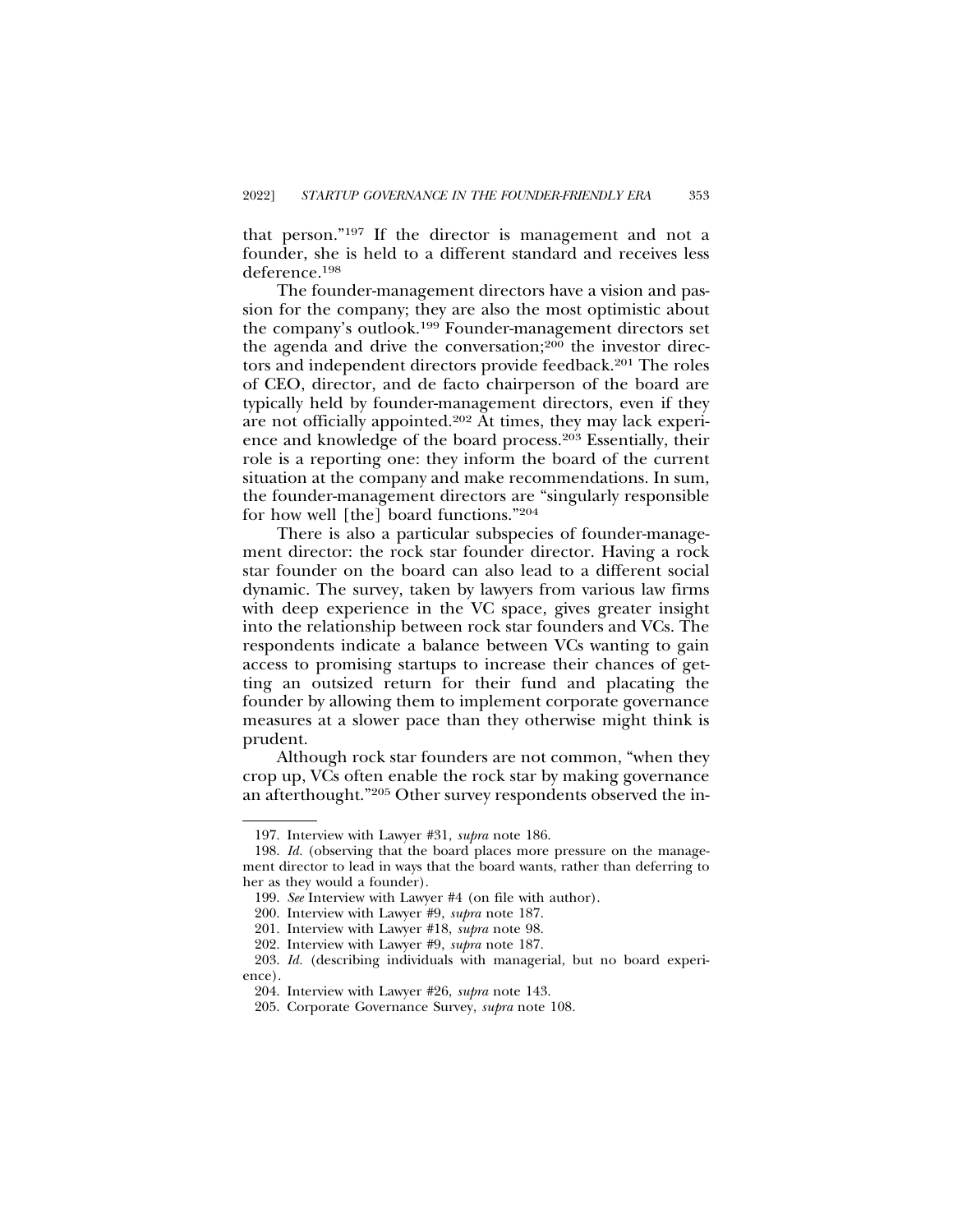creased leverage of rock star founders<sup>206</sup> and the willingness of investors to keep out corporate governance terms.207 "[C]orporate governance is arguably more important when there is a rock star personality in play, because it's so easy for them to pull [the] wool over investors' eyes."208 Two-thirds of the survey respondents agreed/strongly agreed with the following statement: "The problem is not with existing corporate governance mechanisms, but the fact that they are not implemented properly."209 As one respondent observed, "[p]eople often take short cuts or avoid the hard discussions and then find themselves in an awkward spot."210 One respondent took the view that "[i]f you want to throw crazy valuations at founders and not exercise meaningful control, that's your prerogative."211 Underlying this response is the fact that VC deals are ultimately on an as-bargained-for basis. Some investors may choose to offer a high valuation and have fewer controls over the founders in order to be included in the deal. Given the premium placed on a "rock star founder," VCs may find themselves allowing the founder to engage in behavior that some might find objectionable for economic reasons. In other words, VCs may not speak out about bad behavior due to a competitive market where one does not want to get on the "bad side" of founders whose companies one wants to invest in.

# 2. *The Role of Independent Directors*

The second key finding from the survey and interviews is that independent directors are not the tie-breaking or swing vote. In fact, board votes are typically unanimous. In comparison to the other founder-management directors and investor directors, independent directors play a secondary role and rarely drive the conversation. The interviewees generally

<sup>206.</sup> *Id.* at Question 7 ("[R]ock stars can get many investors chasing them so the rock star has more leverage.").

<sup>207.</sup> One respondent replied, "A hot [c]ompany can use access to the deal to keep corporate governance related terms out of their financing documents since Investors value getting into the deal more than the potential governance concerns." *Id.*

<sup>208.</sup> *Id.*

<sup>209.</sup> *Id.* at Question 15.

<sup>210.</sup> *Id.*

<sup>211.</sup> *Id.*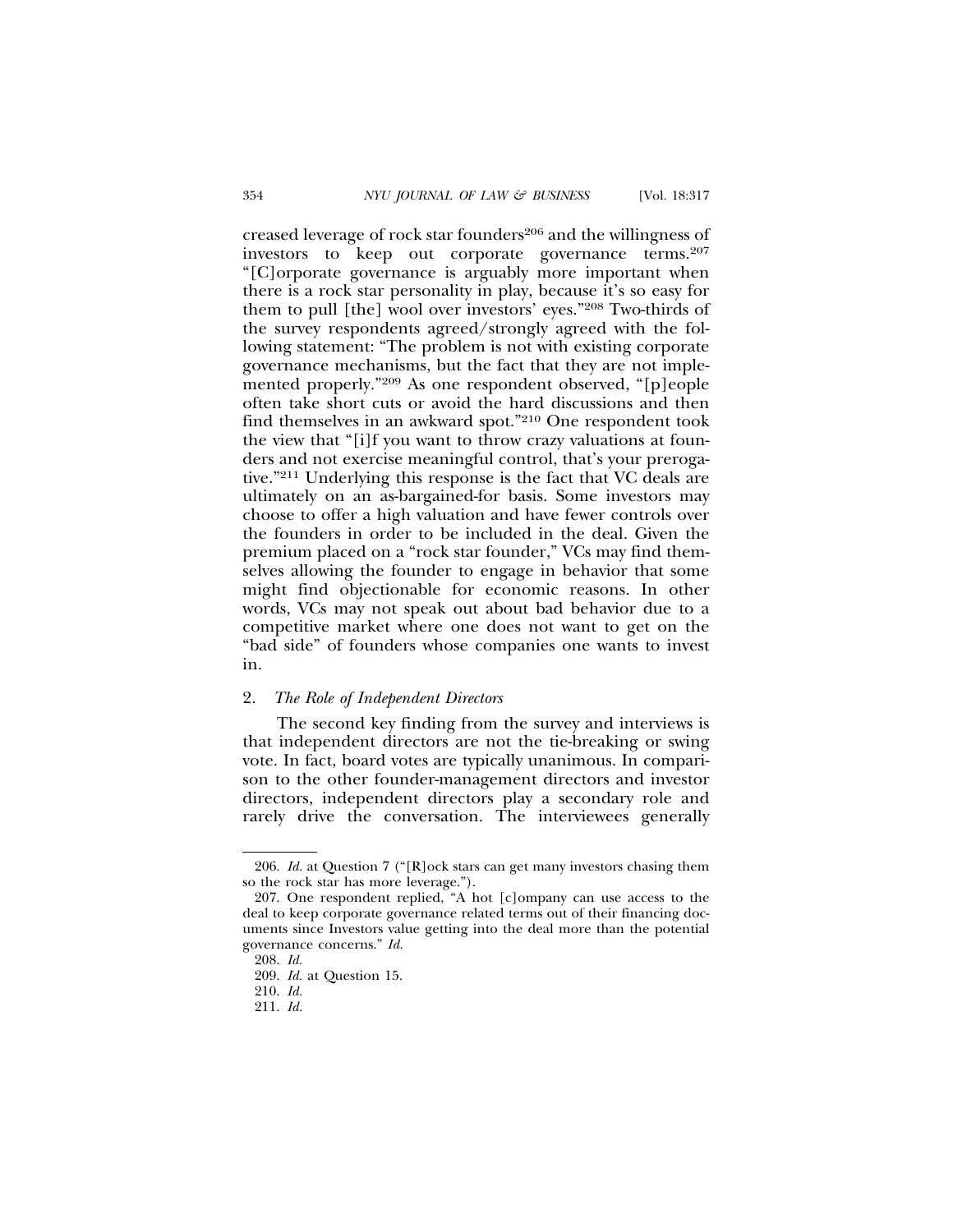agreed that it is extraordinarily rare to be in a boardroom where there is disagreement. "Almost everything is just decided by consensus."212 Independents are "rarely [the] loudest voice in rooms"; they provide the outside perspective.213 "Founders and investors are loud voices."214 In practice, board votes are almost always unanimous and independent directors are not tiebreakers.215 If an issue is especially contentious, even if the company has the vote to pass the matter, they still want to build consensus and not just have a simple majority.<sup>216</sup>

Independent directors come from myriad backgrounds. In the early stages of a company, independent directors tend to be friends of the founder or investor so they are not truly independent.217 Some have industry expertise in a parallel business or may be C-level executives themselves.218 Others are CEOs of companies and can provide an operator perspective that investor directors cannot.<sup>219</sup> They may also have past investor experience or may have retired as a partner from an

<sup>212.</sup> Interview with Lawyer #26, *supra* note 143. Interviews with nearly every lawyer confirmed that boards rarely come to a split vote.

<sup>213.</sup> *Id.*; *see also* Interview with Lawyer #18, *supra* note 98 (observing that independent directors in general are not loud, vocal leaders in the boardroom, but investor directors are the loud ones); Interview with Lawyer #4, *supra* note 199 (characterizing independent directors as quiet); Interview with Lawyer #24 (on file with author) (concurring that independent directors are collegial and respectful though they are influenced by the ecosystem around them).

<sup>214.</sup> Interview with Lawyer #26, *supra* note 143.

<sup>215.</sup> Interview with Lawyer #1, *supra* note 192 (stating that, in his many years of practice, he can count on one hand the number of times there has been a divided board vote, and often times they are driven by two founders, one of whom would ultimately be transitioned off the board); Interview with Lawyer #9, *supra* note 187; Interview with Lawyer #10, *supra* note 141; Interview with Lawyer #12, *supra* note 148; Interview with Lawyer #16 (on file with author); Interview with Lawyer #25, *supra* note 156; Interview with Lawyer #14, *supra* note 152 (noting 98–99% of board decisions are unanimous).

<sup>216.</sup> Interview with Lawyer #18, *supra* note 98. The lawyer also cited an example of a CEO renegotiating the terms of her employment agreement, where the negotiation continues until everyone on the board feels good about the renegotiated terms. *Id.*

<sup>217.</sup> *Id.*

<sup>218.</sup> Interview with Lawyer #28, *supra* note 140; Interview with Lawyer #1, *supra* note 192. Independent directors with industry experience in a parallel business are the "boots on the ground." Interview with Lawyer #28, *supra* note 140. *See also* Interview with Lawyer #25, *supra* note 156.

<sup>219.</sup> Interview with Lawyer #1, *supra* note 192.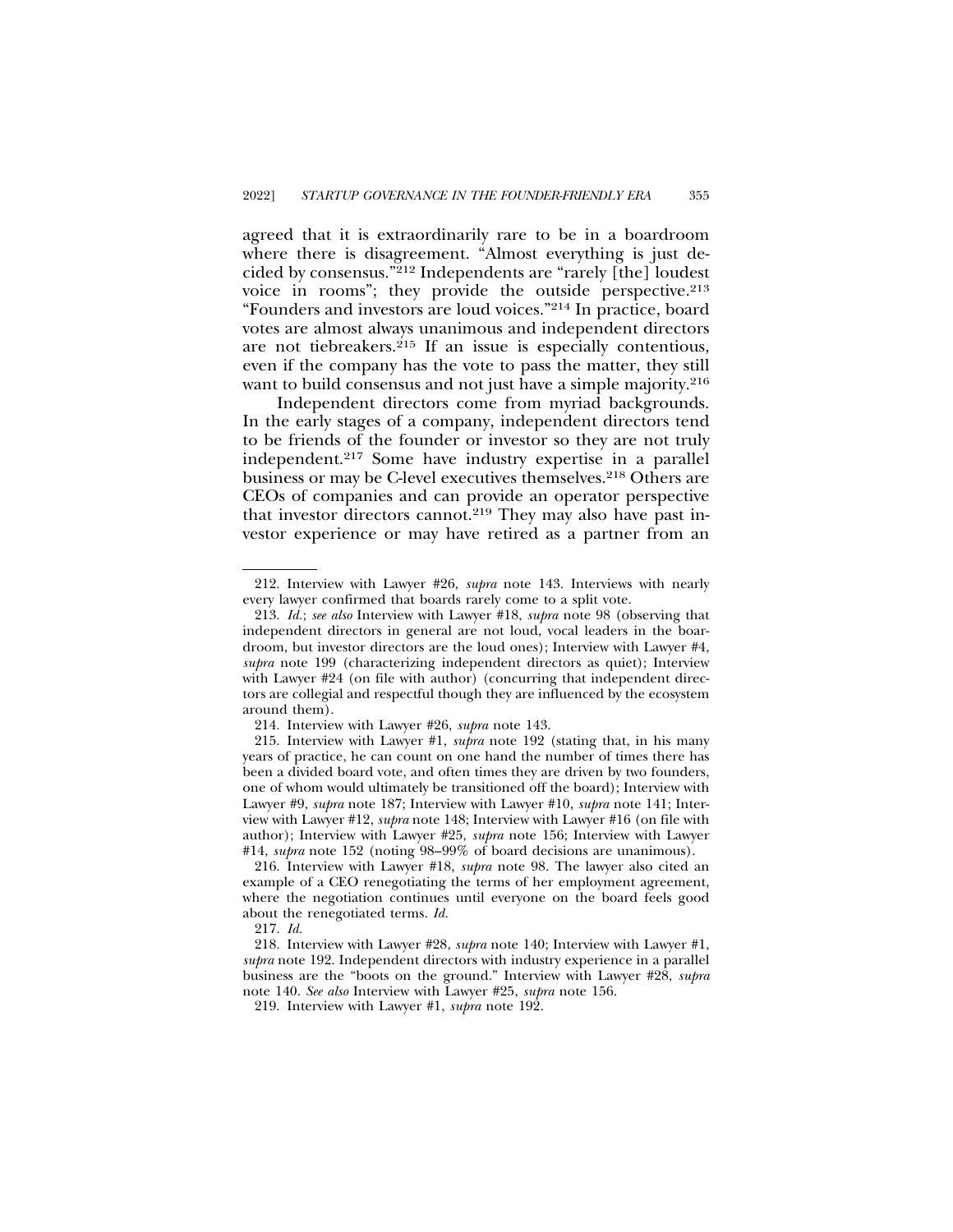accounting firm or law firm.220 Often times, independent directors have operational experience<sup>221</sup> and can serve as mentors to management.222 Independent directors understand employees and the common stockholder base better than investor directors do because of this experience.<sup>223</sup> They are also "versatile and tactical in decision making."224 In particular, independent directors show their value in times of crisis.225 For example, they can help with management issues (e.g., transitions) because of operational experience, availability, and time.<sup>226</sup> They serve as "insulator[s]" against disgruntled stockholders, not so much as tiebreakers; ultimately, they follow whoever has leverage.<sup>227</sup> Corporate governance decisions are subjective and nuanced; therefore, when issues are disputed, whoever's voice is the loudest is most likely to sway the independent director.228 At their best, independent directors have the perspective of the startup's industry and what it takes to be successful; they will provide mentorship and advice to the founder-management directors.229

In the early stage of the company, it is difficult to identify independent board members because there is no incentive to become one. Instead, independent directors more commonly join startups in the Series B or Series C stage.230 Optically, it looks good for a company to have an independent director;

226. *Id.*

<sup>220.</sup> *Id.* Independent directors are more mature in terms of chronology they are current in business or recently retired. *Id.* To identify independent directors, companies could put together a skills matrix to determine what other qualities could round out the board. Interview with Lawyer #31, *supra* note 186.

<sup>221.</sup> Interview with Lawyer #28, *supra* note 140.

<sup>222.</sup> Interview with Lawyer #15, *supra* note 144; Interview with Lawyer #22, *supra* note 186.

<sup>223.</sup> Interview with Lawyer #18, *supra* note 98.

<sup>224.</sup> *Id.* (noting that independent directors need to add value or they will no longer be on the board).

<sup>225.</sup> Interview with Lawyer #25, *supra* note 156.

<sup>227.</sup> Interview with Lawyer #14, *supra* note 152 (emphasizing that decisions are driven by management and VC investors; "independent directors are along for the ride").

<sup>228.</sup> *Id.*

<sup>229.</sup> Interview with Lawyer #17, *supra* note 190.

<sup>230.</sup> Interview with Lawyer #29, *supra* note 154 (noting that independent directors can be helpful as the company scales and that they bring an operational perspective); Interview with Lawyer #21, *supra* note 134 (confirming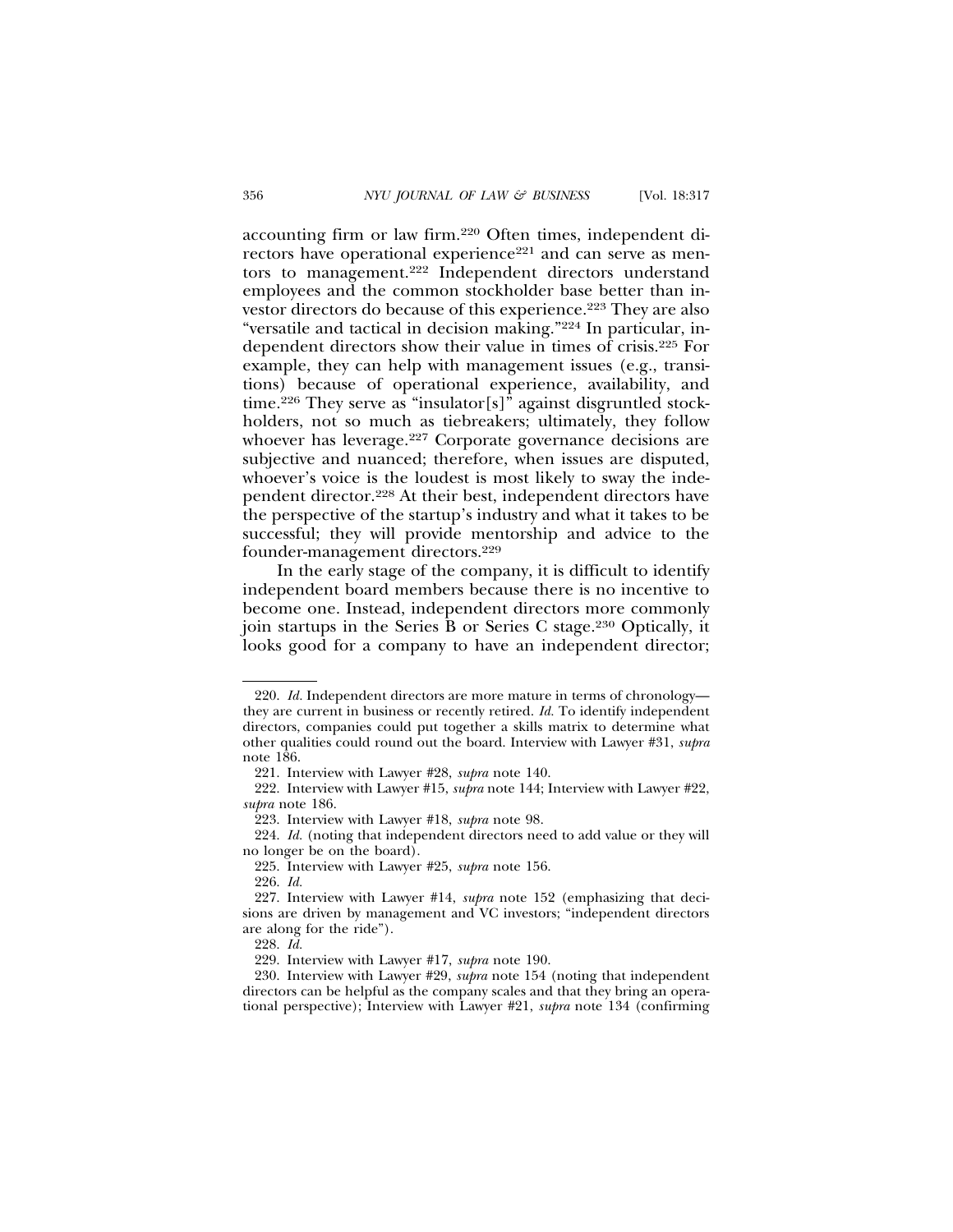however, while companies may create a seat early on, it may be left vacant.231 In particular, the independent directors provide "[a] lot of value in Series B and C"232 and are helpful for business connections.233

Independent directors have a different understanding of the industry compared to the others on the board.234 They are there to ask the right questions and weigh in on their areas of expertise.235 A good independent director is akin to a "super advisor" and identifies the way she can help; often the most helpful pieces seem to happen outside of the boardroom.<sup>236</sup> "Good independent directors [bring a] particular vein of experience that is otherwise missing from the board."237 For example, assume that the company has a CEO who is a tech genius but has no marketing expertise. While a VC could help, an independent director with that experience could be brought in. The independent director then becomes not only a mentor, but also brings complementary expertise and an outside perspective.

Independent directors are selected because they have some prior relationship with another person on the board, such as the VC.<sup>238</sup> They can be appointed to the board in dif-

that independent directors are brought in at a later stage in the company and bring another voice into the boardroom).

<sup>231.</sup> Interview with Lawyer #17, *supra* note 190 (observing that it can be hard to find someone who wants to take time for an early-stage company). 232. *Id.*

<sup>233.</sup> *Id.*

<sup>234.</sup> Interview with Lawyer #26, *supra* note 143. An independent director can be helpful to a startup if the industry component is critical—e.g., if selling into a particular vertical requires understanding of that vertical, and sometimes the only person who understands it is the independent director. *Id.*

<sup>235.</sup> *Id.* (observing that independent directors have limited power and "can't drive anything on front end or back end").

<sup>236.</sup> *Id.*

<sup>237.</sup> *Id.*

<sup>238.</sup> Interview with Lawyer #6, *supra* note 97; Interview with Lawyer #8 (on file with author) (analogizing independent directors to independent voters—very few of them are truly independent; they come in with a point of view and set of relationships and were likely chosen for those reasons); Interview with Lawyer #10, *supra* note 141 (noting that typically VCs recommend the independent directors). An independent director is brought on by a vote of the preferred stock and common stock separately or together. Interview with Lawyer #21, *supra* note 134. *But cf.* Interview with Lawyer #16, *supra*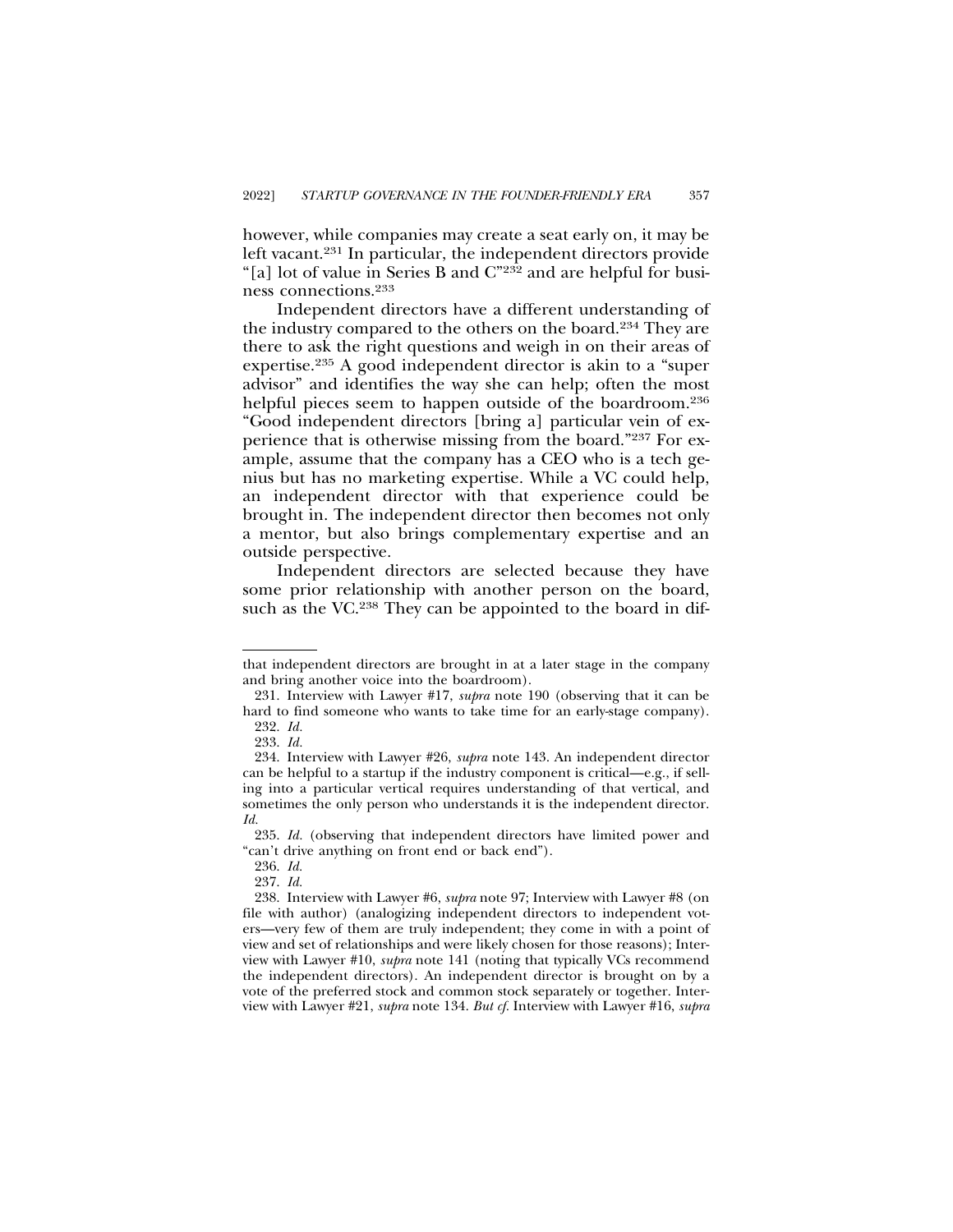ferent ways: a vote of the preferred stock and common stock, separately or together, or perhaps a vote from all other directors.239 Ultimately, the role of the independent director depends on what she was brought on the board to do.240

When choosing independent board members, the most important consideration is industry experience in areas where the company strategically needs more guidance or perspective; secondarily, there are considerations around diversity, equity, and inclusion.241 This group of directors is more likely to observe and reserve judgment instead of convincing other members of the board to vote in a particular way.242 Put differently, the directors are trying to build consensus<sup>243</sup> and independent directors are not there as an arbitrator or a tie-breaking vote.244 In fact, the lawyers interviewed generally agreed that independent directors will most likely not do something contrary to what investor directors or founder-management directors want.245

Pursuant to the survey data, it seems that independent directors do not typically play the function of neutral arbiter, but rather serve on the boards of startups because of their industry

240. Interview with Lawyer #22, *supra* note 186.

241. Interview with Lawyer #11, *supra* 168; Interview with Lawyer #12, *supra* note 148; Interview with Lawyer #16, *supra* note 215; Interview with Lawyer #19, *supra* note 239; Interview with Lawyer #23 (on file with author).

242. Interview with Lawyer #8, *supra* note 238 (explaining that they want to get along with as many board members as possible; in the end, however, they have very little stake in the company).

243. Interview with Lawyer #23, *supra* note 241 (explaining that the founder and VCs are trying to convince the independent director to align with their respective positions; independent directors are not the ones trying to convince the founders or VCs to come to a certain decision); Interview with Lawyer #8, *supra* note 238 (explaining that independent directors want to get along with as many people on the board as possible).

244. Interview with Lawyer #6, *supra* note 97 (explaining that independent directors are a neutral voice and potential ally; they do not drive the conversation and other directors attempt to get the independent director on their side in adverse situations); Interview with Lawyer #9, *supra* note 187.

245. *See generally* Interviews with Lawyers #1–31 (on file with author).

note 215 (opining that independent directors are more aligned with founders).

<sup>239.</sup> Interview with Lawyer #21, *supra* note 134; Interview with Lawyer #19 (on file with author) (giving examples of the different ways an independent director can be selected: she could be a non-affiliate, mutually agreed upon by other directors, or the CEO could nominate the director as long as the other investors approve).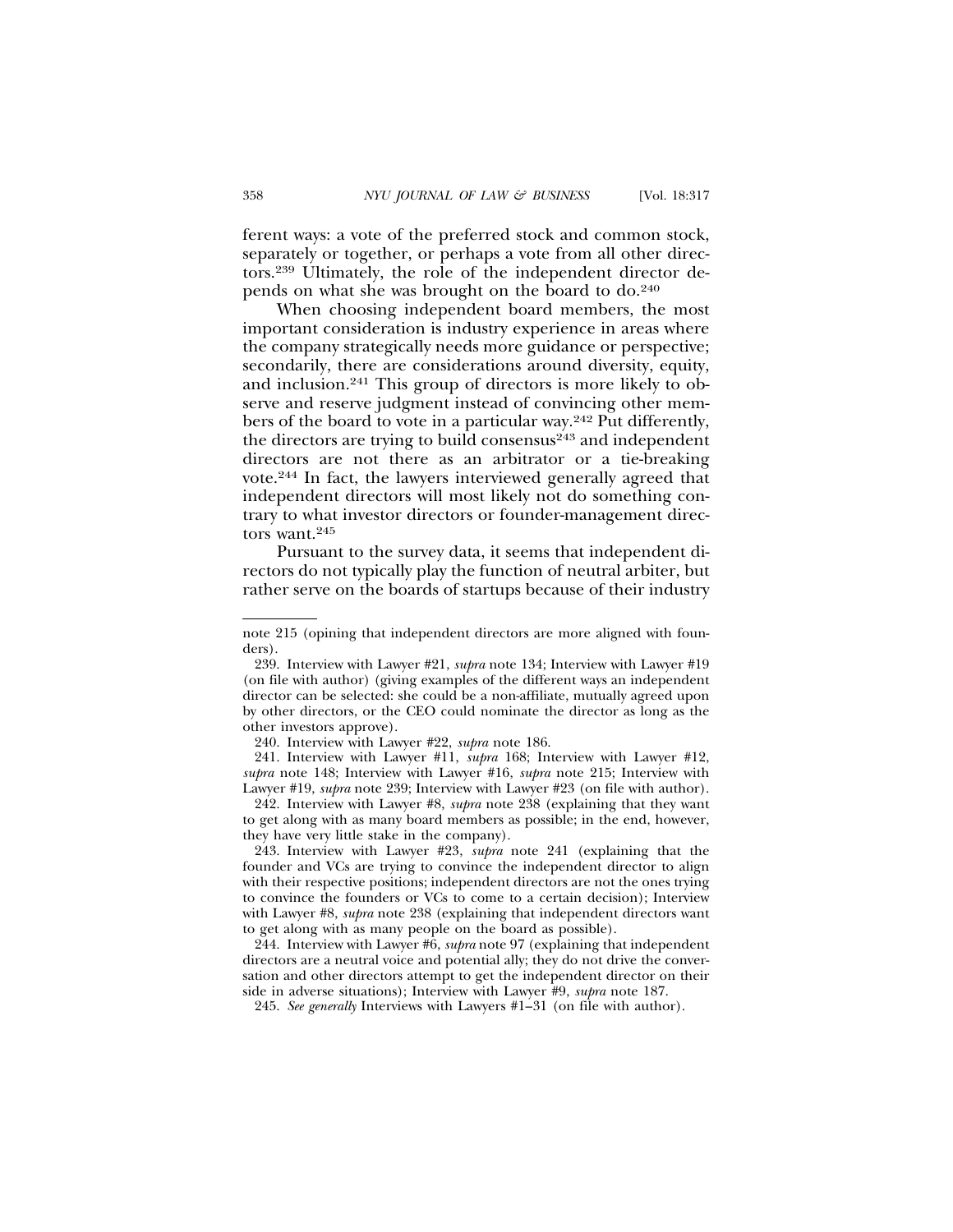expertise or to ostensibly provide balance.<sup>246</sup> Over 82 percent of the respondents in the survey agreed/strongly agreed with the following statement: "Independent directors are selected because of their industry expertise, not for their ability to be a 'tie-breaker' or leader on corporate governance issues."247

FIGURE 2: SURVEY RESULTS

Independent directors are selected because of their industry expertise, not for their ability to be a "tie-breaker" or leader on corporate governance issues.



Furthermore, as noted above, there are rarely non-unanimous votes on boards where independent directors would need to act in this type of capacity.<sup>248</sup> Instead of the independent board member serving as neutral arbiter, all of the directors are working together to build consensus, and the investor director is there to help guide the conversation.<sup>249</sup>

Independent directors are not as personally invested the company as the other directors because they do not have the personal or financial ties to it in the way that founders or investors do.250 They receive cash compensation and an option grant for their service; therefore, the limited personal stake may affect whether independent directors take on the role of

<sup>246.</sup> *See* Corporate Governance Survey, *supra* note 108, at Question 12. 247. *Id.*

<sup>248.</sup> *See supra* text accompanying note 215.

<sup>249.</sup> Interview with Lawyer #23, *supra* note 241; Interview with Lawyer #19, *supra* note 239.

<sup>250.</sup> *See* Interview with Lawyer #15, *supra* note 144.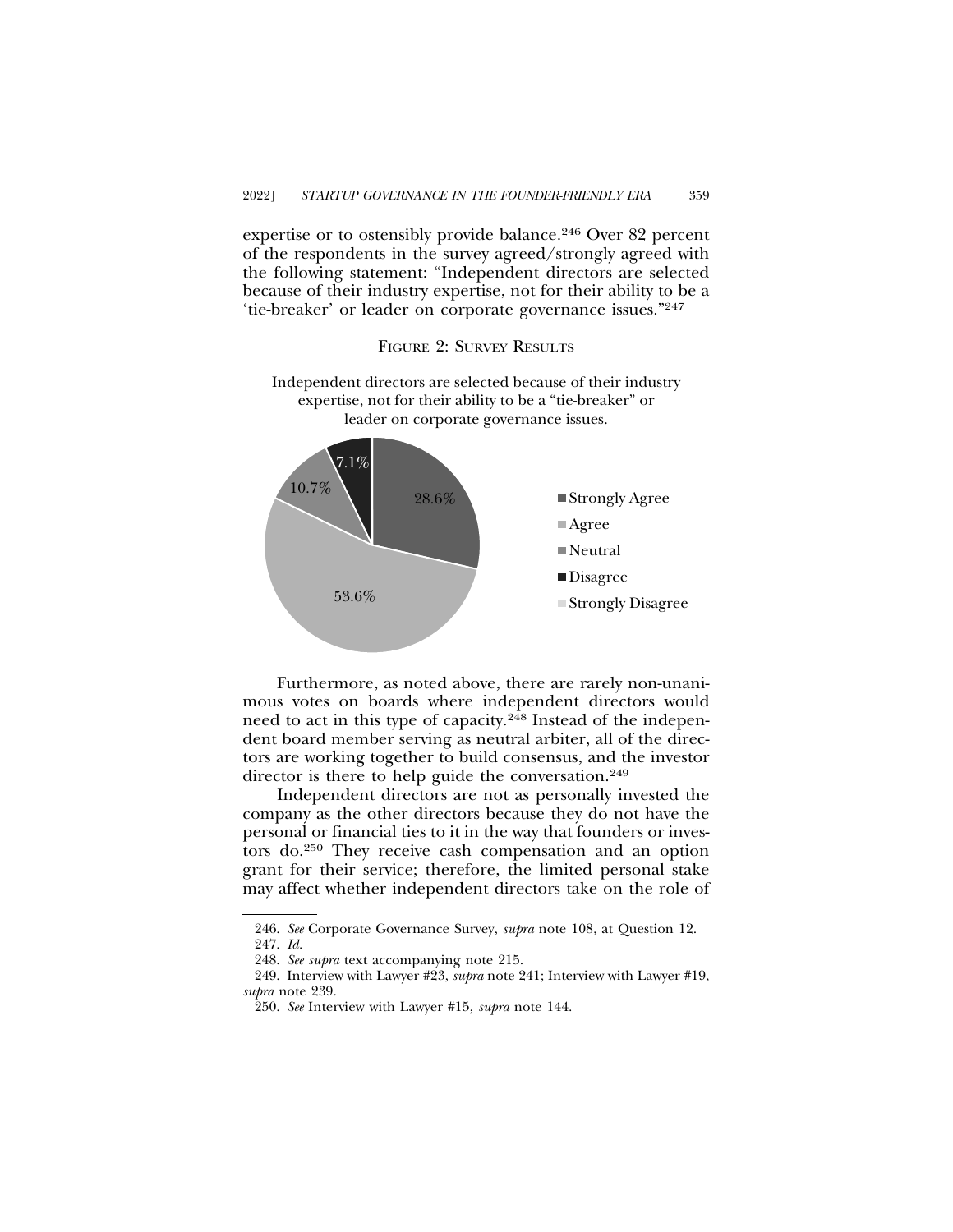director at all.251 Independent directors also have the least power on the board and often are not well-versed in corporate governance.252 Furthermore, this is not their only job. They often have full time jobs or are retired—this has an impact on their motivation and energy.253 There are also certain independent directors that could in fact be detrimental to the company if they are selected to add stature or status to company. For example, sometimes celebrities or government officials do not understand what their job is, do not do the job, or can be "odd or unpredictable."254

In the private company realm, the role of the independent director is not clear-cut. There is "not good guidance about what that person is supposed to do or how they conduct themselves in this dynamic."255 Setting aside fiduciary duties, one lawyer opined that not one case is transformative in determining how directors should act.256 Instead, Delaware cases provide incremental guidance, and lawyers then consider those cases when providing guidance to their clients.

At the beginning of a company, there are very few contentious issues and not a lot of areas where independent directors need to weigh in.257 However, during economic downturns, independent directors can play an important role in providing an outsider's perspective for an insider-led financing.258 The

<sup>251.</sup> Interview with Lawyer #25, *supra* note 156 (hinting that the compensation structure may not be lucrative enough to draw in an independent director); Interview with Lawyer #9, *supra* note 187 (noting independent directors transition from receiving equity exclusively to a combination of cash and equity compensation).

<sup>252.</sup> Interview with Lawyer #20 (on file with author)*. But cf*. Interview with Lawyer #18, *supra* note 98 (noting that there are exceptions to this, particularly if the independent director has served on boards before).

<sup>253.</sup> Interview with Lawyer #14, *supra* note 152 (describing independent directors as slightly more disengaged and lacking bandwidth).

<sup>254.</sup> Interview with Lawyer #15, *supra* note 144 (citing experiences where such directors are as likely to fail as they are to succeed; government officials in particular can be hypersensitive to reputational concerns as a director).

<sup>255.</sup> Interview with Lawyer #13, *supra* note 184 (noting that it would be helpful to have a case on this topic to provide guidance on what independent directors were expected not to do).

<sup>256.</sup> *Id.*

<sup>257.</sup> Interview with Lawyer #18, *supra* note 98.

<sup>258.</sup> *Id.* (stating that another area where independent directors are important is in the sale of a company because they are examining the fairness of the deal for every stockholder).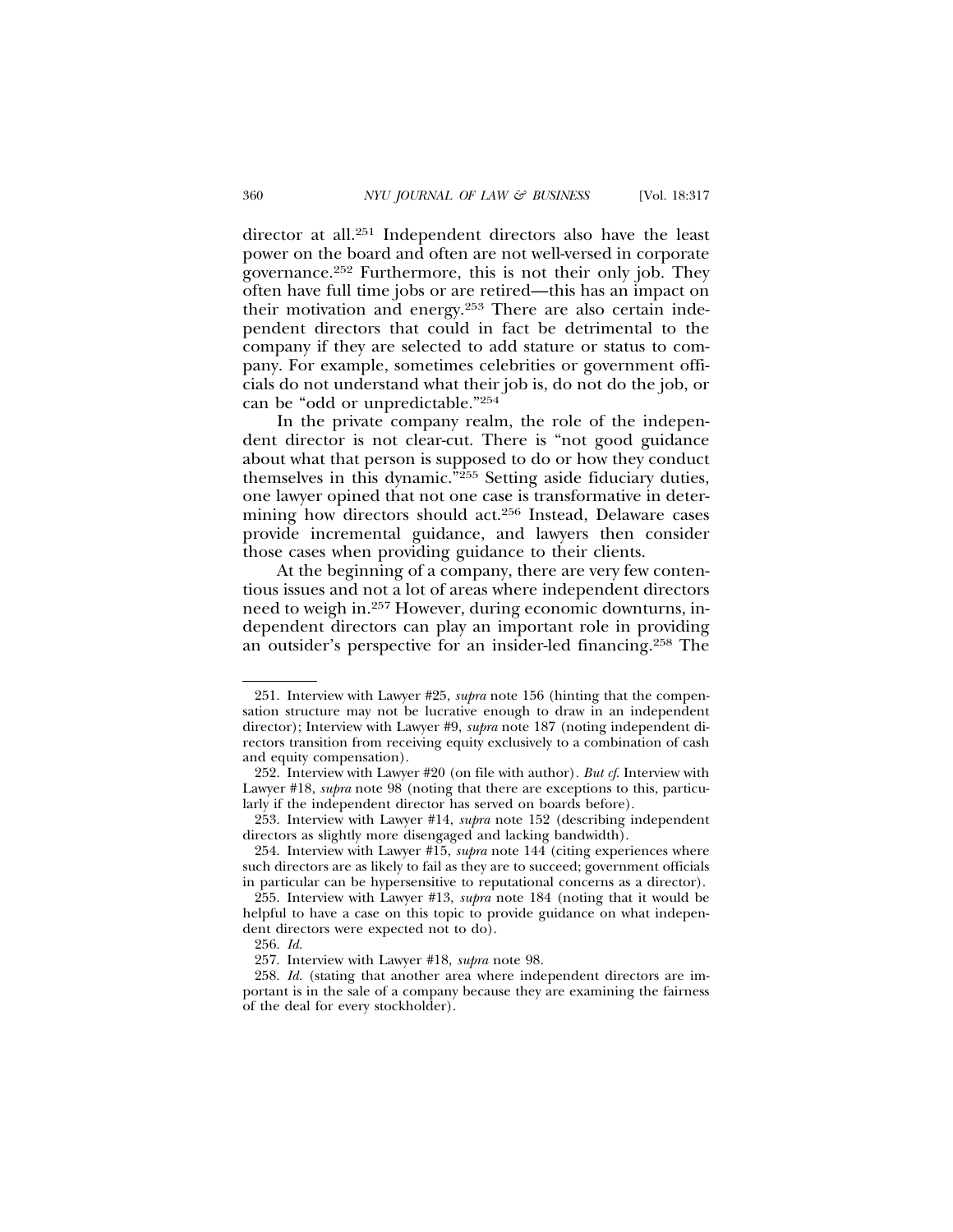most effective independent directors are those who have been operators because they know how to run companies.259 Independent directors may also serve as a sounding board, but seldom are they the critical swing vote.260

# 3. *Best Practices Framework*

The third key finding from the survey and interviews is that, while a best practices framework is used to implement corporate governance infrastructure within a startup, such implementation is influenced by stage of growth and board dynamics. This becomes especially evident when contrasting how corporate governance is prioritized in good versus bad economic times. During good economic times, founders determine how quickly (or slowly) corporate governance measures are implemented. However, in economic downturns, investor directors play a disciplining function, similar to how a looming IPO or acquisition would incentivize startups to speed up the implementation of corporate governance practices.

# a. Stage of Growth and Board Dynamics

The lawyers each emphasized the importance of process and decision-making around corporate governance when asked for a definition.261 Access to information was also considered critical.<sup>262</sup> They noted the importance of the board ensuring that minority stockholders and common stock stockholders are protected.<sup>263</sup> The lawyers' comments were also

<sup>259.</sup> *Id.* (observing that those independent directors know how to manage real world issues that arise and understand employees and common stockholder base better than investor directors do).

<sup>260.</sup> *Id.* (noting that independent directors keep the other directors honest).

<sup>261.</sup> *E.g.*, Interview with Lawyer #30, *supra* note 137 (noting that the board is involved in the company's material decision making for things like strategic direction, responding to crises, and generally guiding a company through all of its significant events); Interview with Lawyer #13, *supra* note 184 (corporate governance "relates to everything around decision making at the intersection of board, management and stockholders").

<sup>262.</sup> Interview with Lawyer #9, *supra* note 187 (noting that access to information and process are the keys to governance).

<sup>263.</sup> Interview with Lawyer #18, *supra* note 98 (observing that those without power must be adequately protected); Interview with Lawyer #10, *supra* note 141 (describing corporate governance as "the things you need to do to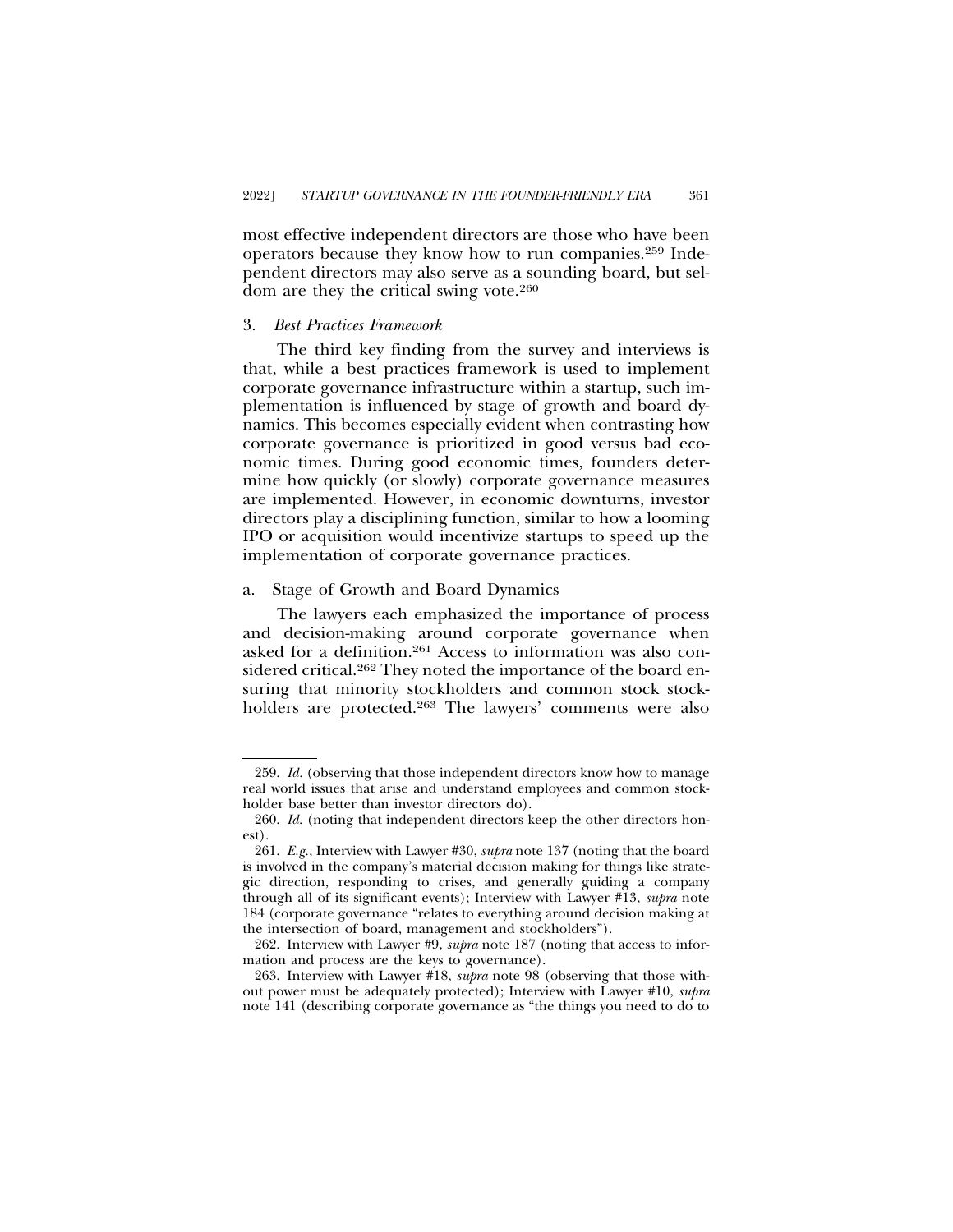based on the assumption that the startup ecosystem is by and large comprised of good actors.264

The interviewees appeared to agree that a number of corporate governance structures can work.265 The interviewees also by and large concurred that in private companies there is an evolution of corporate governance and that the pace of that evolution differs for each company.266 The interviewees explained that, in part, the pace of the incorporation of corporate governance mechanisms may also be due to resource constraints, such as lack of time, money, or experience.<sup>267</sup> As the company matures, the general counsel and outside counsel, along with various directors, will make suggestions related to the corporate governance process.268 One lawyer described corporate governance as "adherence to [a] pre-existing set of principles and policies" that involves the board, stockholders, and management.269 However, there may be changing standards on best practices in corporate governance given relevant social issues. For example, anti-harassment covenants were added to the National Venture Capital Association's model Inves-

make sure company is held accountable to stockholders, customers, community at large, and employees"; subscribes to stakeholder theory).

<sup>264.</sup> Interview with Lawyer #12, *supra* note 148. Although, even if there is a general belief of good actors, investors still conduct background checks on company founders. Interview with Lawyer #3, *supra* note 134.

<sup>265.</sup> *E.g.*, Interview with Lawyer #28, *supra* note 140; Interview with Lawyer #3, *supra* note 134 (observing that a corporate framework only works to the extent people make a good faith effort to follow the rules).

<sup>266.</sup> *E.g.*, Interview with Lawyer #2, *supra* note 142 (explaining that the board wants to solidify its company's infrastructure a few years before the IPO to professionalize the board); Interview with Lawyer #3, *supra* note 134.

<sup>267.</sup> Interview with Lawyer #4, *supra* note 199; Interview with Lawyer #19, *supra* note 239. Clients generally will implement corporate governance mechanisms when lawyers suggest it, but it may take some time because they're focused on other things at the company. Interview with Lawyer #4, *supra* note 199. Founder-management directors in particular fall into this category and experienced counsel can help these directors—typically firsttime entrepreneurs—head off challenges at the outset regarding proper documentation and learning what requires board-level decisions. Interview with Lawyer #19, *supra* note 239.

<sup>268.</sup> Interview with Lawyer #2, *supra* note 142 (describing the corporate governance process as a "training wheel exercise").

<sup>269.</sup> Interview with Lawyer #12, *supra* note 148 (citing investment policy, budget, mission statement, etc.).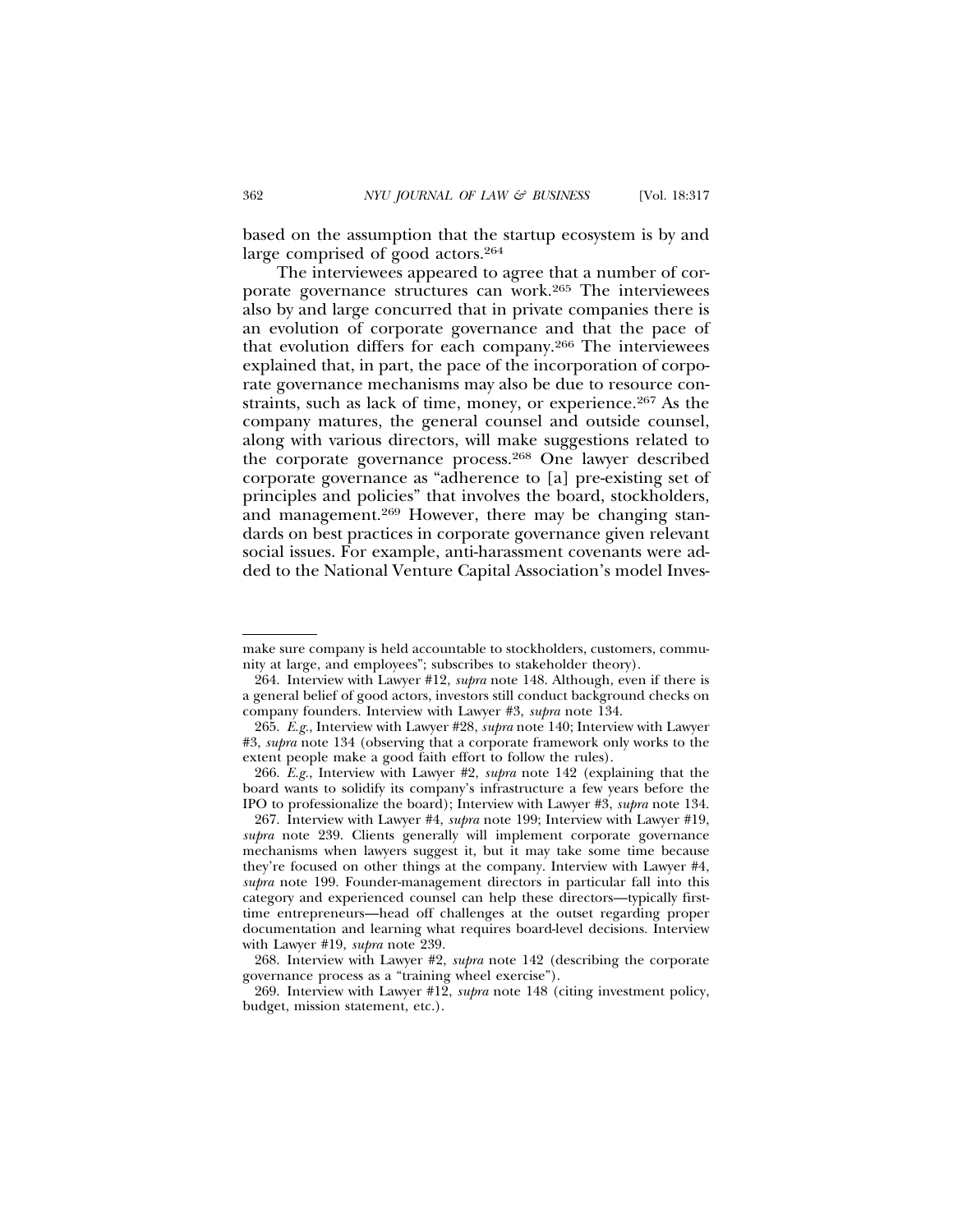tors' Rights Agreement in the aftermath of the #MeToo movement.<sup>270</sup>

Theoretically and practically, management is focused on the operation of the business.271 Management is supervised by the board, which is elected by stockholders.272 The lawyers need to ensure that management is aware of what must and should be approved based on fiduciary duties of care and loyalty.273 It is important for the board, with the help of counsel, to understand when the vote of stockholders is required.274 Some of these votes are regulated by contract, while others are necessitated by the Delaware General Corporation Law.275

The interviewees largely agreed that when the company is doing well, the board focuses on growth and how to maximize the rate or return; it does not prioritize compliance.<sup>276</sup> However, the investor directors, with the help of counsel, implement processes to ensure that management does not abuse its power; the less power VCs have, the less governance is prioritized.277

<sup>270.</sup> *Model Legal Documents: Investors' Rights Agreement*, NAT'L VENTURE CAP. ASS'N, https://nvca.org/model-legal-documents/ (last visited Dec. 4, 2021). This was likely tied to the spotlight shown on sexual harassment in the aftermath of the #MeToo movement. Press Release, Nat'l Venture Cap. Ass'n, NVCA Unveils Resources to Help Address Sexual Harassment in Venture Ecosystem, https://nvca.org/pressreleases/nvca-unveils-resources-help-address-sexual-harassment-venture-ecosystem/; Interview with Lawyer #16, *supra* note 215 (noting that these type of riders appeared after #MeToo); Interview with Lawyer #3, *supra* note 134 (noting more attention regarding foreign investments and the Committee on Foreign Investment in the United States compliance).

<sup>271.</sup> Interview with Lawyer #13, *supra* note 184.

<sup>272.</sup> *Id.* (observing that stockholders delegate their power to the board to supervise management executives).

<sup>273.</sup> *Id.*

<sup>274.</sup> *Id.* (pointing to material transactions and mergers as needing stockholder approval).

<sup>275.</sup> *Id.* For example, under DGCL § 271, stockholder approval is required before the board may enter a transaction to sell, lease, or exchange all or substantially all of a corporation's assets. DEL. CODE ANN. tit. 8, § 271 (1953).

<sup>276.</sup> Interview with Lawyer #12, *supra* note 148; *see also* Interview with Lawyer #7 (on file with author) ("When a company is doing well . . . [there is] more comfort on relaxing oversight on the corporate governance side . . . [, which] can be correlated with good economic times.").

<sup>277.</sup> Interview with Lawyer #12, *supra* note 148.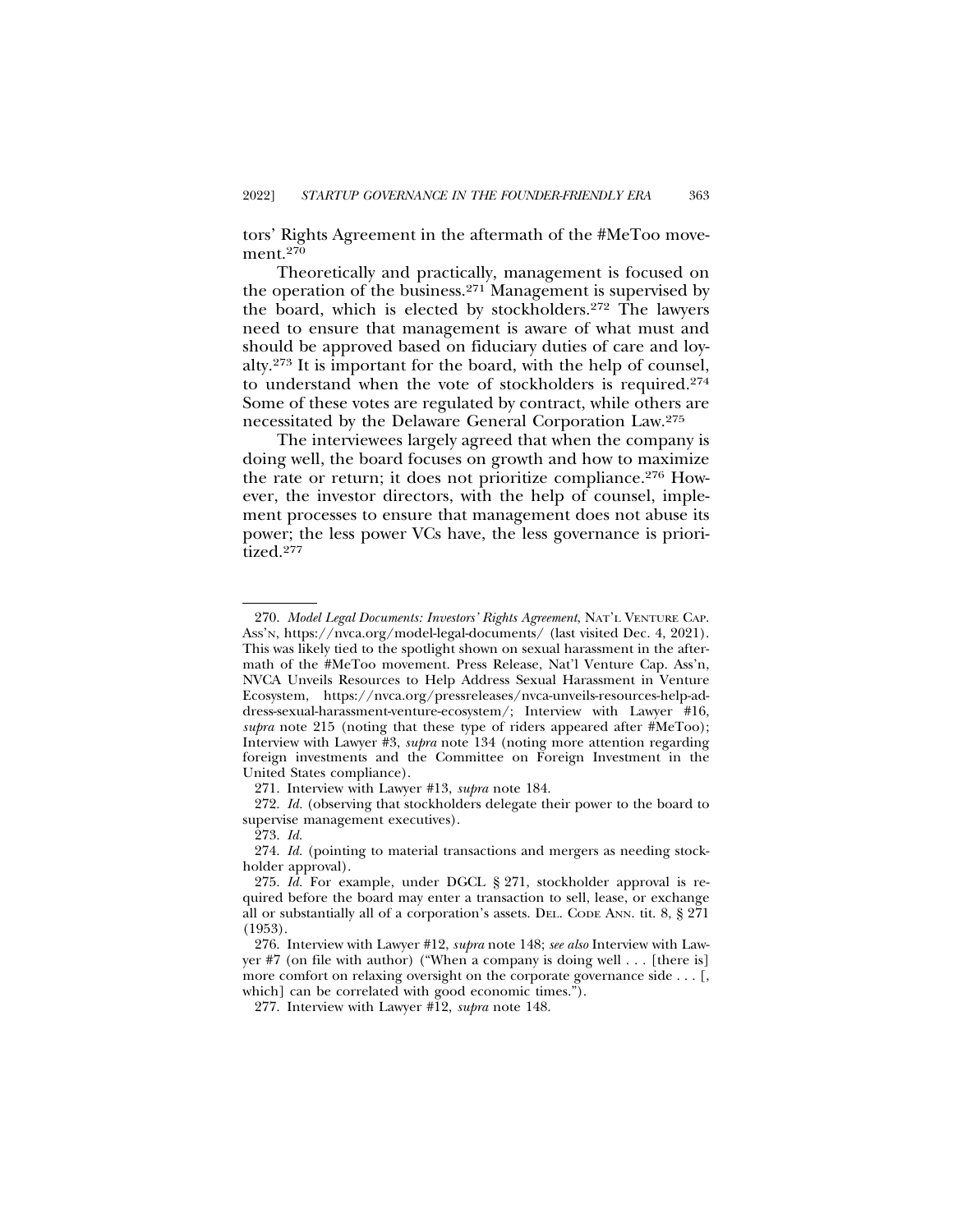As noted previously, there is a wide variety of investors in startups. The primary investors discussed in this Article are VCs, focusing on how they fulfill their role as investor directors.278 Venture capitalists are often thought of as the better monitors when compared to the founder-management directors or independent directors.279 As one survey respondent stated in responding to the question about which board member is the better monitors for startups, "[t]he question really has two facets: VCs are financial investors who know the [c]ompany's space and are motivated to more carefully monitor and assist the [c]ompany as it scales. They may have conflicts in some cases, of course, which is where corporate governance protections apply."280 One respondent also cautioned about investor directors that defer to persuasive founders (implying that it may be to the company's detriment).281

As investor directors, VCs may also modify their positions on the type of corporate governance mechanisms they want to implement based on the other institutional investors on the board. For example, a VC investor director may take a riskier stance on corporate governance matters if they are the sole institutional investor as compared to when there are other institutional investors on the board.282

Venture capital investor directors can be bifurcated in two ways: those from large VC firms and those from small ones. Investors from large VC firms sometimes bring other, more junior partners to the boardroom with them.283 This may change the dynamic as optically there are more people in the room associated with the VCs.284 In contrast, the investor di-

<sup>278.</sup> *Cf.* Interview with Lawyer #26, *supra* note 143 (observing that CVC investors are flexible when companies want them to stay away). In contrast to VCs, most active, sophisticated corporate investors shy away from board seats and take board observer seats. *Id.*

<sup>279.</sup> *See* Pollman, *supra* note 3, at 200.

<sup>280.</sup> Corporate Governance Survey, *supra* note 108, at Question 14.

<sup>281.</sup> *Id.*

<sup>282.</sup> Interview with Lawyer #23, *supra* note 241 (observing that it becomes a question of how much power an investor director will exert if there are other investor directors to keep them in check).

<sup>283.</sup> Interview with Lawyer #6, *supra* note 97 (noting that more junior investors will do financial modeling and diligence for the company).

<sup>284.</sup> *Id.* Large VCs may have formal observer rights for the investors that accompany them or a handshake arrangement with the company that allows them to attend at the discretion of the company. *Id.* One lawyer noted that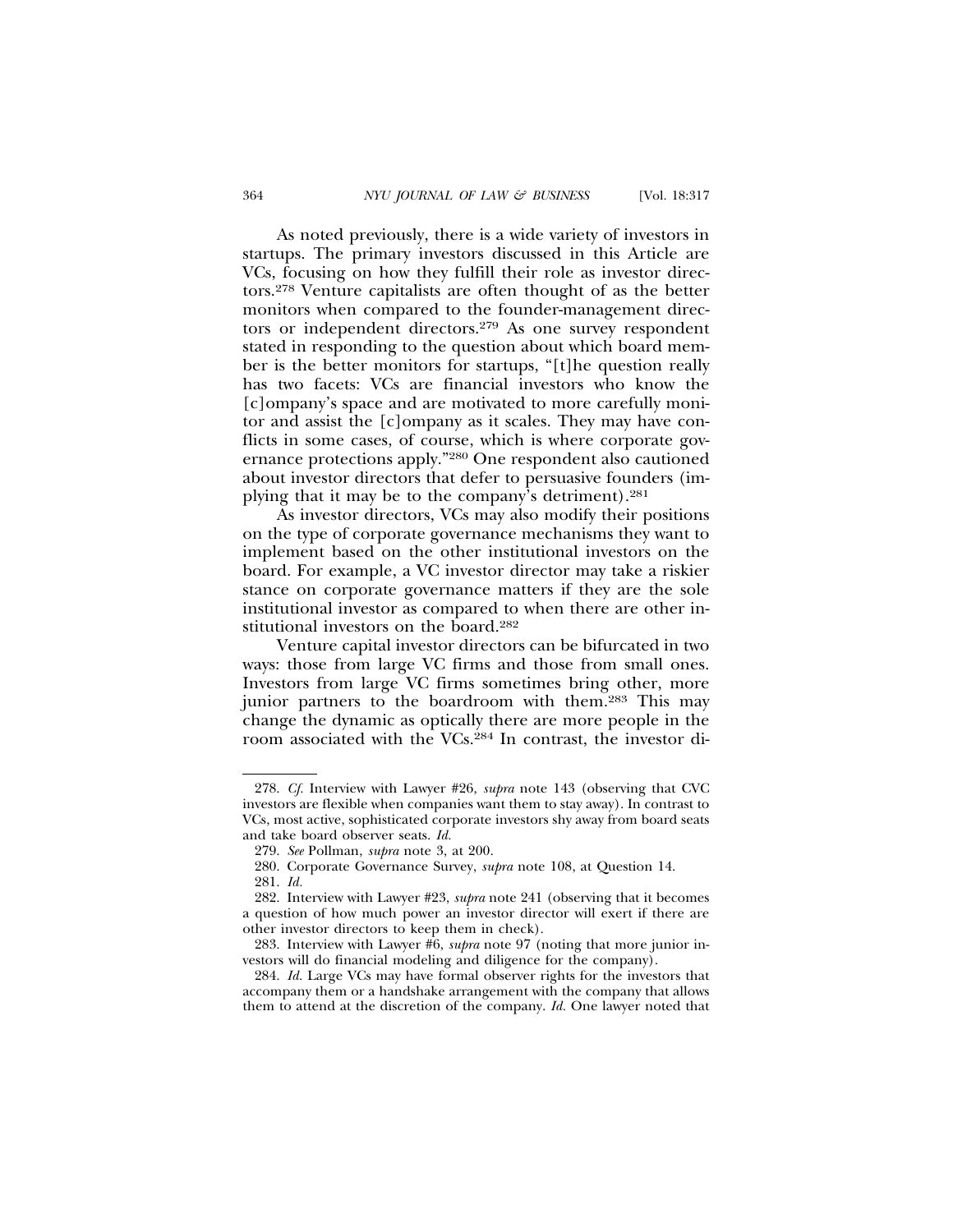rectors from small VC firms, although perhaps not as influential as the other board members, may be "more in the weeds" and more plugged in to what the company is doing.285

Seasoned investor directors are extremely valuable because of the broad network they can bring to bear.286 They can also help to focus the meeting in a constructive way because they have a reflexive understanding of the market; they see a number of similarly-situated companies in the same space.<sup>287</sup> Put differently, investor directors have a wealth of experience and perspective that management does not have.<sup>288</sup> Their biggest input is on which individuals should comprise management and their support (or lack thereof) of that team.289 Investor directors also serve an important role in getting other sources of funding.<sup>290</sup> In addition, they value and have protective provisions to insulate them from downside scenarios.<sup>291</sup> Since many VCs are early-stage investors, they generally are not looking for a quick exit and intend to be a partner to the company for the long term.292 At their best, investor directors do everything that they can to help the company succeed: they bring connections to bear to help grow the business, serve as a

some VC investors who did not get a board seat may be given a board observer seat instead and that she advises boards to be thoughtful about how many people are in the board room as it may affect board dynamics. Interview with Lawyer #19, *supra* note 239. *See also* Interview with Lawyer #6, *supra* note 97; Interview with #15, *supra* note 144.

<sup>285.</sup> Interview with Lawyer #6, *supra* note 97.

<sup>286.</sup> Interview with Lawyer #29, *supra* note 154; *see* Interview with Lawyer #18, *supra* note 98 (explaining that investor directors have industry contacts including accountants, bankers, and lawyers). Seasoned director investors can offer guidance informed by experience. Interview with Lawyer #29, *supra* note 154 ("I've had a client that went through what you're going through. This is how they handled it.").

<sup>287.</sup> Interview with Lawyer #29, *supra* note 154 (describing investor directors as doing an audit of the company's direction).

<sup>288.</sup> Interview with Lawyer #26, *supra* note 143 (citing investor directors' broad experience with other portfolio companies).

<sup>289.</sup> *Id.*

<sup>290.</sup> *Id.* An investor director's fundraising effectiveness also depends on their background (e.g., investment banker or chief investment officer). *Id.* 291. Interview with Lawyer #20, *supra* note 252.

<sup>292.</sup> Interview with Lawyer #23, *supra* note 241. However, investor directors are ultimately investing to make money. *Id.* Investors may also temper the optimism of founders with the reality that they observe across their portfolio companies. *Id.*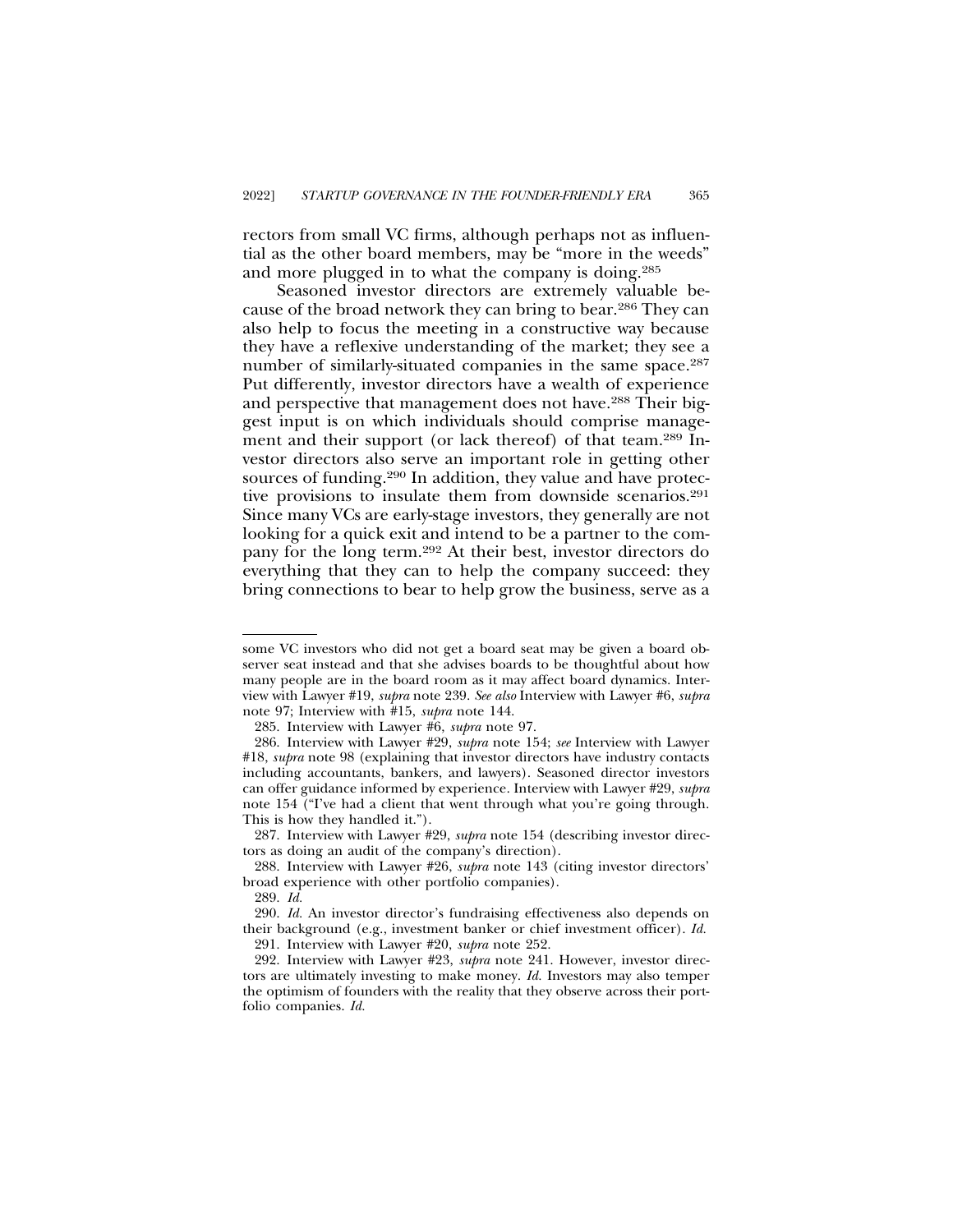sounding board, and play the role of coach to key management.

A herd mentality may also be present among the VC investor directors. For example, if a prominent VC invests, others likely will follow.293 There is the tension of whether the investor directors are thinking about their fiduciary duties as board members or their VC firm's reputation.294 Based on years of experience, some lawyers believe that investor directors have a "heightened focus on bigger, more valuable companies."295

On the positive side, VC investor directors are aligned with the company because they want it to succeed.<sup>296</sup> They are very engaged and have a sense of what the company's metrics should be.<sup>297</sup> These directors also have a good understanding of corporate governance matters.298 Investor directors understand corporate governance more than the other directors. They will know when it is necessary to bring lawyers into a discussion and will ask about necessary approvals and conflicts.299

The lawyers were all in agreement that one of the biggest contributions of investor directors is that they can give insight into what they see other portfolio companies do and make connections for critical hires, customers, and future board members.300 If they understand their fiduciary duties, they will also ask probing questions.301 However, they may not give the same degree of attention to each of their portfolio compa-

<sup>293.</sup> Interview with Lawyer #29, *supra* note 154.

<sup>294.</sup> Interview with Lawyer #2, *supra* note 142.

<sup>295.</sup> Interview with Lawyer #28, *supra* note 140.

<sup>296.</sup> Interview with Lawyer #30, *supra* note 137. Investors are comfortable giving founders more power to make decisions because they understand that "they are boots on the ground" and are more aware of what needs to happen for a company to grow. Interview with Lawyer #28, *supra* note 140; *see also* Interview with Lawyer #12, *supra* note 148.

<sup>297.</sup> Interview with Lawyer #30, *supra* note 137 (explaining that VC investors are "deep in the rhythm" of what metrics companies should be hitting because they are on numerous boards); Interview with Lawyer #1, *supra* note 192 (noting that investor directors invest for a living and have a wider view based on experience with peer companies).

<sup>298.</sup> Interview with Lawyer #18, *supra* note 98 (explaining that investor directors will often query whether lawyers should get involved, what approvals may be required, and if any conflicts exist).

<sup>299.</sup> *Id.*

<sup>300.</sup> Interview with Lawyer #17, *supra* note 190 (explaining that investor directors can help management deal with high level issues).

<sup>301.</sup> *Id.*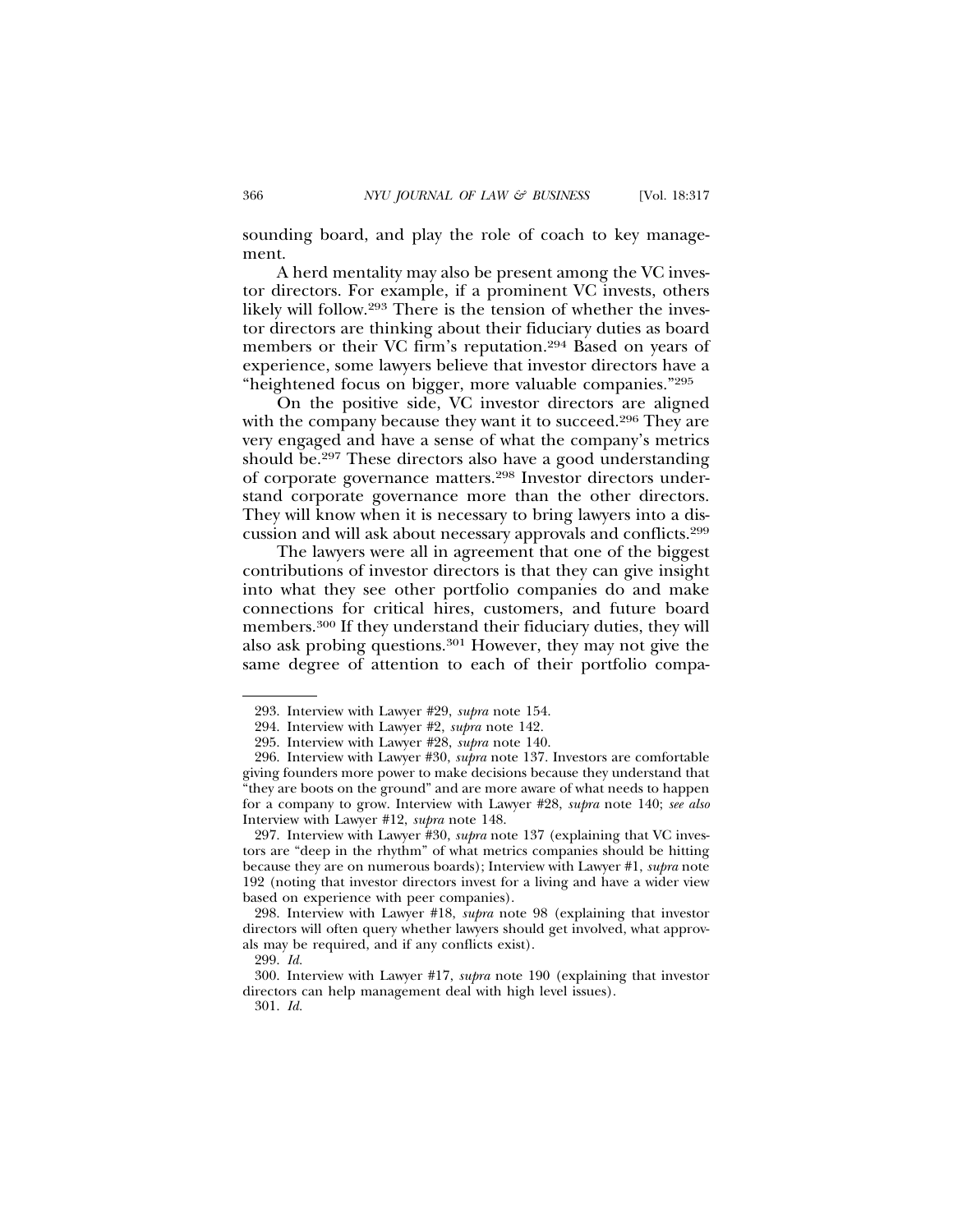nies.302 Since they cannot necessarily devote the time each company requires, they may rely more on management.303 Ultimately, as non-management directors, investor directors' ability to see things through is limited.304

The investor directors' perspective is also influenced by the fact that they are compensated by their firms to sit on boards; they are effectively professional board members. Also, investor directors have not necessarily been managers in the past, so they cannot necessarily bring that particular experience to bear in their director capacity.305

Some investor directors may sit on up to ten boards.<sup>306</sup> From a practical perspective they may need to acquiesce on some matters so they can be a part of an investment. In downturns, the investors have "more backbone" and are likely to be adamant about the downside protections they will need in order to invest in a company.<sup>307</sup> Ultimately, when a company takes investor money, both parties are agreeing to share power.308 At some points, each side may have more or less leverage.

In order to attain exponential growth and to dominate the market, the founders and investors who are on the board may also opt to be unconstrained by corporate governance mechanisms that would otherwise be in place if capital were not so abundant and non-traditional investors (also known as tourist VCs or tourist investors) did not abound.<sup>309</sup> Over threefourths of the respondents in the survey strongly agreed/ agreed with the following statement: "As long as valuations of private companies remain high and 'tourist VCs' continue to invest, corporate governance matters will be less important than obtaining high valuations for such companies."310 One

<sup>302.</sup> *Id.*

<sup>303.</sup> Interview with Lawyer #25, *supra* note 156 (stating that investors are going to be forced by necessity to rely on management to execute business plans).

<sup>304.</sup> *Id.* ("[D]irection com[es] from [the] board, but [investor directors are] relying on executives to execute.").

<sup>305.</sup> *Id.*

<sup>306.</sup> Interview with Lawyer #15, *supra* note 144. Investor directors on multiple boards may have teams of people helping them to review things. *Id.*

<sup>307.</sup> *Id.*

<sup>308.</sup> *Id.*

<sup>309.</sup> *See supra* note 29 and accompanying text.

<sup>310.</sup> Corporate Governance Survey, *supra* note 108, at Question 16.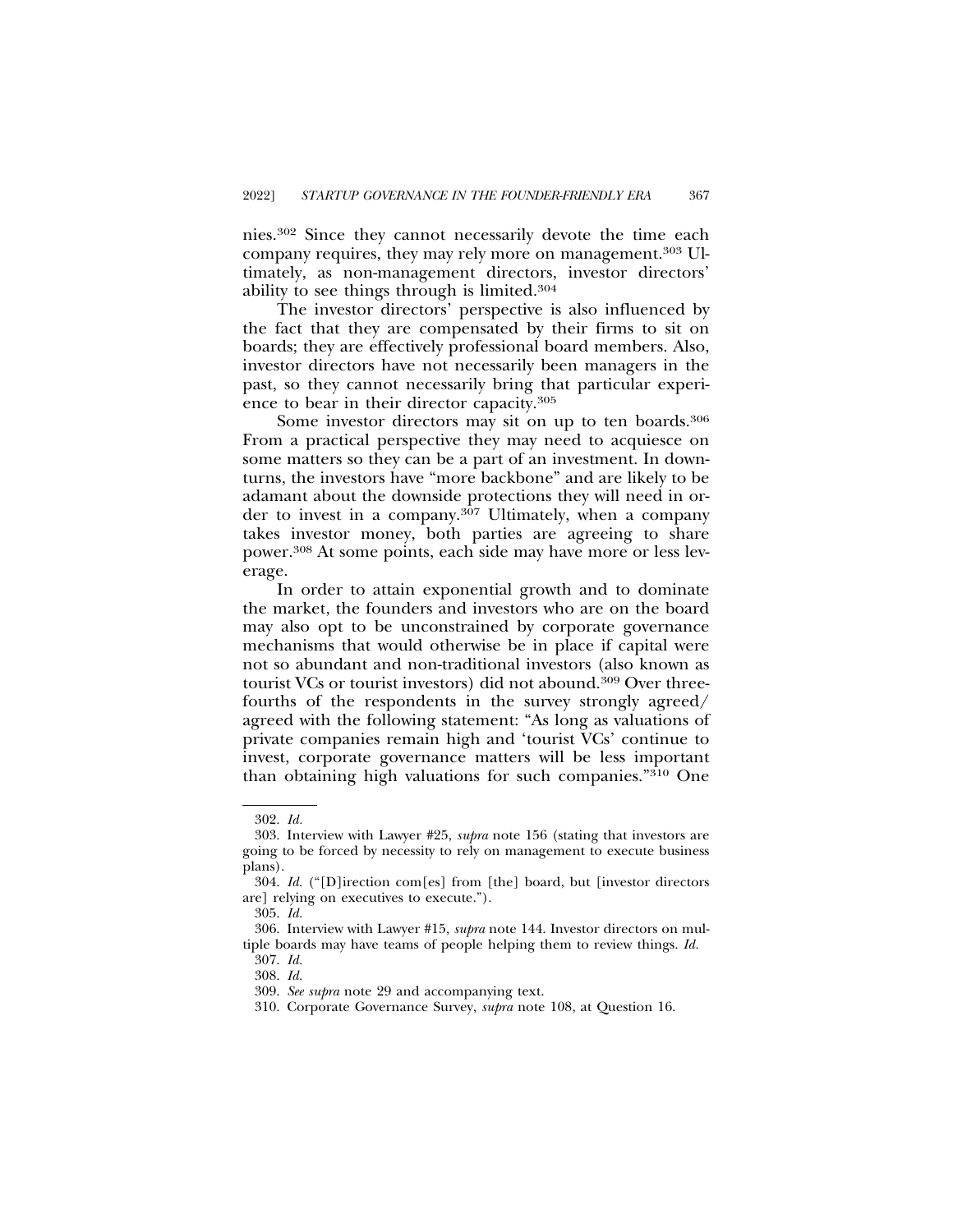respondent analogized the large amounts of money available to startups to being inebriated and said that less money needed to be offered before startups focused on corporate governance matters: "Startups are no different than the rest of the market. Someone needs to take the punch bowl away if you want everyone to sober up."311 For some, the potential for a big payout for investors was the ultimate motivating factor. "Unicorns cure a lot of sins for early investors."312



As long as valuations of private companies remain high and "tourist VCs" continue to invest, corporate governance matters will be less important than obtaining high valuations for such companies.



This, in turn, impacts the private ordering that occurs as a result of the staged financings.313 According to Marc Andreessen and Ben Horowitz, the co-founders of the VC firm Andreessen Horowitz, "to make the decision to be a founder (a job fraught with likely failure), an individual needed to be so confident in her abilities to succeed that she would border on being so self-absorbed as to be truly egomaniacal."314 Andreessen and Horowitz continue by stating that given the high failure rates of startups, "[founders] have to be partly delusional

<sup>311.</sup> *Id.*

<sup>312.</sup> *Id.*

<sup>313.</sup> *See* Gilson, *supra* note 19, at 1069.

<sup>314.</sup> KUPOR, *supra* note 22, at 47.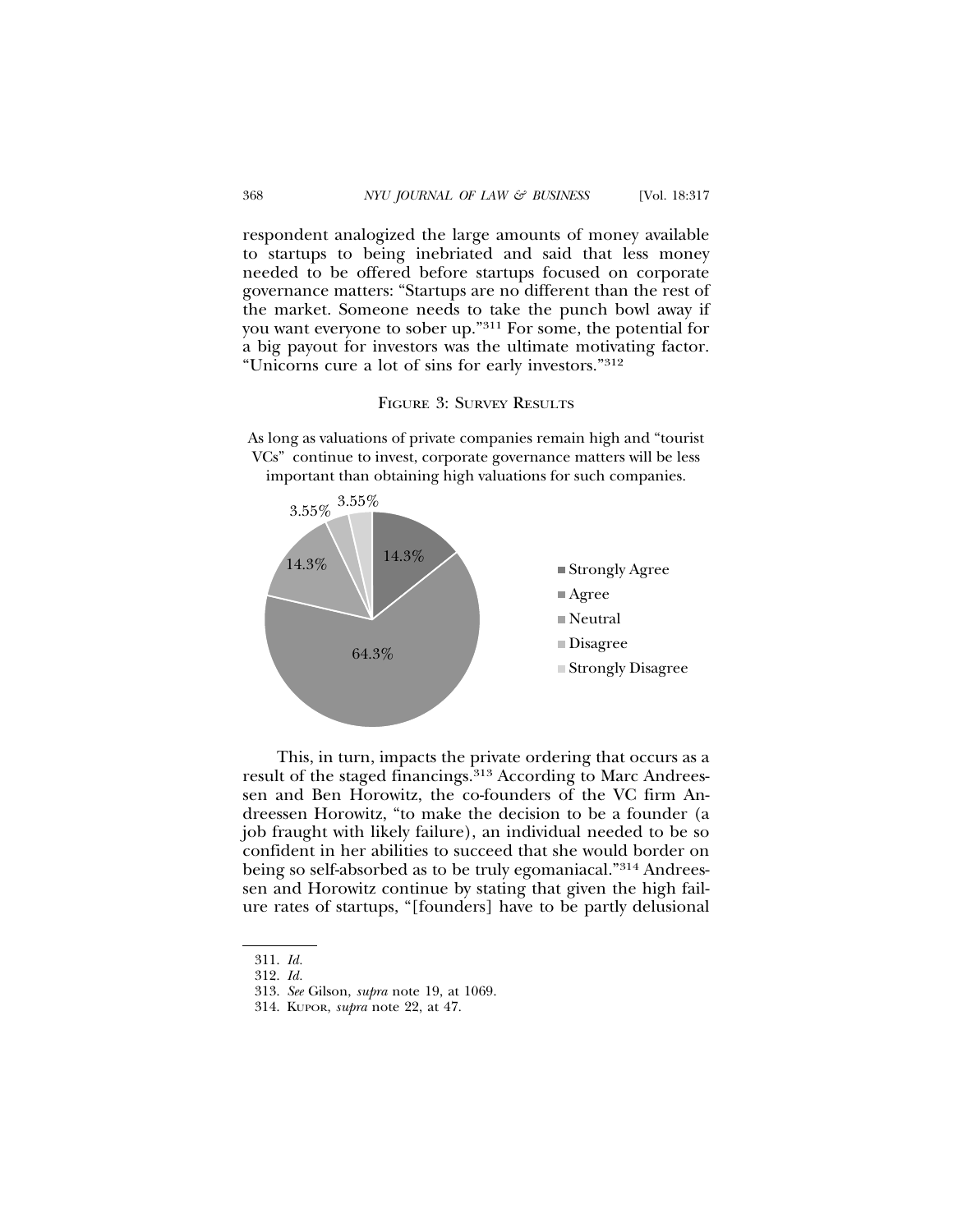to start a company given the prospects of success and the need to keep pushing forward in the wake of the constant stream of doubters."315 It is in the face of this narrative—larger-than-life founders (e.g., Travis Kalanick and Adam Neumann) with a single-minded focus who are able to do as they please—where the corporate governance mechanisms may begin to function poorly. The investor directors may have given the foundermanagement director more control than is prudent.

According to the interviewees, one of the biggest challenges to corporate governance is board dynamics.<sup>316</sup> Analogizing VCs to the "cool kids," one lawyer observed that there is a constant tension between the VCs and the rest of the board; VCs also still struggle with whether they are acting in what is in the best interest of their VC firm or the company.317 An additional complication arises when new directors join the board; it is like "introducing new fish into an aquarium."318 The corporate governance structure as currently constructed keeps the company on task.319 One lawyer estimated that "90% of [the] landscape" is what he would describe as "best practices."320 Lawyers work with the management team and board on what they want the governance to look like—"it's season to taste."321 The assumption is that the board wants oversight, but that may not be true.<sup>322</sup> It is important to communicate and set up a system that works for everyone.<sup>323</sup> For example, management could use practical tools such as getting a "thumbs up approval" where the material terms of the deal are socialized

<sup>315.</sup> *Id.* at 47–48.

<sup>316.</sup> Interview with Lawyer #2, *supra* note 142 (citing the need for EQ to succeed and that it was "all relationships" at the end of the day).

<sup>317.</sup> *Id.*

<sup>318.</sup> *Id.*

<sup>319.</sup> Interview with Lawyer #29, *supra* note 154 (noting that the conversations among board members help to keep the corporate governance structure running smoothly).

<sup>320.</sup> Interview with Lawyer #1, *supra* note 192.

<sup>321.</sup> *Id.* Some boards may be less involved and not want to vote on certain things that other boards may want to vote on—for example, they may want a lease approved even if it is not required. *Id.*

<sup>322.</sup> *Id.* The lawyer gave the example of a company asking for board approval for a \$10,000 bonus to an employee, and the board responding that this matter does not need approval; the CEO should have the flexibility to give the bonus if she thinks it's appropriate and the board does not need to be involved. *Id.*

<sup>323.</sup> *Id.*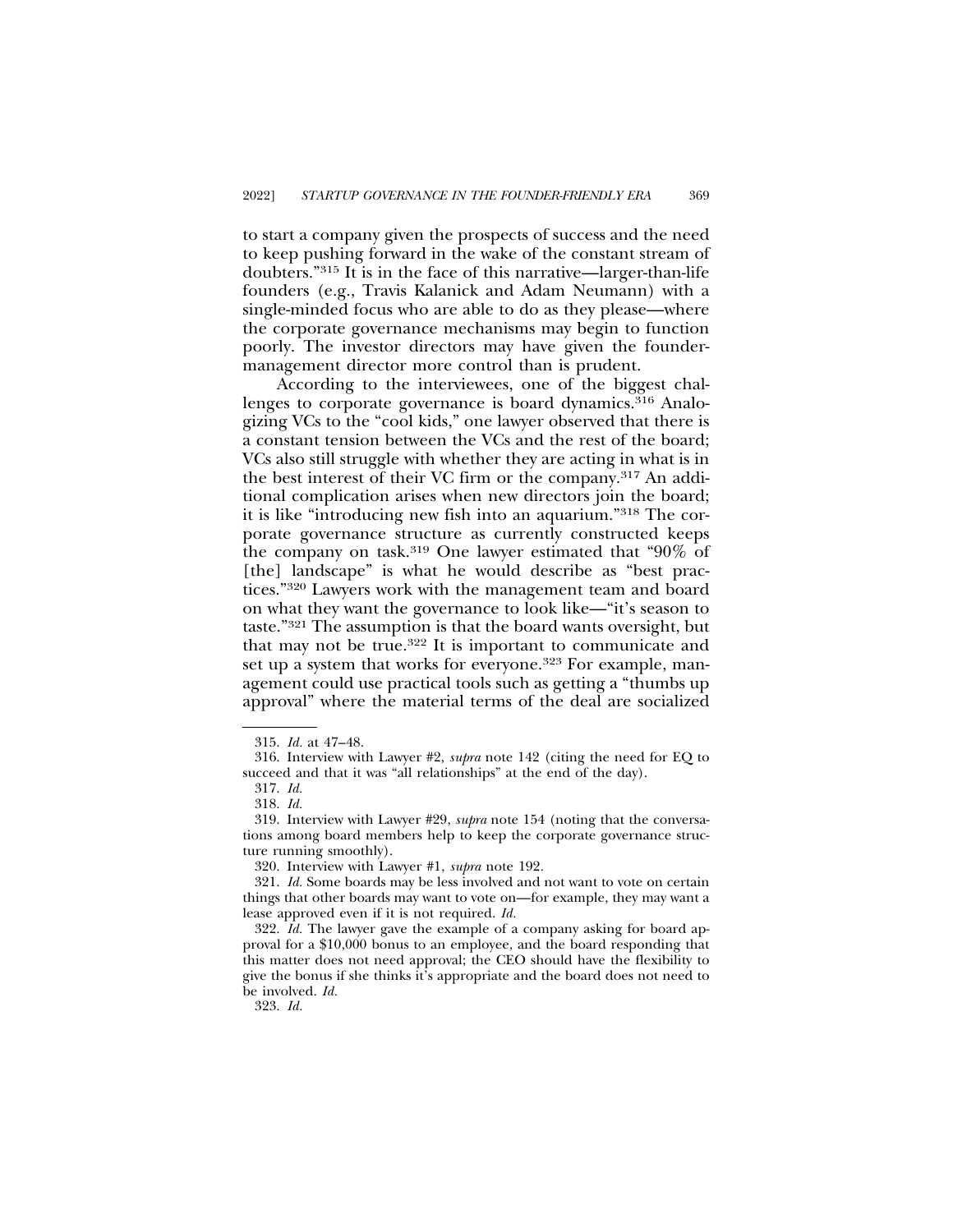in between a regularly scheduled board meeting before it is voted on to ensure that that the company has support for the deal from the board. In essence, the deliberative process and conversations have already occurred outside of the board meetings.324 The lawyers add value by giving data points on how other companies have voted on other deals and what points they consider in making their decision.325 Lawyers also work with their startup clients to have governance measures gradually implemented. It is a "huge win" if a company receives board consent in the early stages of a company.326 The goal is to get founders to understand their roles and that the entity is not them as individuals.327 Ultimately, the feedback loop created in corporate governance in private companies leads to a normative/narrative framework, which is one of the reasons why corporate governance can work in startups without bright-line rules. The implementation of corporate governance is an iterative process that evolves over time; it is influenced by board dynamics that are unique to each board because of the different individuals with different motivations and goals involved.

For early-stage companies, the bare minimum is to convince founders to act according to their respective titles. For example, founders need to understand that they must sign in their capacity as directors (not founders) when board matters are concerned and that records must be kept for certain matters.328 Early-stage corporate governance also involves 701 compliance, 409A reports, and option approvals.329 Only founders who have a "ton of leverage and confidence" have laterstage board control.330 With respect to founder-friendly terms, if a company has investment interest from a number of parties,

<sup>324.</sup> *Id.*

<sup>325.</sup> *Id.* (noting that lawyers are routinely in board meetings and can share relevant data points).

<sup>326.</sup> Interview with Lawyer #21, *supra* note 134.

<sup>327.</sup> *Id.* (noting that it may take some time for founders to understand this).

<sup>328.</sup> *Id.*

<sup>329.</sup> Interview with Lawyer #2, *supra* note 142 (explaining that options need to be granted correctly and the \$10 million trigger for disclosure needs to be monitored)*; see also* I.R.C. § 409A; 17 C.F.R. § 230.701 (2021).

<sup>330.</sup> Interview with Lawyer #21, *supra* note 134.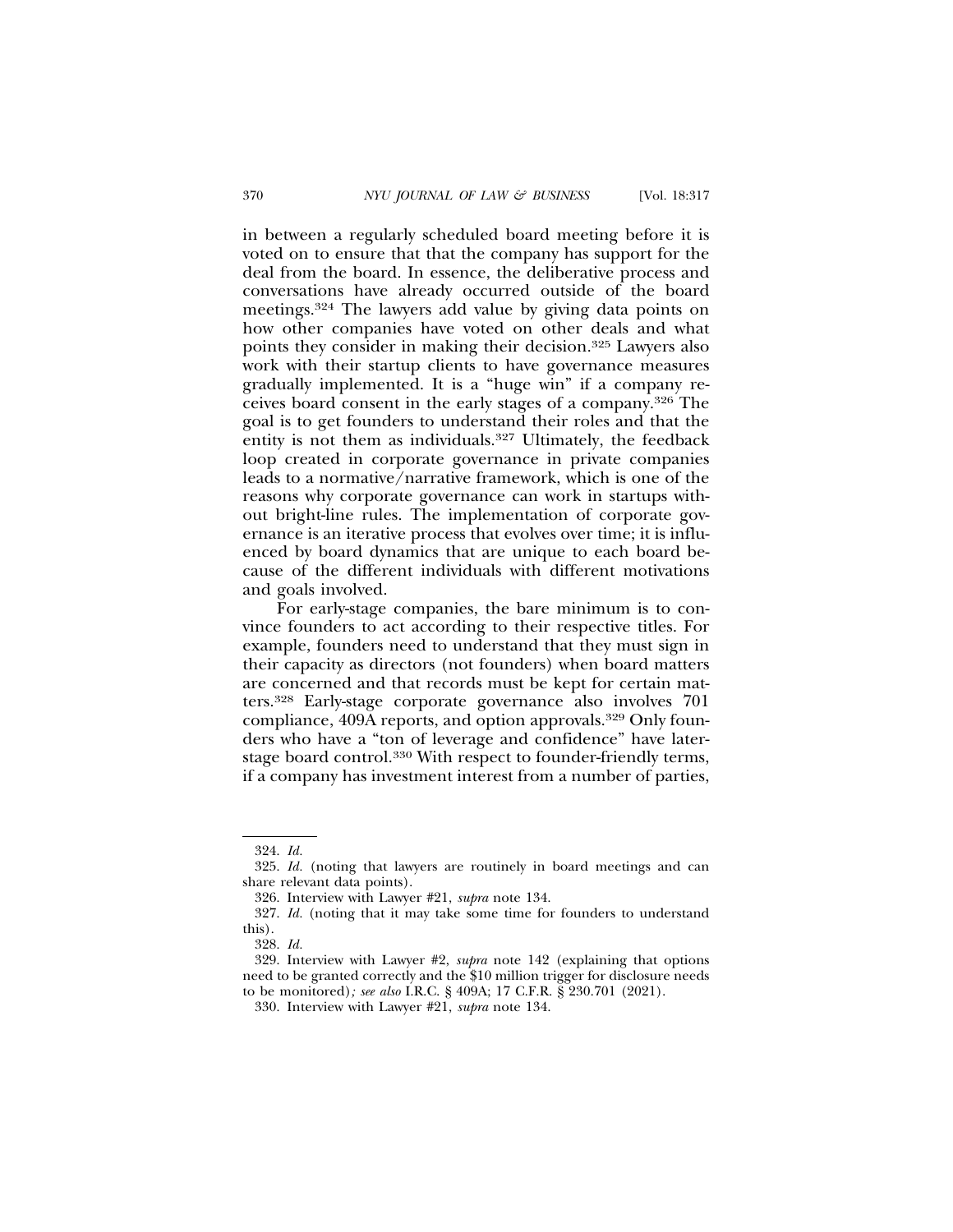the leverage model is inverted, and the investors will agree to such terms being a part of the deal.<sup>331</sup>

As startups mature, they create committees and hold regular board meetings.332 By Series B or Series C, the company operates with more corporate governance mechanisms in place.333 For example, the company begins to form committees and have discussions about which directors are independent.334 With later-stage companies, the issues are different too. Companies may be considering buying another company or being acquired; therefore, there might be conflicts of interest.335 Early-stage corporate governance is analogous to starting kindergarten and, in later stages, it is like attaining a Ph.D.336 There is a correlation between the maturity of the business and the sophistication of the issues. Generally, the lawyers did not necessarily believe that more governance is better; ultimately, since each company was uniquely situated, there was "no cookie cutter answer."337 There are times, however, when lawyers point out that certain matters, ranging from important personnel matters to highly unique terms in a term sheet, need to go to the board.338

The hard decisions, such as capital planning and exit planning, to name a few, all have the potential for conflict. To make these decisions from a corporate governance perspective, the startups need to know what is required by statute and

<sup>331.</sup> Interview with Lawyer #1, *supra* note 192 (citing Uber as an example of a company that received founder-friendly terms).

<sup>332.</sup> Interview with Lawyer #21, *supra* note 134. Before financing or the first outside director, board meetings are held rarely, especially if there is only one founder, in which case the board usually acts by unanimous written consent. *Id.*

<sup>333.</sup> *Id.* (analogizing this change to training wheels coming off).

<sup>334.</sup> *Id.* (noting that the first committee to be formed is usually the compensation committee).

<sup>335.</sup> Interview with Lawyer #1, *supra* note 192. For example, how should the board address the potential conflict created by its VC investor's investment in one of the companies the board was looking at acquiring? The board needs to understand if there is a conflict of interest and whether the VC investor director needs to be recused from the vote deciding whether to pursue the acquisition. *Id.*

<sup>336.</sup> *Id.*

<sup>337.</sup> *Id.* (noting that corporate governance can sometimes be distracting or paternalistic).

<sup>338.</sup> *Id.*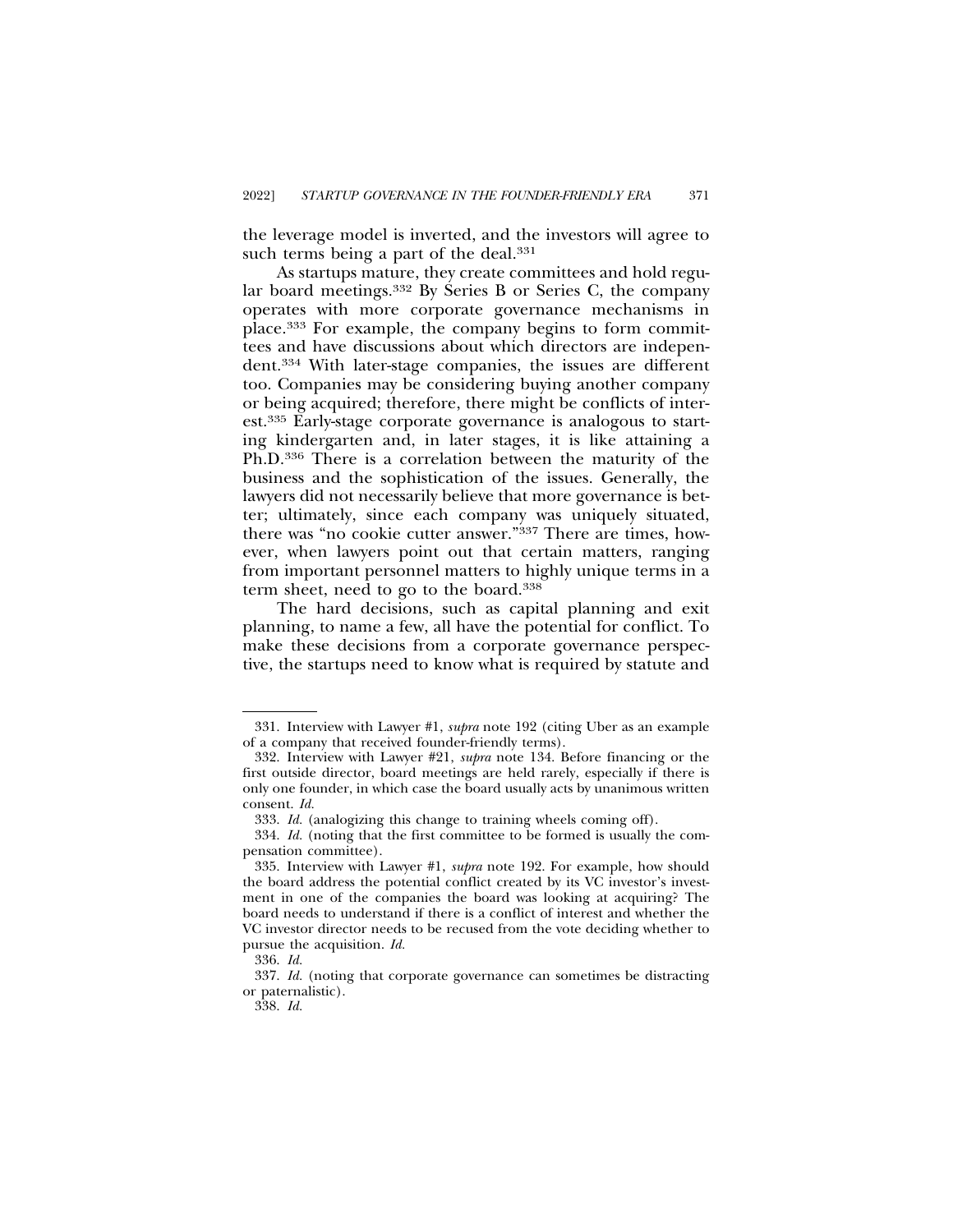by governing documents.339 More nuanced fiduciary duties are overlaid on top of that.

# b. Corporate Governance in Good Economic Times

Startups are staying private longer.340 Former Chair of the SEC, Mary Jo White, gave a talk in Silicon Valley, which many regarded as a wake-up call to private companies to put corporate governance mechanisms in place.341 Adopting such mechanisms, however, is a gradual process.342 Especially during good economic times, the board focuses less on corporate governance issues and may not ask the tough questions.343 Put differently, the board will not affirmatively seek out information.<sup>344</sup>

There is not a "binary shift" in corporate governance in good versus bad economic times.345 Corporate governance is not perfect but works well.346 Many of the owners sit around

<sup>339.</sup> Interview with Lawyer #26, *supra* note 143 (referring to governing documents prepared in connection with financings regarding board composition and negative covenants, i.e., certain decisions in which investors have blocking rights).

<sup>340.</sup> Pollman, *supra* note 3, at 175. *See* Donald C. Langevoort & Robert B. Thompson, *"Publicness" in Contemporary Securities Regulation After the JOBS Act*, 101 GEO. L.J. 337 (2013) (discussing the public–private divide and when a private enterprise should be required to take on public status); *see also* George S. Georgiev, *The Breakdown of the Public–Private Divide in Securities Law: Causes, Consequences, and Reforms*, 18 N.Y.U. J.L. & BUS. 221 (2021).

<sup>341.</sup> Mary Jo White, Chair, U.S. Sec. Exch. Comm'n, Keynote Address at the SEC-Rock Center on Corporate Governance Silicon Valley Initiative (Mar. 31, 2016), https://www.sec.gov/news/speech/chair-white-silicon-valley-initiative-3-31-16.html (stating that the SEC would pursue fraud and urged startups to put internal controls and disclosure controls in place). SEC Commissioner, Allison Herren Lee, recently called for more disclosure by private companies, noting that "disclosure obligations that do exist are mostly a matter of contract rather than regulation, an approach that may affect both compliance and accuracy." Lee, *supra* note 90 (citing Fan, *supra* note 84).

<sup>342.</sup> Interview with Lawyer #2, *supra* note 142 (noting that the process starts with committees and off-the-shelf company charters).

<sup>343.</sup> Interview with Lawyer #10, *supra* note 141; Interview with Lawyer #30, *supra* note 137 (noting that as long as a company is perceived by investors as a hot deal there is not as much scrutiny, but that there is increased scrutiny if the company is not doing as well).

<sup>344.</sup> Interview with Lawyer #1, *supra* note 192.

<sup>345.</sup> Interview with Lawyer #15, *supra* note 144.

<sup>346.</sup> *Id.*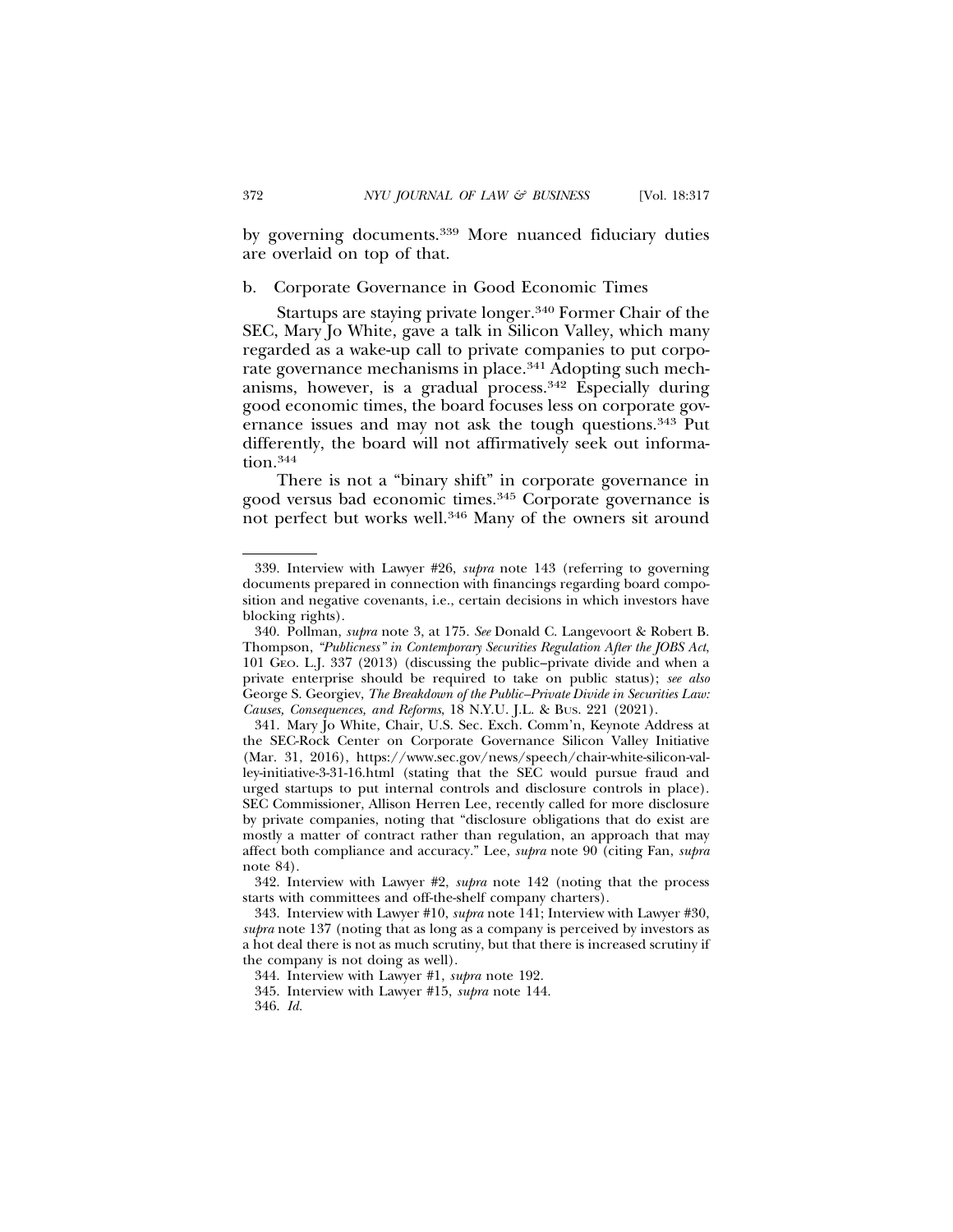the board table and the board understands what really matters to a business in a way that public company boards do not.347

One of the biggest differences in private companies, other than valuation in good versus bad economic times, is the evolution of corporate governance.348 Before the advent of founder-friendly terms, there would be numerous protective provisions, a separate series vote, and a more balanced board.349 In the founder-friendly era after the Great Recession, in order not to increase a company's valuation, VCs would give holders of common stock more control over the board or control over the nomination of an individual director.350 There would also be fewer protective provisions.351 Although baseline material control decisions remained intact, investor directors no longer had a say in operational decisions.352 In this way, the parties were potentially misaligned in terms of their goals, and this resulted in corporate governance functioning in a way that was unintended because the founder had all the leverage.<sup>353</sup> One could also argue that VCs may create bad governance because they are financially motivated.354 Regardless of what structure is put in place, the corporate governance framework "is all there; it's just whether it is utilized or not."355 In good times it is easier for boards to "go

<sup>347.</sup> *Id.*

<sup>348.</sup> Interview with Lawyer #14, *supra* note 152. Public company boards can also face dynamics similar to private company boards, although public companies operate under a robust set of stock exchange and SEC rules. *See, e.g.*, 17 C.F.R. § 249.310 (requiring public companies meeting certain criteria to submit annual reports); NASDAQ, INITIAL LISTING GUIDE (2021), https:/ /listingcenter.nasdaq.com/assets/initialguide.pdf (detailing Nasdaq requirements for public companies).

<sup>349.</sup> Interview with Lawyer #14, *supra* note 152 (noting that VCs would use the board control lever so as not to impact economics in a competitive environment).

<sup>350.</sup> *Id.*

<sup>351.</sup> *Id.* (explaining that protective provisions would be limited to four or five, including those related to sale of the company, new financing, dividends/distributions/redemptions, change in the number of directors, and changes in charter or bylaws). There would also be a blended preferred vote instead of a series vote. *Id.*

<sup>352.</sup> *Id.* (e.g., blocks over debt, equity incentive plans).

<sup>353.</sup> *Id.* The argument on the other side would be that management control eliminates potential misalignment with venture investors. *Id.*

<sup>354.</sup> *Id.*

<sup>355.</sup> *Id.*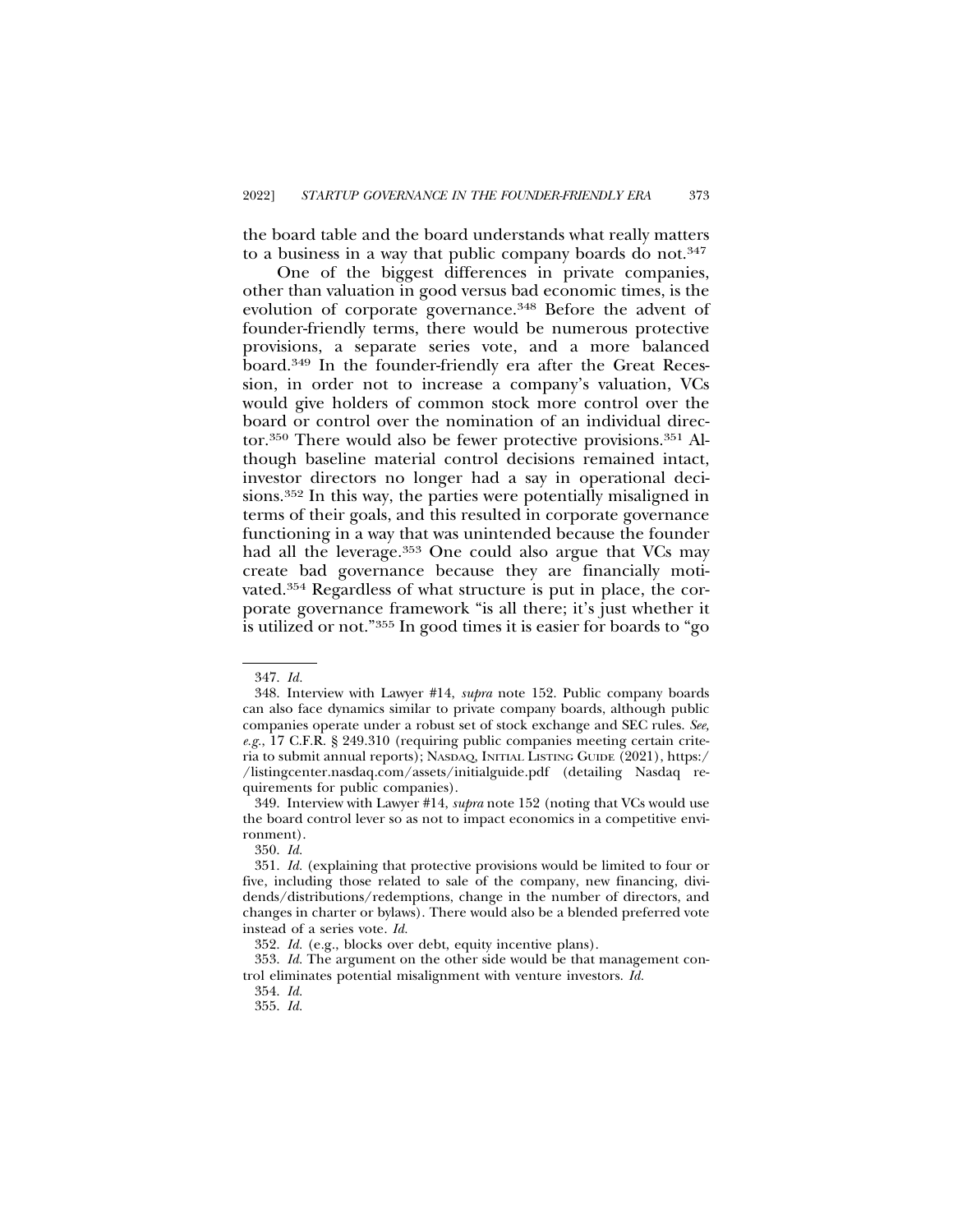astray."356 The investors want to keep the founder-management directors happy because they want their pro rata share of a company in future rounds.357

When a company meets its metrics and management exhibits credibility to the board, the board may relax oversight on corporate governance.358 There are also fewer corporate governance issues in good economic times. The primary responsibility of the board in good economic times is holding regular board meetings and making sure the board has oversight.359 The "[r]epeat entrepreneur who's been successful will be given more deference."<sup>360</sup> In fact, there is less reason for there to be conflict even with different economic interests among the directors because the expectation is that everyone benefits.361 There are also certain types of transactions that are more likely to occur in good economic times, such as the repurchase of stock and secondary transactions.362

### c. Corporate Governance in Bad Economic Times

The interviewees concurred that in bad economic times, boards are even more engaged and meet more frequently.363 Due to COVID-19, boards are "meeting a lot more . . . because portfolio companies [are] facing unique challenges right now."364 This is true of both companies that are doing well and those that are in trouble.365 Investor directors take an ac-

<sup>356.</sup> Interview with Lawyer #21, *supra* note 134.

<sup>357.</sup> *Id.* (observing that the way VC financings are structured incentivizes VC investors to play along with the founder/management directors in good economic times).

<sup>358.</sup> Interview with Lawyer #7, *supra* note 276.

<sup>359.</sup> *Id.*

<sup>360.</sup> *Id.*

<sup>361.</sup> Interview with Lawyer #15, *supra* note 144 (noting that directors are "all co-equals around the board table").

<sup>362.</sup> Interview with Lawyer #17, *supra* note 190.

<sup>363.</sup> Interview with Lawyer #28, *supra* note 140; Interview with Lawyer #13, *supra* note 184 (noting that rocky economic times and potential insolvency mean that boards need to meet more often and establish a record that reflects engagement and the preservation of resources); Interview with Lawyer #17, *supra* note 190 (observing that since the pandemic, investor directors are more cautious, asking more questions, and digging deeper into management thinking).

<sup>364.</sup> Interview with Lawyer #7, *supra* note 276.

<sup>365.</sup> Interview with Lawyer #28, *supra* note 140.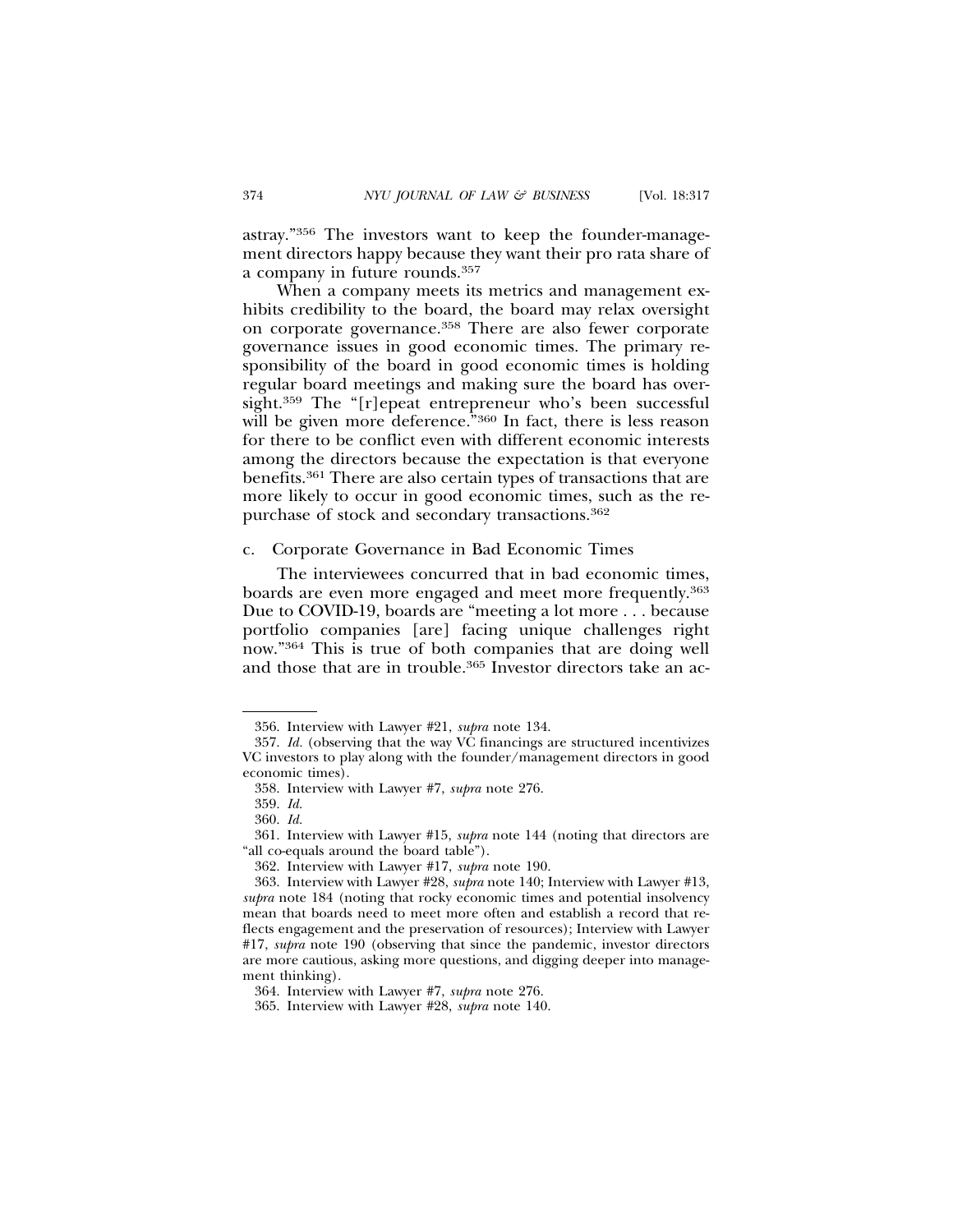tive role.366 One lawyer characterized VC investor directors as "dictatorial" on changes in the business when they have leverage.367 Founder or management directors are in frequent contact with board members outside of board meetings.368 "Governing is more at the forefront of what people are thinking about  $\ldots$  [a] large part of it is [the] media spotlight."<sup>369</sup> When things are going well, people tend to not look at underlying issues, or they're not noticeable.370

Everyone is also more careful in bad economic times.371 Typically, the minutes reflect: "Questions were asked and answered. Discussion ensued."372 But when economic times become difficult, the board requests that more discussion be reflected in minutes. For example, the minutes will state the factors discussed by the board (without attributing the comments to any specific individual) and the board will meet multiple times.373 In a pay-to play-situation (where prior investors need to participate in their full pro rata percentage in a financing otherwise they lose certain rights), the minutes reflect that the company reviewed other term sheets, and that a banker or third-party evaluator was hired.374 If there is an interested board member in a transaction, the minutes will reflect that

<sup>366.</sup> *Id.* (describing, for example, investor directors specifically stating the company needs to close certain offices or have layoffs); Interview with Lawyer #17, *supra* note 190 (observing that with an engaged board, investor directors offer their networks, help with employee talent and financials, and meet informally on a more regular basis)*. But cf. id.* (noting CEOs keep investor directors informed, but that VCs may not be responsive unless the company is a promising one).

<sup>367.</sup> Interview with Lawyer #13, *supra* note 184.

<sup>368.</sup> Interview with Lawyer #28, *supra* note 140 (observing that companies are getting advice from board members and strategizing about how to raise more money; for those founders who are less quantitative, and haven't been through a downturn, the hard cuts are more difficult).

<sup>369.</sup> Interview with Lawyer #10, *supra* note 141.

<sup>370.</sup> Interview with Lawyer #30, *supra* note 137. Prior to the financial crisis in 2008, companies were hiring for growth and understood there were inefficiencies but thought they could raise another round of funding. *Id.* After 2008, companies were forced to address the underlying issues and the question became how to "right size the business." *Id.*

<sup>371.</sup> Interview with Lawyer #21, *supra* note 134.

<sup>372.</sup> *Id.*

<sup>373.</sup> *Id.* (describing an example in which a board discussed factors relating to the "necessity" of PPP loans and recorded those discussions in the minutes, even when rejecting the money).

<sup>374.</sup> *Id.*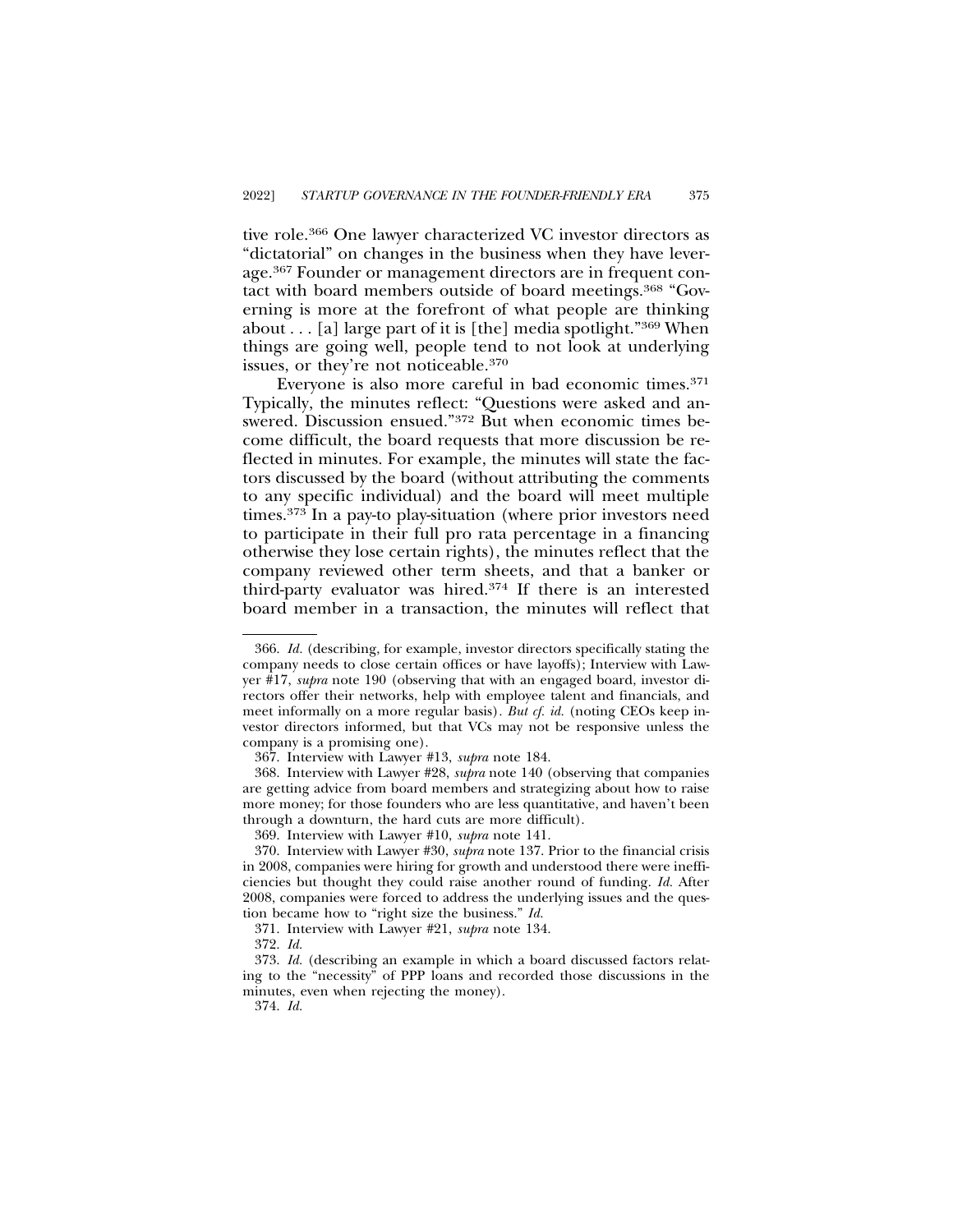other board members discussed the deal without that member present.375 Although board decks are presented at the meeting and saved, they may not be attached to the board minutes because the entire deck is not self-explanatory.376 More committees are generally formed during these periods as well.<sup>377</sup>

In the era of Paycheck Protection Program ("PPP") loans,<sup>378</sup> startups agonized over whether they should even apply for the loans.379 The guidance from the U.S. Treasury was unhelpful, ambiguous, and changed rapidly.<sup>380</sup> In contemplating whether to take the loans, many board members considered what people might say in hindsight.381 In evaluating whether to apply for such loans, investor directors have been more conservative than founder-management directors.382 Robust records were created as part of the decision making process.383 The lawyers and the board wanted to document the conflict around PPP loans to show that the board faced the issues and wrestled with them. They were intentional about allowing discussion to spill over into an actual board meeting;

379. Interview with Lawyer #10, *supra* note 141 (sharing that some companies even applied for loans without telling their boards, so the boards needed to ratify such loans and have a more fulsome discussion).

381. Interview with Lawyer #10, *supra* note 141 (noting that in many instances, when the board discusses something contentious, the minutes need to reflect lengthier discussions and factors involved in decision making process; "minutes are more art than science" and there is a "fine line between having too much or too little").

382. Interview with Lawyer #7, *supra* note 276 (stating that this is in part due to the fact that founders are dealing with the day-to-day pain and investors are not).

383. Interview with Lawyer #5, *supra* note 173; Interview with Lawyer #29, *supra* note 154 (noting how their law firm developed internal processes regarding PPP loans which included reviewing relevant documents implicated by PPP loans, conducting a preliminary analysis regarding potential pitfalls, and working with government contracts lawyers to understand PPP loans; lawyers also suggested ways to move the process forward); Interview with Lawyer #14, *supra* note 152 (sharing that lawyers advised companies on how to build a file as a backstop against future regulatory inquiries about whether the company should have taken the loan or not).

<sup>375.</sup> *Id.*

<sup>376.</sup> *Id.*

<sup>377.</sup> *Id.*

<sup>378.</sup> One lawyer described PPP loans as a "surgical exercise." Interview with Lawyer #29, *supra* note 154.

<sup>380.</sup> Interview with Lawyer #14, *supra* note 152 (noting "terrible guidance").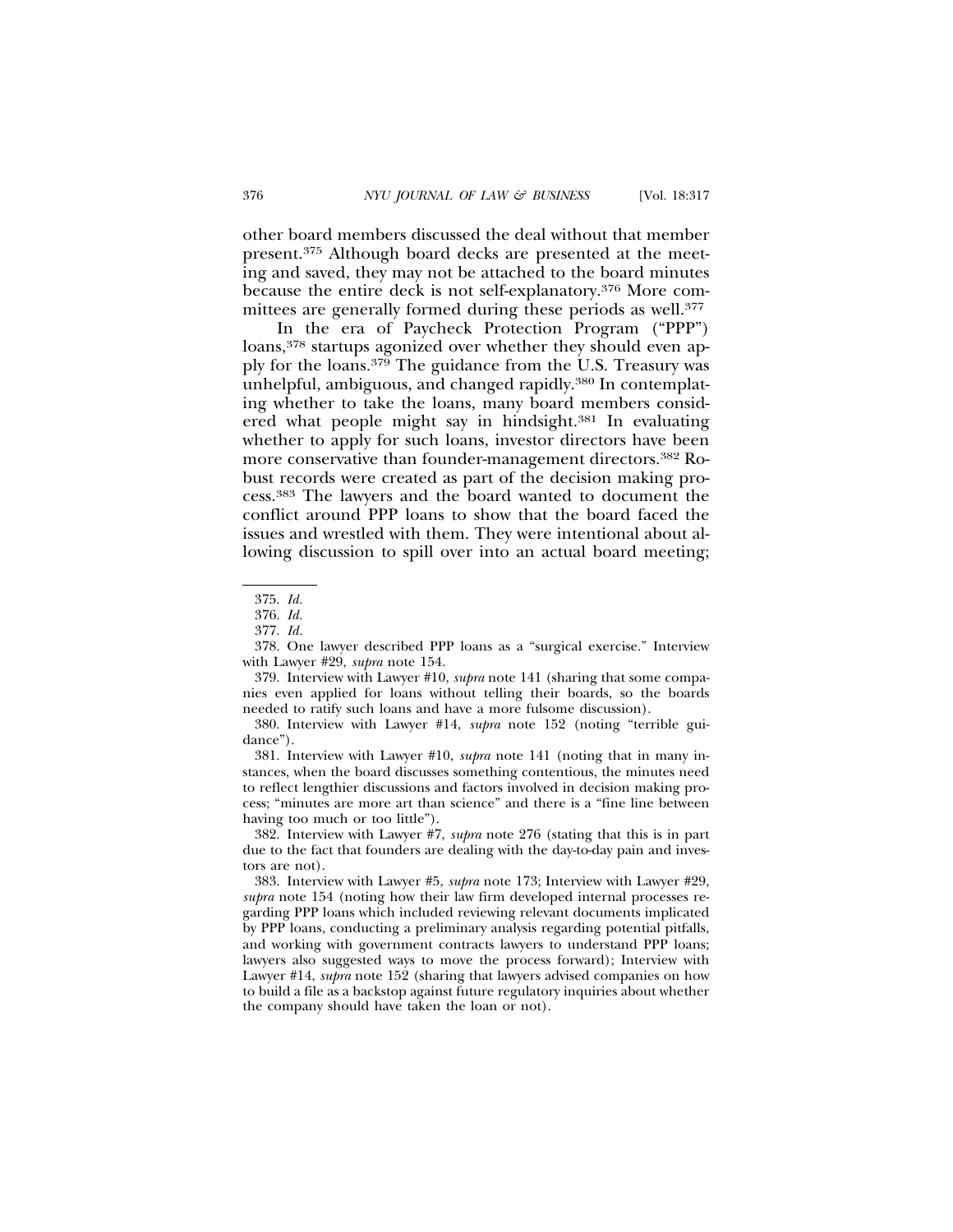these discussions also reflected the fact that guidance was changing in real time and views may have changed based on evolving guidance.384 Management would present a memo to the board about why they needed the money and the board would review the memo.<sup>385</sup> More robust practices around hiring and firing also are implemented during bad economic times, such as obtaining releases with severance or approaching compensation differently to conserve cash.386

Generally, in bad markets, "internal controls and financial attention ramp[ ] up; people [are] watching everything more closely."387 In downturns, the focus is on operations.388 Companies are more careful when they do not have access to capital that is not "massively dilutive."389 There is also more scrutiny on financials of the company, and the VCs do not want to give money earlier than they need to.390

In recessionary times, everyone cannot win.391 No single set of terms is standard in bad economic times. Either independent or investor directors (who are not lead directors like Series A with difficult economics) are the "moderating voice

<sup>384.</sup> Interview with Lawyer #26*, supra* note 143 (noting that companies would often turn to lawyers for guidance).

<sup>385.</sup> Memos provided the board with information about the impact of COVID-19 and the related economic fallout based on their business, including: measures the company had already taken to address the fallout (e.g., management took pay cuts), how the economic fallout impacted the company's operating plan, and quantitatively and qualitatively how it affected the operating plan and the company). *Id.*

<sup>386.</sup> Interview with Lawyer #11, *supra* note 168.

<sup>387.</sup> Interview with Lawyer #12, *supra* note 148 (noting that the ramp-up of internal controls and financial attention are more a function of management than investors).

<sup>388.</sup> Interview with Lawyer #30, *supra* note 137 (giving examples of what clients look at from an operational perspective: monthly burn, cash flow, how runway could be extended). During a downturn, companies focus on the existential risk of not getting a round of funding. *Id.*

<sup>389.</sup> Interview with Lawyer #12, *supra* note 148 (observing that companies in such situations behave better).

<sup>390.</sup> Interview with Lawyer #17, *supra* note 190 (noting that generally there is a fifteen to twenty-four month burn rate for startups; in the beginning of the pandemic pre-money valuations were down and there was a waitand-see approach).

<sup>391.</sup> Interview with Lawyer #26, *supra* note 143 (citing liquidation preferences and anti-dilution adjustments and the fact that investors putting in new money will ask for special preferences in bad economic times).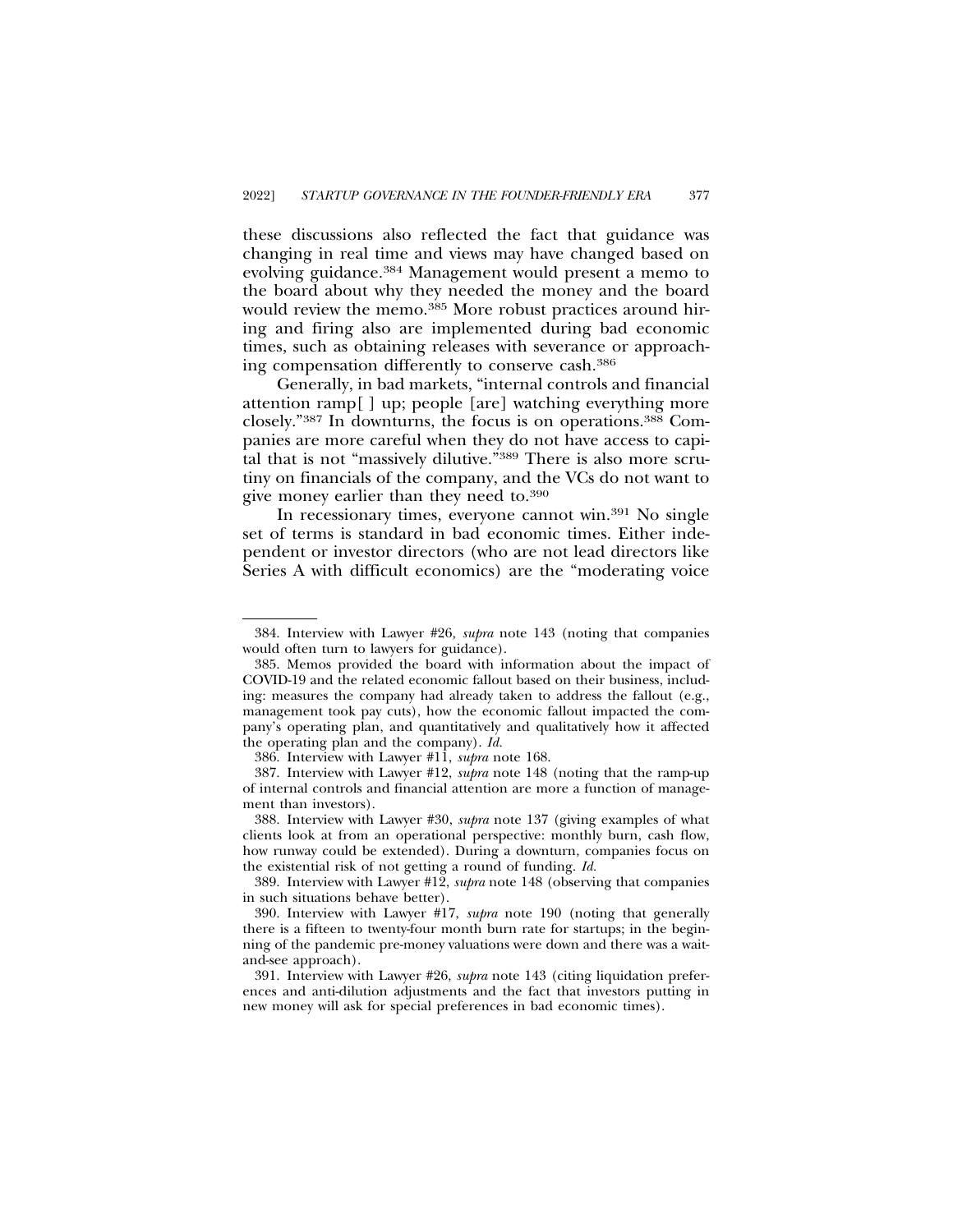looking out for interests of all stockholders."392 There are inside transactions, down rounds, recapitalizations, and exits in which some or all investors are taking liquidation preference instead of as-converted preference.393 There also may be down round financial arrangements, which come with a whole suite of potential peril.394 In addition, there are more distressedcompany-type exits in which no one gets consideration.395 Lawyers play an educating role and help boards to think through what happens when things do not go well.396 There are fact patterns that come up far more often in recessionary periods, and governance questions become increasingly difficult.397 These patterns include existing investors funding rounds. These inside rounds create governance issues that are harder and more complex because there is less alignment, and there may not be a disinterested director.398 Companies enter into a "morass of conflicts"399 with investor directors when there is a down round, which is more likely to be led by past investors who now sit on the board. If there is a pay-to-play provision, this may cause economic hardship to insiders who cannot meet their pro rata share. This is where the company encounters significant corporate governance challenges because those who are setting the terms have fiduciary duties.400 Corporate governance becomes even more important during these times because there are more immediate consequences to what the board is doing, and startups need to ensure that

<sup>392.</sup> Interview with Lawyer #7, *supra* note 276.

<sup>393.</sup> Interview with Lawyer #26, *supra* note 143 (stating that lawyers spend a lot more time counseling on the issues above, process points, documentation on thought process, and explaining why the transactions are best for the stockholders).

<sup>394.</sup> Interview with Lawyer #7, *supra* note 276 (citing related party transactions, insider-led rounds and lawsuits as examples).

<sup>395.</sup> *Id.* (pointing to example of startups not clearing preference stack (e.g., *In re* Trados Inc. S'holder Litig., 73 A.3d 17, 36 (Del. Ch. 2013))).

<sup>396.</sup> *Id.* (noting how lawyers help startups think through issues; for PPP loans there were a lot of conversations at the board level and lawyers looked at affiliation and necessity certification).

<sup>397.</sup> Interview with Lawyer #26, *supra* note 143 (stating that in part the difficult corporate governance issues are due to the capital structure of a company—e.g., how liquidation preference and anti-dilution protections are set-up).

<sup>398.</sup> *Id.*

<sup>399.</sup> Interview with Lawyer #13, *supra* note 184.

<sup>400.</sup> *Id.*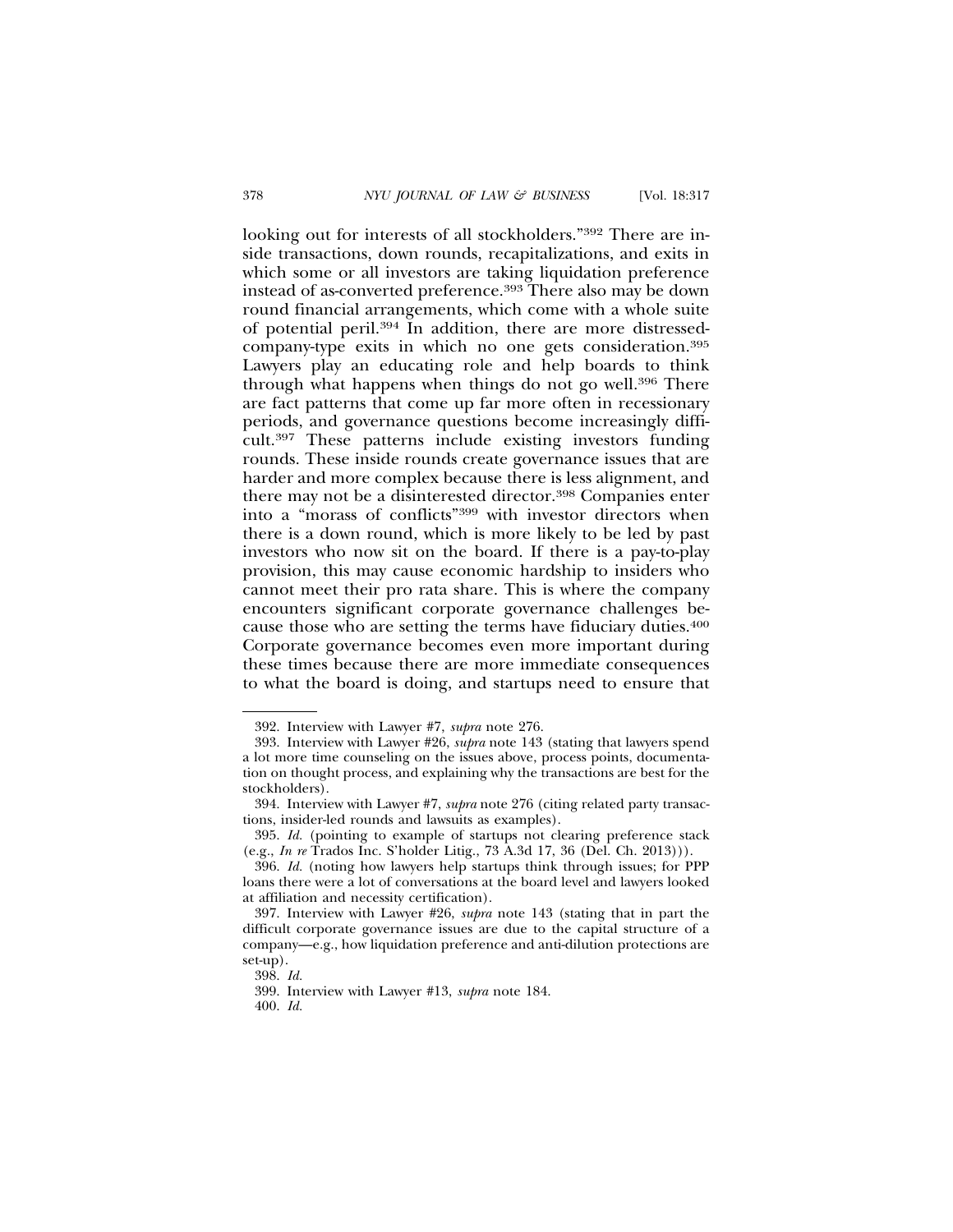they are following corporate governance practices, such as giving adequate notice for board meetings.401 There may also be an increasing number of side letters at the convertible note stage that may carry over to equity financings.<sup>402</sup>

Out of self-preservation, "when [the] ability to access capital markets is restricted, people will [significantly] tighten governance."403 When a budget is set, the company will stay within the confines of the budget.404 In bad economic times, the "economic divergence [among stockholders] becomes more meaningful."405 Most VCs are aware of risks and give more attention to process than they did ten years ago.406 In deals, more onerous terms, redemption, liquidation preference, and the like become increasingly common.407

The board is always managing for the future, but particularly when there is an economic downturn, boards are evaluating the company's liquidity position, the right time to raise capital and how to minimize subsequent dilution (which is not aligned with the company's interests or the interests of stockholders).<sup>408</sup> If the fund of an investor director does not have dry powder to invest in future rounds, it creates a significant challenge within the board dynamic.409 The COVID-19-related downturn also created unique challenges that differed from other downturns because of social media and the PPP loans.410 People wanted to be *perceived* as doing the right thing, whether

<sup>401.</sup> Interview with Lawyer #22, *supra* note 186.

<sup>402.</sup> Interview with Lawyer #5, *supra* note 173 (observing that the number of side letters are "astronomical" for smaller investors post-COVID even at the Seed or Series A stage of financing and that negotiating with both the lead investor and smaller investors is costly for companies).

<sup>403.</sup> Interview with Lawyer #12, *supra* note 148.

<sup>404.</sup> *Id.*

<sup>405.</sup> Interview with Lawyer #15, *supra* note 144; *see also* Interview with Lawyer #18, *supra* note 98 (citing tendency to diverge in what path the startup takes—selling company, taking on more debt, or raising more equity).

<sup>406.</sup> Interview with Lawyer #15, *supra* note 144.

<sup>407.</sup> Interview with Lawyer #18, *supra* note 98 (noting that deals are getting done, but terms are getting uglier).

<sup>408.</sup> Interview with Lawyer #9, *supra* note 187.

<sup>409.</sup> *Id.* (noting that the investor director's voice may carry less weight and management may become frustrated with them).

<sup>410.</sup> Interview with Lawyer #24, *supra* note 213.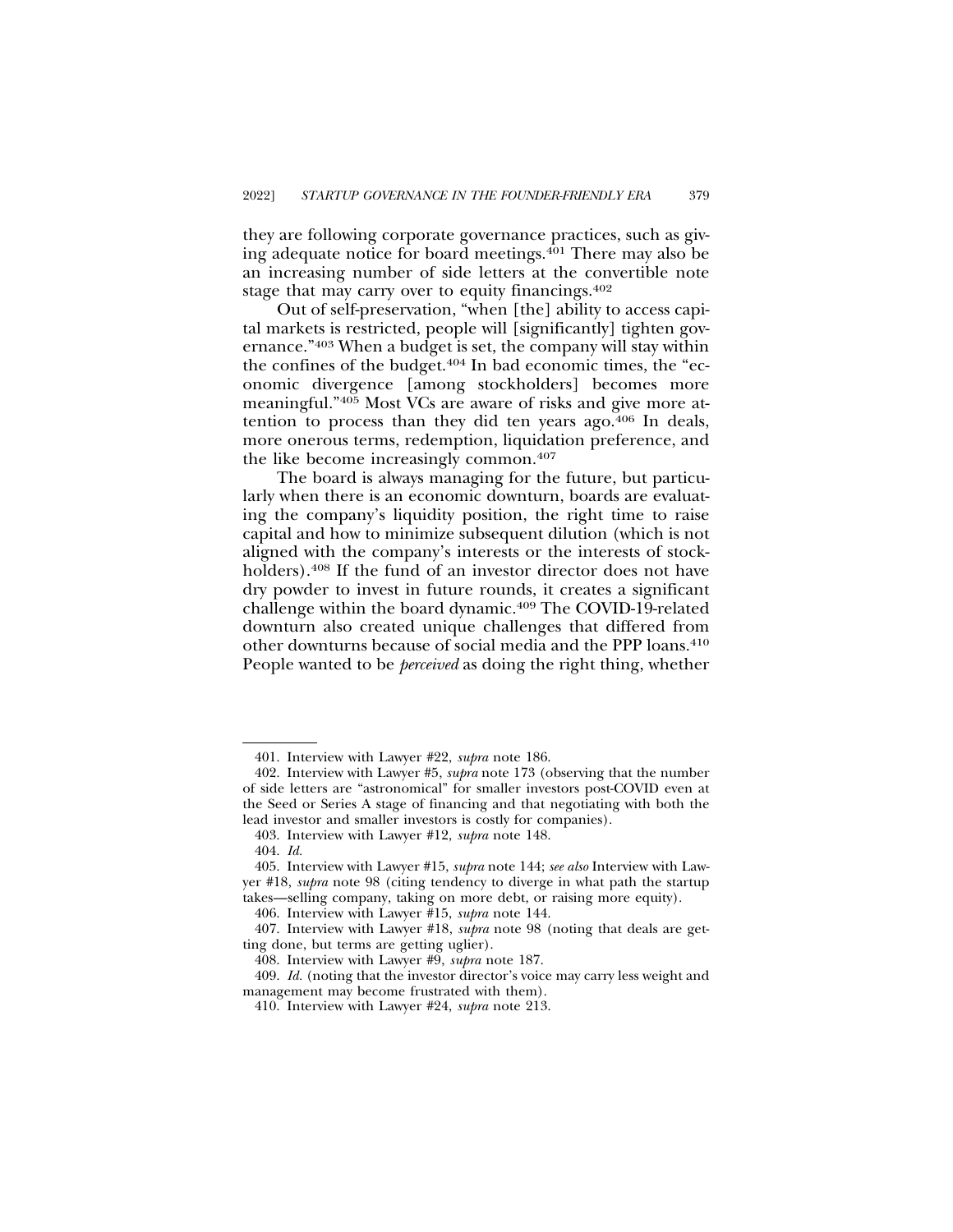it was with respect to taking the PPP loans or bringing employees back to the office.411

In the absence of an economic downturn, IPOs and acquisitions can serve a disciplining function as well.412 Down rounds—financing rounds in which the company receives a lower valuation than in prior rounds—also have a disciplining effect.413 The disciplining function mentioned at various times throughout this Article entails implementing more robust corporate governance measures to correspond to the increasing complexity and size as the startup matures. "Investors generally wait to[o] long to call Founders out on bad decisions and to make management changes, even when they have the power to do so."414 As one survey respondent observed, more attention is given to corporate governance issues at the later stages of the company because they "have more at stake, [and] the dollars involved are higher."415 Furthermore, "later[-]stage companies are more likely to shift focus to governance, and to take governance matters seriously."416 There are also differences in severity of corporate governance problems at a later stage. "The governance problems at the early stage are generally procedural (everyone is aligned but not going through the full governance process) and the later-stage problems are substantive."417

Some of the commentary pointed to the importance of appropriate corporate governance, regardless of stage or value of the company.418 For example, in the event that early-stage companies have corporate governance issues, they could po-

<sup>411.</sup> *Id.* (observing that people's reputation could go "in a nanosecond" if they were perceived to have made the wrong decision).

<sup>412.</sup> Corporate Governance Survey, *supra* note 108, at Question 19. However, acquisitions were a far more frequent occurrence than IPOs until recently. *Id.* One respondent noted that "in regulated industries, the regulatory environment itself is an important disciplining factor." *Id.*

<sup>413.</sup> *Id.*

<sup>414.</sup> *Id.* at Question 22.

<sup>415.</sup> *Id.* at Question 17.

<sup>416.</sup> *Id.*

<sup>417.</sup> *Id.*

<sup>418.</sup> *Id.* at Question 18 ("The importance of appropriate corporate governance remains the same regardless of value."). *But cf. id.* (Another respondent said, "Governance is important at all levels, though I do think its importance does grow with the company.")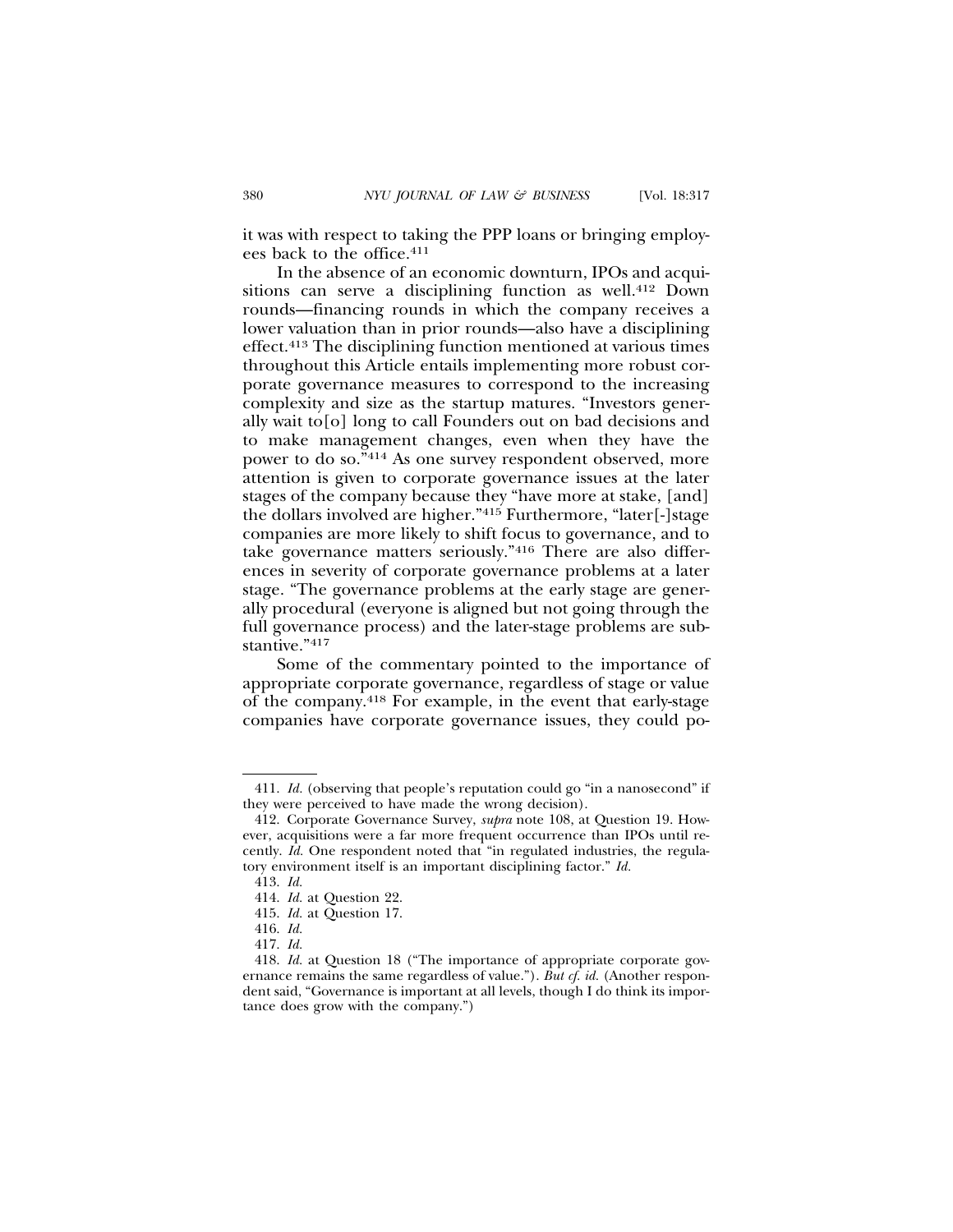tentially lead to larger problems later on.419 In fact, "earlier stage companies are more likely to have corporate governance glitches because . . . they may not be well advised. The issues are just more glaring in late-stage companies."420 In essence, each VC-backed private company forms its own narrative in this regard based on a set of norms that is influenced by case law, contracts, and best practices—to varying degrees.

Much of the criticism of VC-backed private companies centers around the growth-at-all-costs model that some view as "the sole driving mantra of Silicon Valley and the tech startup industry."421 One person has characterized venture capital as the "'Wild West' where rule-breaking is a foundational principle."422 On one hand, such a "philosophy can have enormous psychological benefits to entrepreneurs, who are often trying to accomplish what can seem impossible. By liberating themselves from the idea that things must remain the way they have always been, entrepreneurs take risks, challenge the status quo, and can even change the world."423 But breeding such a culture can mean "that rules simply don't apply in [the VC] industry."424

#### 4. *Diversity, Equity, and Inclusion Challenges*

The fourth and final key finding from the survey and interviews is that, while DEI issues took center stage in the public company corporate governance landscape, <sup>425</sup> there was not a

<sup>419.</sup> *Id.* at Question 17 ("The groundwork usually starts early. Bad governance practices early will compound in later rounds.").

<sup>420.</sup> *Id.*

<sup>421.</sup> Evan Epstein, *Why Governance Matters for Your Startup*, MEDIUM (Apr. 12, 2018), https://medium.com/@evan.epstein/why-governance-mattersfor-your-startup-4424a3967882; *see also* Scott Lenet, *Venture Capital Desperately Needs More Governance*, FORBES (June 20, 2019, 1:52 PM), https:// www.forbes.com/sites/scottlenet/2019/06/20/venture-capital-desperatelyneeds-more-governance/amp/.

<sup>422.</sup> Lenet, *supra* note 421.

<sup>423.</sup> *Id.*

<sup>424.</sup> *Id.* The author then points out that there is no school to learn how to be a VC nor are there any major or degree programs. *Id.* Furthermore there are no requirements for continuing education, professional certifications, or trainings. *Id.*

<sup>425.</sup> *See, e.g.*, CAL. CORP. CODE § 301.3 (West 2021). In addition to California, many other states have either passed or proposed some type of board diversity measure. Jennifer Fan, *Diversifying Startups and VC Power Corridors*,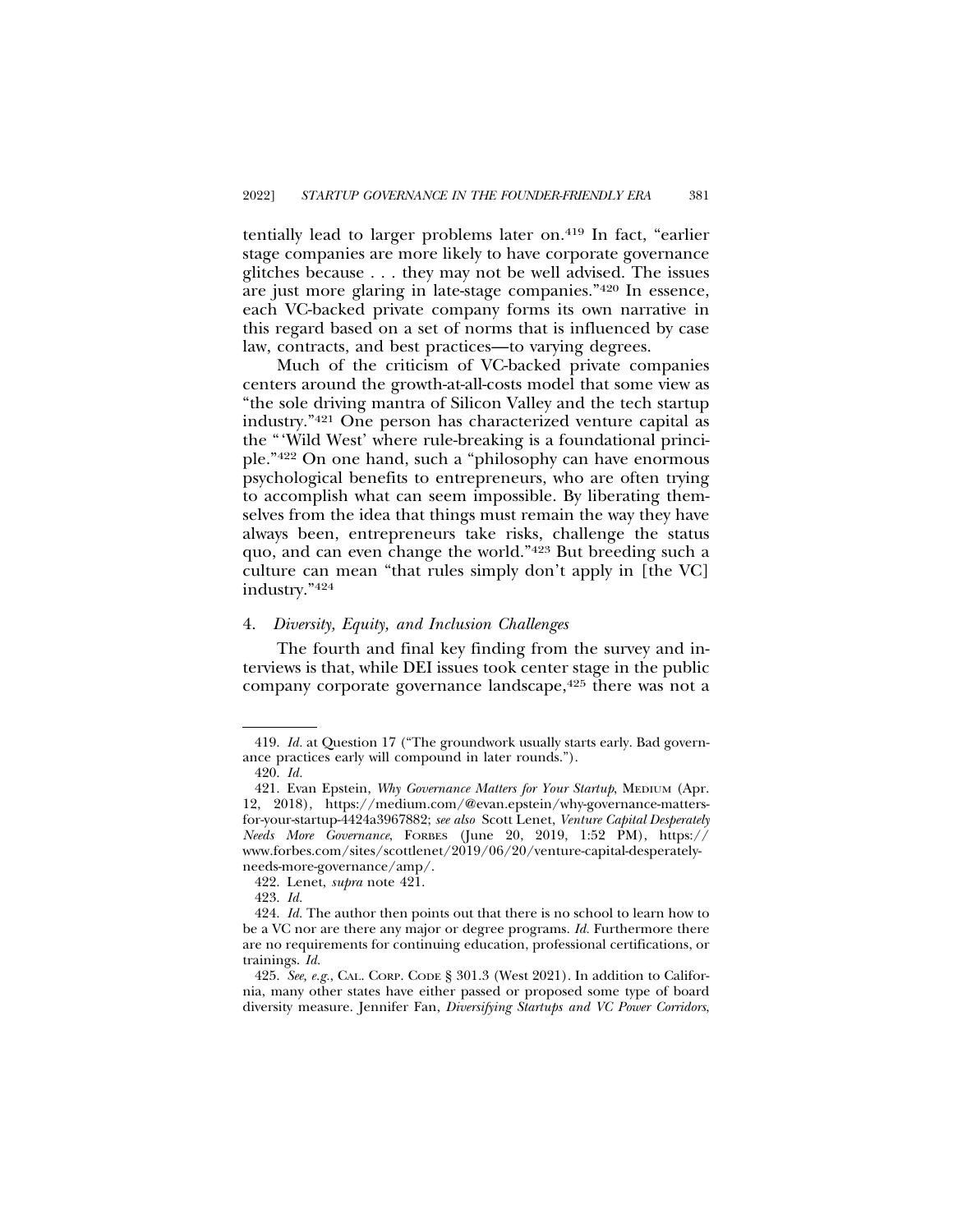similar prioritization in the startup ecosystem. In fact, the VC ecosystem continues to face challenges on the DEI front that may negatively impact corporate governance. Although U.S. fundraising continued to break records,<sup>426</sup> the beneficiaries of such funds were not women and minorities. Woman investors only comprise 13 percent of the VC industry, and two-thirds of VC firms still have no women partners;<sup>427</sup> for men and women of color, that number is even lower.428 Women and minorities also receive less funding due to the interest in funding serial entrepreneurs and working within existing networks—which tend to advantage white males.429 Furthermore, there are fewer women and minorities who are founders of companies and, in the age of COVID-19, the numbers contracted even

427. Erin Griffith, *Group Seeking Equality for Women in Tech Raises \$11 Million*, N.Y. TIMES (Nov. 30, 2020), https://www.nytimes.com/2020/11/30/ technology/women-tech-allraise.html.

TECHCRUNCH (Aug. 29, 2021, 8:32 AM), https://techcrunch.com/2021/08/ 29/diversifying-startups-and-vc-power-corridors/.

<sup>426.</sup> *See, e.g.*, James Thorne, *US VC Fundraising Hits Record \$69B in 2020 After a16z Closes Two Mega-Funds*, PITCHBOOK (Nov. 20, 2020), https:// pitchbook.com/news/articles/us-vc-fundraising-hits-record-69b-in-2020-after-a16z-closes-two-mega-funds.

<sup>428.</sup> DELOITTE, VENTURE FORWARD & NVCA, VC HUMAN CAPITAL SURVEY 8–10 (3d ed. 2021), https://www2.deloitte.com/us/en/pages/audit/articles/diversity-venture-capital-human-capital-survey.html. Over 80% of VC firms do not have a Black investor, which impacts the number of diverse investor directors. Gené Teare, *The Conversation and the Data: A Look at Funding to Black Founders*, CRUNCHBASE NEWS (June 5, 2020), https:// news.crunchbase.com/news/the-conversation-and-the-data-a-look-at-funding-to-black-founders/.

<sup>429.</sup> Priyamvada Mathur, *Quarterly VC Funding for Female Founders Drops to Three-Year Low*, PITCHBOOK (Oct. 8, 2020), https://pitchbook.com/news/articles/vc-funding-female-founders-drops-low?utm\_content=article-

<sup>5084&</sup>amp;utm\_campaign=article\_email&utm\_source=sg&utm\_medium=email. In 2019, only 11.5% of total venture capital funding went to teams with at least one female founder. Kate Clark, *US VC Investment in Female Founders Hits All-Time High*, TECHCRUNCH (Dec. 9, 2019, 11:06 AM), https://techcrunch.com/2019/12/09/us-vc-investment-in-female-founders-hits-all-timehigh. In 2020, approximately 2.6% of total funding went to Black and Latinx founders. CRUNCHBASE, CRUNCHBASE DIVERSITY SPOTLIGHT 2020: FUNDING TO BLACK & LATINX FOUNDERS (2020), http://about.crunchbase.com/wp-content/uploads/2020/10/2020\_crunchbase\_diversity\_report.pdf. Lawyer #11, *supra* note 168 (noting the differences in expectations between white entrepreneurs and Black entrepreneurs—white entrepreneurs will seek counsel with just an idea whereas Black entrepreneurs will not come until they have a term sheet in hand).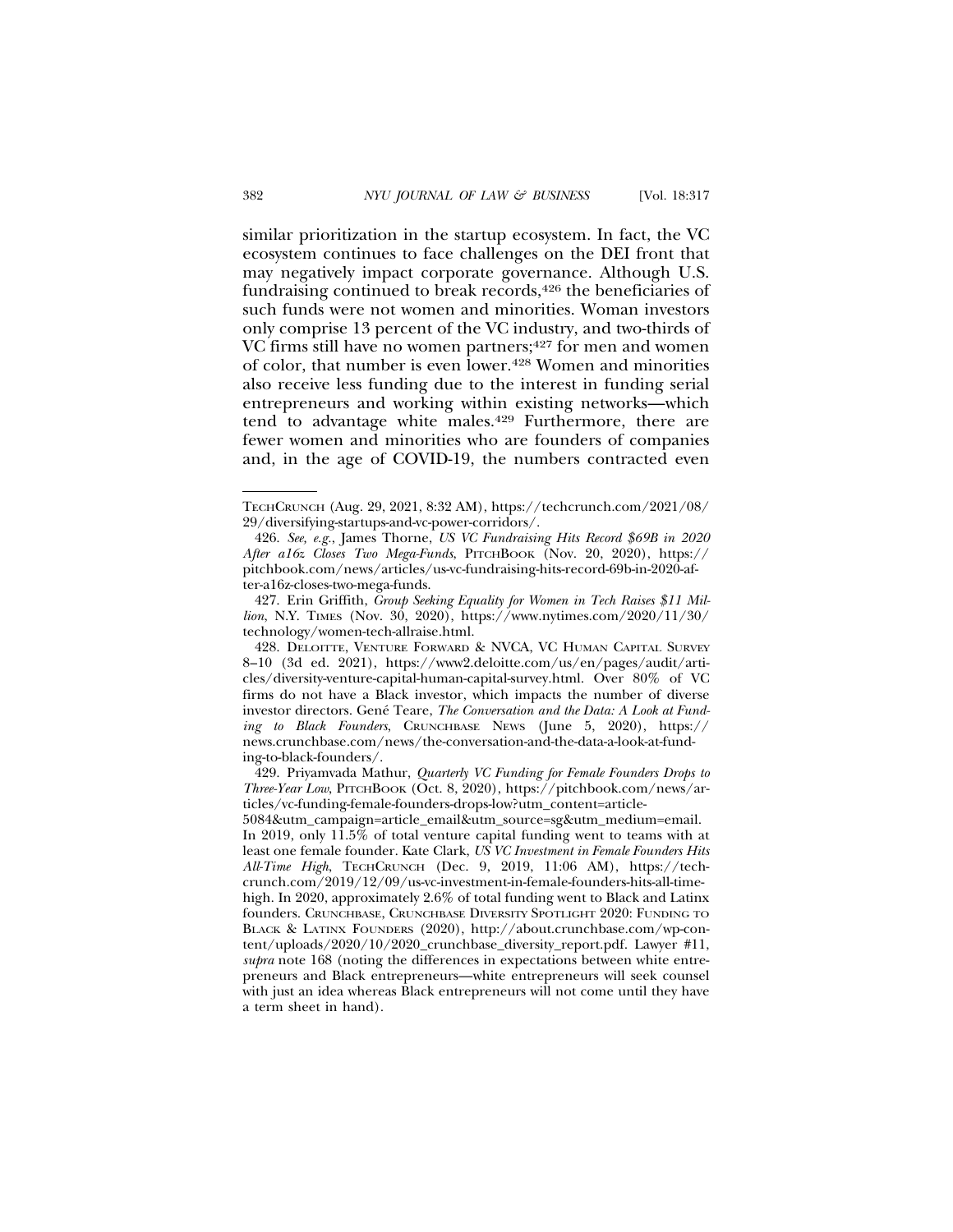more.<sup>430</sup> Women are less likely to push for a board seat.<sup>431</sup> They also have a more difficult time getting funding.432 The #MeToo and Black Lives Matter movements further highlighted the lack of diversity in the VC realm.433 While there have been some attempts to address this issue through targeted funds and diversity riders,<sup>434</sup> there are still very few investors who are women and minorities.435 As a result, there is a relative absence of such persons on the boards of startups. DEI issues continue to be one of the most intransigent issues for startups to address. Further, there is very little discussion

431. Interview with Lawyer #5, *supra* note 173 (citing a new female startup CEO who did not get a board seat and received significantly less pay than the prior CEO).

432. *Id.*

<sup>430. &</sup>quot;Women own just 11 percent of founder and employee equity in start-ups, according to a study conducted by Carta, a financial technology start-up." Griffith, *supra* note 427. *See also The US VC Female Founders Dash*board, PITCHBOOK (Nov. 5, 2020), https://pitchbook.com/news/articles/ the-vc-female-founders-dashboard?utm\_content=article-

<sup>5084&</sup>amp;utm\_campaign=article\_email&utm\_source=sg&utm\_medium=email. "Investments in women-led companies this year are on pace to be the worst since 2017." Mathur, *supra* note 429. Women are also underrepresented in merger and acquisition transactions. *See* Afra Afsharipour, *Women and M&A*, 12 U.C. IRVINE L. REV. 359 (2022).

<sup>433.</sup> *See* Natasha Mascarenhas and Jonathan Shieber, *Venture Firms Rush to Find Ways to Support Black Founders and Investors*, TECHCRUNCH (June 2, 2020, 6:43 PM), https://techcrunch.com/2020/06/02/diverse-startups-and-investors-matter/; Richard Robinson, *Venture Capitalists Must Do More Than Stand in Solidarity with Black Lives Matter*, FIN. TIMES (July 22, 2020), https:// www.ft.com/content/55a4d2e1-4d2b-4f19-a9b8-11534df4c688. Despite the #MeToo movement, women, especially women of color, continue to face significant barriers. WOMEN WHO TECH, WOMEN WHO TECH STARTUP & TECH CULTURE SURVEY (2020), https://womenwhotech.com/sites/default/files/ 2020-09/WomenWhoTech\_StartupAndTechSurvey2020.pdf.

<sup>434.</sup> Sophia Kunthara, *Investors with Proven Track Records of Diversity Funding Respond to National Crisis*, CRUNCHBASE (June 3, 2020), https:// news.crunchbase.com/news/talk-is-cheap-investors-with-proven-trackrecords-of-diversity-funding-respond-to-national-crisis/; Alejandro Guerrero, *How Venture Capital Can Increase Diversity Where It Matters Most*, FORTUNE (Oct. 8, 2020 5:30 PM), https://fortune.com/2020/10/08/venture-capital-diversity-investing-vc-cap-table-rider/.

<sup>435.</sup> *See generally* Jennifer S. Fan, *Startup Biases*, U.C. DAVIS L. REV. (forthcoming 2023) (discussing biases faced by women and racial and ethnic minorities in startups).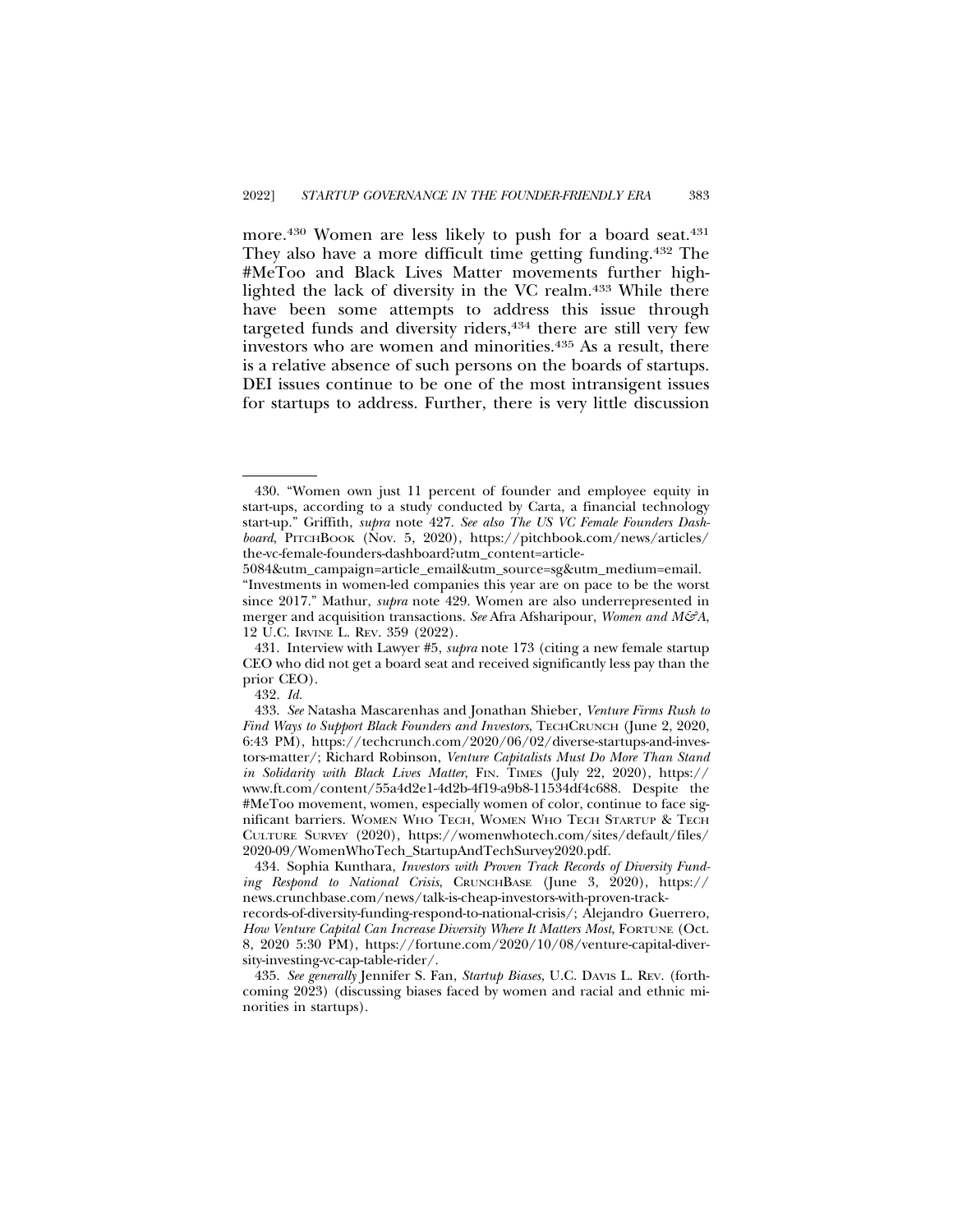about DEI issues in private companies.436 This trend will likely continue unless DEI issues are prioritized in a meaningful way. Part IV will discuss in more detail what can be done to address this challenge in the corporate governance context.

\*\*\*

In sum, corporate governance in startups is impacted by a variety of factors, including the power differential among the founders, investors, and independent directors who sit on the board of the startup; the influence of a founder-centric model; startups staying private longer; the race to exponential growth under the growth-at-all-costs mantra; and, more recently, an economic downturn. While VCs' economic interest animates their level of engagement in a startup, it is also tempered by a founder-centric model which translates to VCs deferring to founders and ceding control (that they otherwise might be leveraging) during good economic times. Furthermore, with respect to independent directors in the private company context, the survey and interviews suggest that they do not play the tiebreaker or moderating influence that some scholars assume. In addition, the author's empirical research demonstrates the important role that investor directors in particular play during bad economic times and how the contours of corporate governance are impacted. Lastly, despite the recent focus on DEI efforts in companies, the lawyers interviewed confirm that these efforts still remains a nascent concept from a corporate governance perspective unless a company is about to go public<sup>437</sup> or is addressing sexual harassment issues.<sup>438</sup> In some cases, there may be diversity riders.<sup>439</sup> There is very little

439. Interview with Lawyer #16, *supra* note 215 (noting that they can be found in the Investors' Rights Agreements).

<sup>436.</sup> Interview with Lawyer #18, *supra* note 98; Interview with Lawyer #16, *supra* note 215 (noting that anti-harassment riders were added following #MeToo).

<sup>437.</sup> Interview with Lawyer #24, *supra* note 213 (stating that human resources, investor relations, and bankers are more influential in terms of diversity issues).

<sup>438.</sup> Interview with Lawyer #19, *supra* note 239 (citing language in contracts regarding the investigation and potential removal of a director if there are allegations of inappropriate conduct); Interview with Lawyer #16, *supra* note 215 (noting the addition of anti-harassment policies following #MeToo).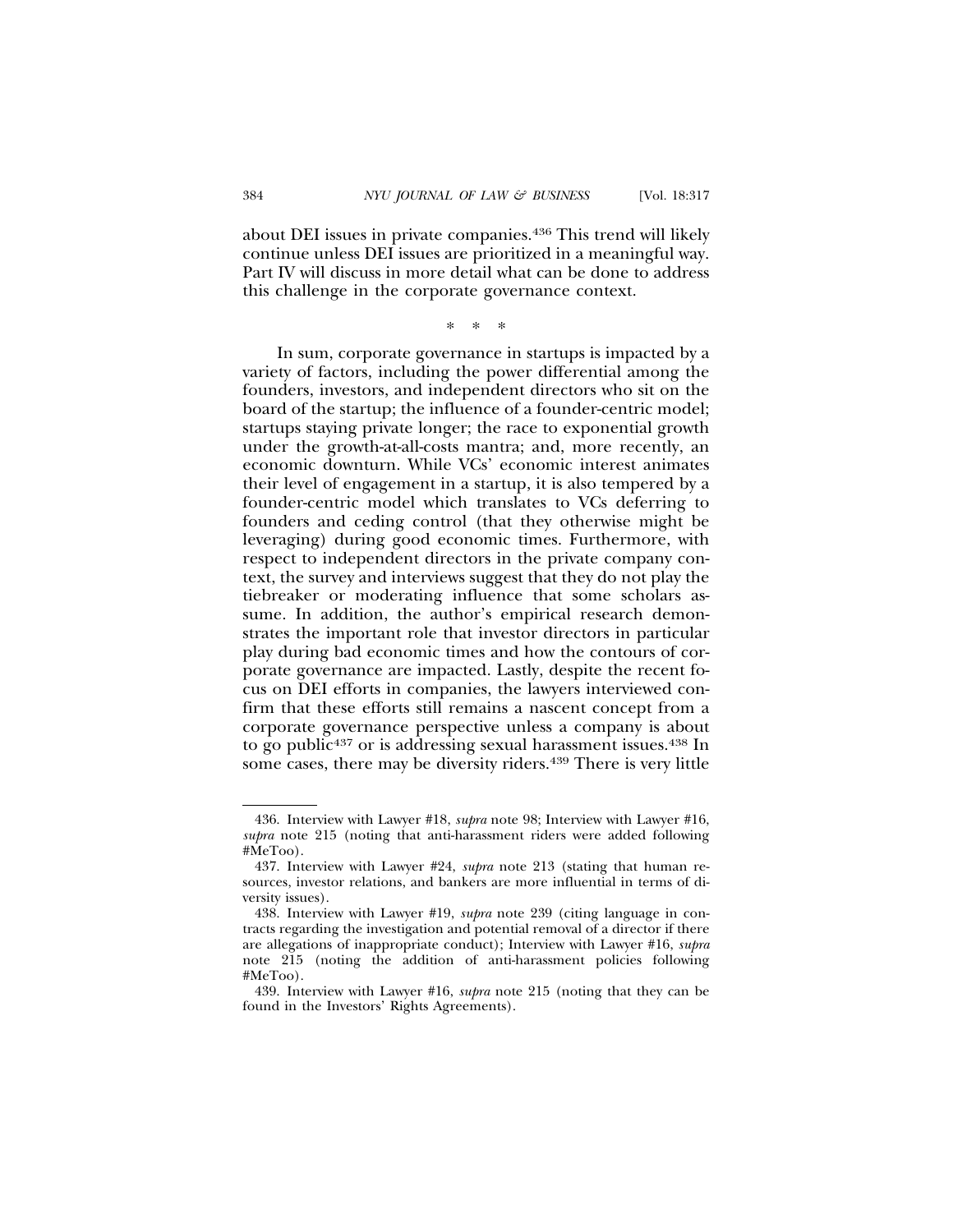discussion on such issues in the private company realm.<sup>440</sup> If there is any activity in DEI, it is typically in the later-stage companies and appears more in the hiring context.441 Some lawyers have pointed out that it only becomes an issue if it is a "must," such as when WeWork was going public with an allmale board.442 If DEI issues are discussed, such conversations are initiated by the founder-management directors or investor directors, but not the independent directors.<sup>443</sup>

# IV.

# PLAYBOOK FOR CORPORATE GOVERNANCE CHANGES

This final Part looks at what should be changed in terms of the way that corporate governance currently operates in light of the shift to a founder-friendly model. The approach to implementing such changes will differ depending on the stage of the company, whether the founder(s) is a serial entrepreneur, and whether the company has sophisticated investors (who serve as investor directors) or independent directors.444 Corporate governance in private companies is a delicate balance; bright-line rules or laws passed to govern private compa-

<sup>440.</sup> Interview with Lawyer #18, *supra* note 98 (noting that even on the public company front, ISS and Glass Lewis have more influence on DEI issues); Interview with Lawyer #23, *supra* note 241 (observing that these issues are secondary and not top of mind).

<sup>441.</sup> Interview with Lawyer #6, *supra* note 97; Interview with Lawyer #17, *supra* note 190 (noting that such conversations may happen organically when someone notices that there are four men on the board and mentions that the company should have a woman director).

<sup>442.</sup> Interview with Lawyer #8, *supra* note 238 ("Boards will not address [DEI] until it feels like it must."); *see also* Jeff Green, *WeWork's All-Male Board Is Pretty Typical of IPOs These Days*, BLOOMBERG (Aug. 14, 2019, 1:31 PM), https://www.bloomberg.com/news/articles/2019-08-14/wework-s-all-maleboard-is-pretty-typical-of-ipos-these-days.

<sup>443.</sup> Interview with Lawyer #8, *supra* note 238 (observing that with founder-management directors whether the conversation takes place depends on their own ideologies and preferences).

<sup>444.</sup> Interview with Lawyer #21, *supra* note 134 (noting that these outside directors "instill a lot of rigor"). *But cf. id.* (observing that these types of investors do not have the experience that VC investors do and also may not be as solid in their understanding of what corporate governance entails). Corporate governance does not operate as well if companies are bootstrapped at later stages or have smaller or angel investors. *Id.*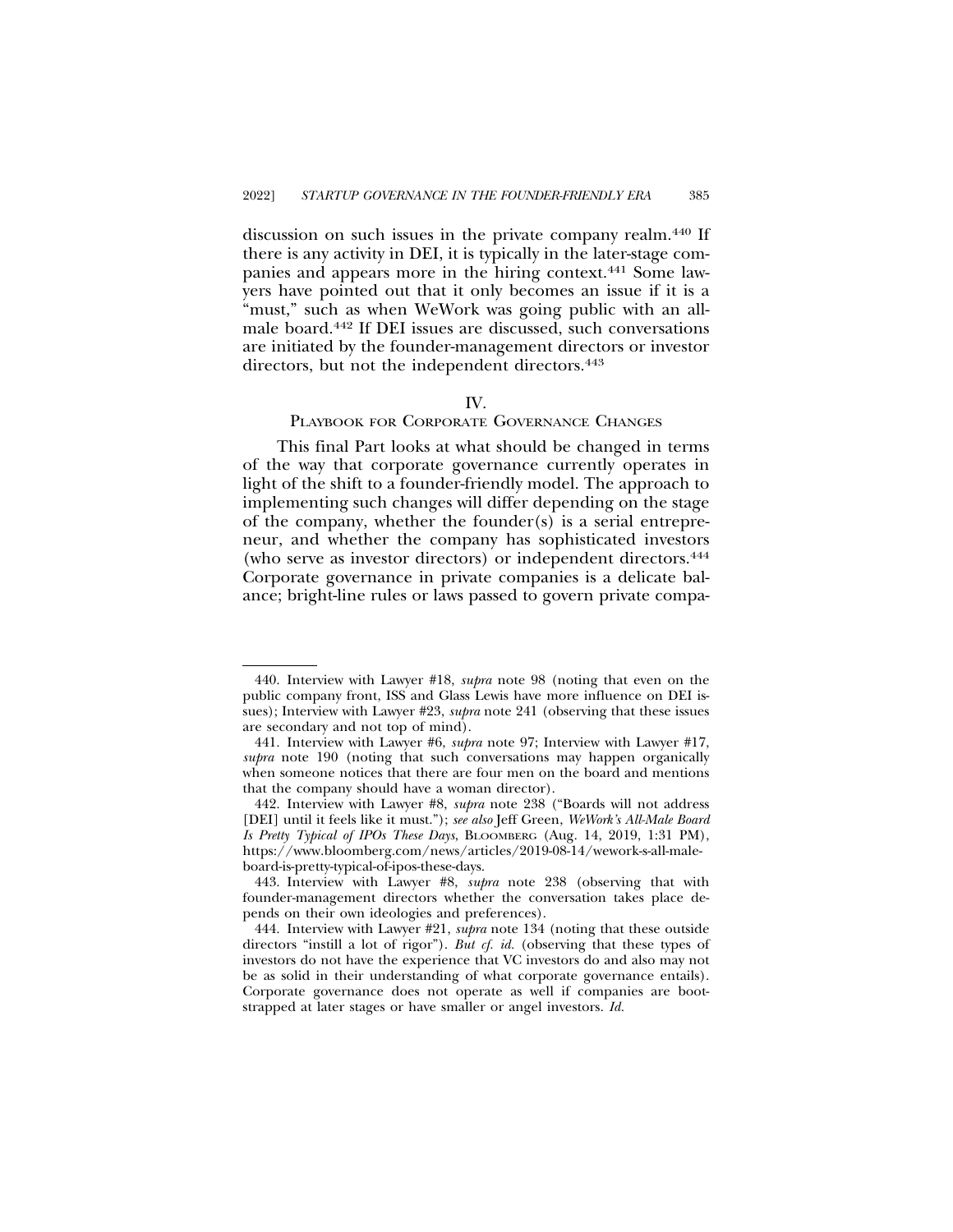nies would not work to address its deficiencies.445 Companies, particularly the founders who lead them, need to have the autonomy to determine what this balance looks like at different junctures in their growth.

While it is important for private companies to have the flexibility to determine how corporate governance mechanisms apply at different stages of their respective life cycles, there are still some important changes that should be considered to improve corporate governance in private companies. First, hold more trainings for directors, especially if there are first-time directors who fulfill a DEI purpose.446 As a general matter, boards could benefit from more training either as a refresher to understanding their duties or learning about compliance issues that have increasing importance. This is particularly true of the founders who are primarily focused on the growth of the startup and may not have prioritized corporate governance, as noted in Part III above.

Second, more emphasis could be placed on forming committees. Particularly in challenging economic times, there may be transactions or matters that need to be supplemented with committees. As a company grows, the founders may experience challenges accompanied by such growth, especially if it is rapid. Committees become more important, and having dedicated time to discuss certain issues, such as compensation, ensures that proper attention is given to them. It is also an efficient process because the committee makes a recommendation to the board, and the board can immediately vote on it. As an example, if more diverse directors are prioritized, a nominating committee, similar to one in the public company setting, could be formed.

Third, as startups grow, their needs for workers change and become increasingly complex. Therefore, identifying culture risk in companies becomes important because it can affect corporate governance. Boards need to be diligent and re-

<sup>445.</sup> Pollman, *supra* note 3, at 216–20 ("The features of startup governance suggest that courts should be willing to apply fiduciary doctrine more flexibly . . . ."); *see also* Interview with Lawyer #1, *supra* note 192.

<sup>446.</sup> Interview with Lawyer #10, *supra* note 141 (stating that board trainings are typically done right before a company goes public; boards also need to be educated on topics like ESG that were not relevant 10 years ago); Interview with Lawyer #21, *supra* note 134 (noting that an education program works).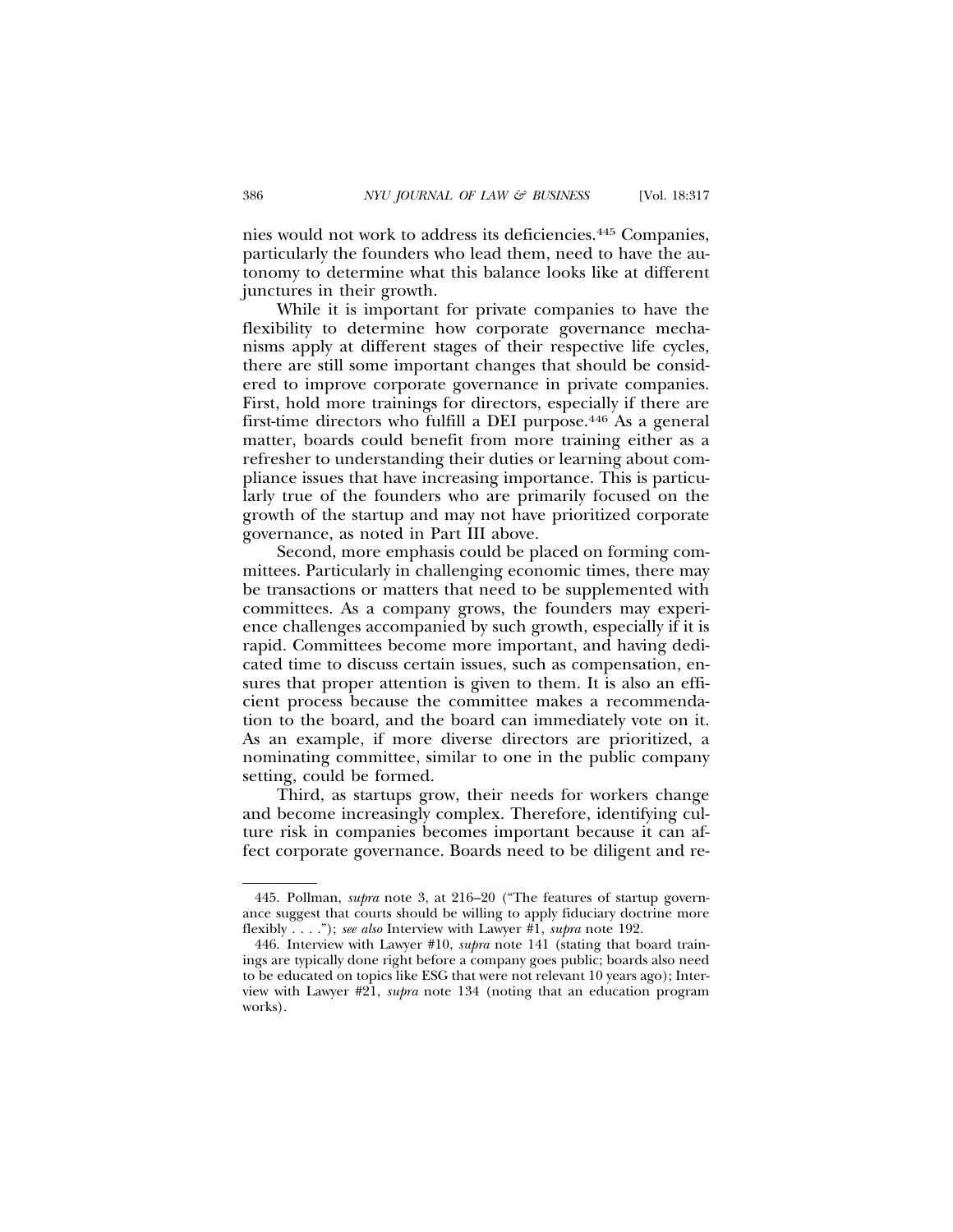view culture and collect metrics on employee turnover, harassment complaints, diversity in the company, and the like on a regular basis. These risks need to be understood and managed at the outset, otherwise the company can become distracted by these issues instead of focused on the growth of the company.

Fourth, there should be renewed emphasis on IPOs, acquisitions, and financings as opportunities for more rigorous corporate governance measures to be implemented; founders can take the lead on this. Also, the close relationship between companies and their counsel means that there is a good chance that companies will listen to their counsel's advice about implementing corporate governance measures to prevent problems in the future. More specifically, although a latestage private company may not be going public, preparing as if the company is going public by putting certain measures in place, such as committees and more independent directors, provides a good foundation for any opportunities that arise in the future. An economic downturn should not be the first time that corporate governance measures are implemented; by then, it could be too late, and the company may not survive. At a minimum, a company should hold regular board meetings, keep minutes, have a board vote on major decisions, and be aware of the ramifications of giving any one person, such as the founder, more power on the board. Ultimately, it is a healthy dynamic for a business to invest the time in corporate governance measures irrespective of what the company ultimately decides to do with its business. This would of course mean additional time and expense, but these additional burdens would pay off in the long term for the business. Even without the disciplining mechanism of IPOs, acquisitions, or financings, VC investor directors could be motivated to implement corporate governance mechanisms by their limited partners who demand such changes in their limited partnership agreements.447 As an example, the limited partners could require that a certain number of board seats be allocated to diverse candidates or that interviews for key hires include such candidates.

<sup>447.</sup> Interview with Lawyer #23, *supra* note 241 (citing example of VCs wanting to avoid breach of fiduciary duties suits by stockholders if corporate governance matters go awry).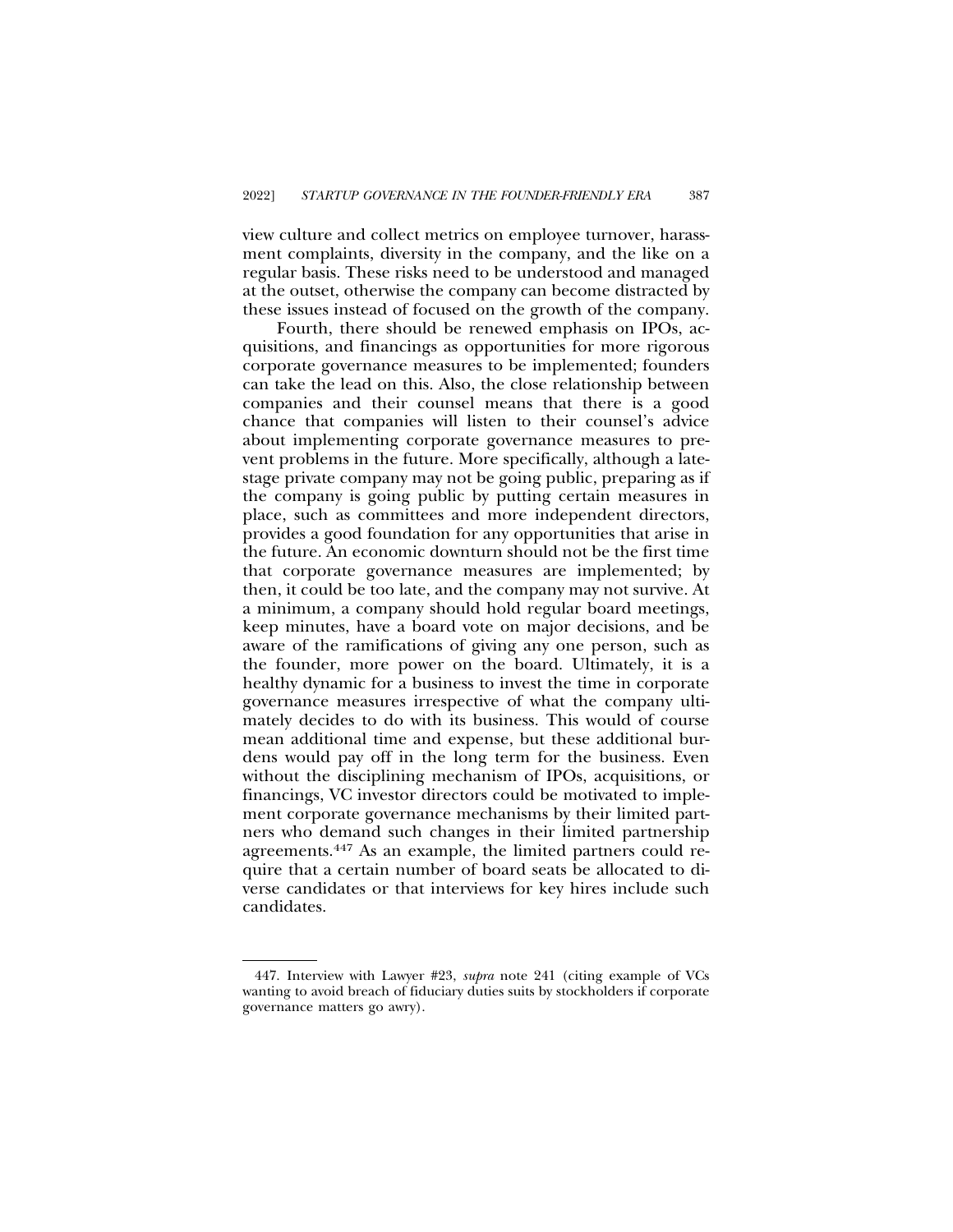Fifth, a startup may want to limit the number of people present in the boardroom. If there are too many people present it can change the dynamic of the board. One way to have fewer individuals is to limit the participation of board observers by requiring a fund to have a threshold ownership percentage or number of shares to maintain its board observer rights, time limit the board observer right, or limit attendance or certain information. These arrangements could then be reflected in a side letter or the Investors' Rights Agreement.

Finally, in addition to some of the DEI measures discussed above, it appears that the industry needs to be intentional about how it approaches DEI issues if it hopes to make any headway in these efforts.<sup>448</sup> This is likely the area in which corporate governance needs to be reimagined to include more diverse candidates at every level. It will also require leadership from the founders and VCs. For example, in order to recruit more diverse boards, companies must commit to diversifying the investor base and the limited partners who invest in VC funds. One way to accomplish this is by adding diversity riders in VC financings documents, such as the Investors' Rights Agreement, to ensure diversity is a factor in determining board composition. The efforts cannot stop there, however. There needs to be a good faith effort to include Black and other underrepresented groups throughout the startup ecosystem. In addition to the board and investors, diversity needs to be considered in key hires. Depending on current networks will not suffice; a deeper pipeline needs to be built. The limited partners who invest in VC funds should also be diversified by including parties that have traditionally been excluded from the VC ecosystem, such as historically Black colleges and universities.

<sup>448.</sup> For a more in-depth discussion of these proposed solutions, see Fan, *supra* note 435. It became clear in writing this Part that this topic could be the subject of another article. A more fulsome analysis of DEI issues in startups can be found in "Startup Biases," which explores DEI issues in startups in greater depth, including a detailed accounting of the biases that women and racial and ethnic minorities face in this ecosystem and each of the proposed solutions discussed here. Fan, *supra* note 435.